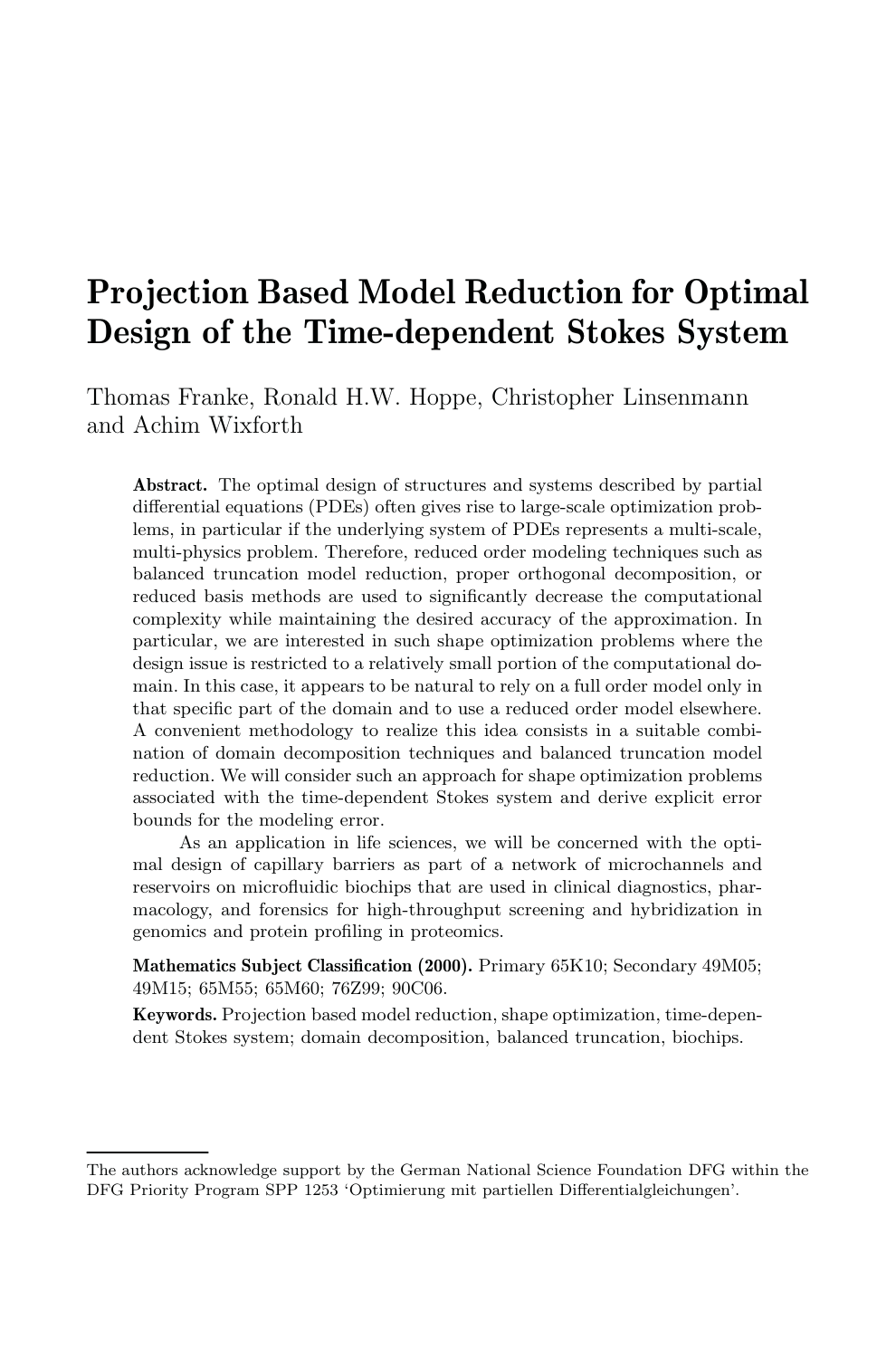### 1.<br>Tl **1. Introduction**

tial differential equations (PDEs) can be computationally very expensive with respect to both storage and CPU times. Therefore, serious attempts have been undertaken to achieve a significant reduction of the computational respect to both storage and CPU times. Therefore, serious attempts have been undertaken to achieve a significant reduction of the computational costs based on<br>Reduced Order Models (ROMs). ROMs determine a subspace that contains the<br>'essential' dynamics of the time-dependent PDEs and project these P Reduced Order Models (ROMs). ROMs determine a subspace that contains the 'essential' dynamics of the time-dependent PDEs and project these PDEs onto the subspace. If the subspace is small, the original PDEs in the optimiza essential' dynamics of the time-dependent PDEs and project these PDEs onto the subspace. If the subspace is small, the original PDEs in the optimization probthe subspace is small system of ordinary differential equations and the original PDEs in the original PDEs in the optimization probresulting approximate optimization problem can be solved efficiently. Among the most commonly used ROM techniques are balanced truncation model reduction, Krylov subspace methods, proper orthogonal decomposition (POD), and reduced basis methods (see, e.g., the books and survey articles [8, 10, 11, 13, Krylov subspace methods, proper orthogonal decomposition (POD), and reduced basis methods (see, e.g., the books and survey articles [8, 10, 11, 13, 21, 45, 52] and the references therein).<br>Among the challenges one has to basis methods (see, e.g., the books and survey articles  $[8, 10, 11, 13, 21, 45, 52]$ 

and the references therein).<br>Among the challenges one has to overcome when one wants to apply ROM<br>techniques for optimization problems are the efficient computation of ROMs for Among the challenges<br>techniques for optimization<br>use in optimization and the iques for optimization problems are the efficient computation of ROMs for a optimization and the derivation of error estimates for ROMs. Some aspects exercuses questions have been addressed in [3, 4, 16, 17, 18, 31, 32, 3 use in optimization and the derivation of error estimates for ROMs. Some aspects of these questions have been addressed in  $[3, 4, 16, 17, 18, 31, 32, 33, 36, 37, 38, 41, 42, 49, 50, 55, 56, 57]$ . In most of these applica of these questions have been addressed in  $[3, 4, 16, 17, 18, 31, 32, 33, 36, 37, 38, 41, 42, 49, 50, 55, 56, 57]$ . In most of these applications, estimates for the error between the solution of the original optimization 41, 42, 49, 50, 55, 56, 57]. In most of these applications, estimates for the error between the solution of the original optimization problem and the optimization problem governed by the reduced order model are not availab between the solution of the original optimization problem and the optimization<br>problem governed by the reduced order model are not available; if they exist, then<br>only for a restricted class of problems. Different types of problem governed by the reduced order model are not available; if they exist, then<br>only for a restricted class of problems. Different types of error estimates for some<br>ROM approaches have been discussed in, e.g., [3, 4, 24 problem governed class of problems. Different types of error estimates for some ROM approaches have been discussed in, e.g.,  $[3, 4, 24, 25, 29, 31, 32, 48, 55]$ .<br>In this contribution, which is based on  $[2, 4]$ , we will

ROM approaches have been discussed in, e.g.,  $[3, 4, 24, 25, 29, 31, 32, 48, 55]$ .<br>In this contribution, which is based on  $[2, 4]$ , we will apply balanced truncation model reduction (BTMR) to the optimal design of system In this contribution, which is based on [2, 4], we will apply balanced trun-<br>cation model reduction (BTMR) to the optimal design of systems whose opera-<br>tional behavior is described by the time-dependent Stokes equations. cation model reduction (BTMR) to the optimal design of systems whose operational behavior is described by the time-dependent Stokes equations. Since BTMR is essentially restricted to linear time-invariant systems, whereas tional behavior is described by the time-dependent Stokes equations. Since BTMR<br>is essentially restricted to linear time-invariant systems, whereas optimal design<br>problems are genuinely nonlinear in nature due to the nonli is essentially restricted to linear time-invariant systems, whereas optimal design<br>problems are genuinely nonlinear in nature due to the nonlinear dependence on the<br>design variables, we consider a semi-discretization in sp problems are genuinely nonlinear in nature due to the nonlinear dependence on the design variables, we consider a semi-discretization in space of the time-dependent Stokes equations (Section 2) and focus on such problems w design variables, we consider a semi-discretization in space of the time-dependent<br>Stokes equations (Section 2) and focus on such problems where the design is re-<br>stricted to a relatively small part of the computational do Stokes equations (Section 2) and focus on such problems where the design is restricted to a relatively small part of the computational domain. Following the exposition in  $[4]$ , we use a combination of domain decompositio stricted to a relatively small part of the computational domain. Following the exposition in [4], we use a combination of domain decomposition and BTMR in the sense that we keep the full order model for the subdomain subje exposition in  $[4]$ , we use a combination of domain decomposition and BTMR in the sense that we keep the full order model for the subdomain subject to the design and use BTMR for the rest of the domain (Sections 3 and 4). the sense that we keep the full order model for the subdomain subject to the design<br>and use BTMR for the rest of the domain (Sections 3 and 4). It turns out that<br>the reduced optimality system represents the necessary optim and use BTMR for the rest of the domain (Sections 3 and 4). It turns out that<br>the reduced optimality system represents the necessary optimality conditions of<br>a reduced optimal design problem featuring a reduced objective f the reduced optimality system represents the necessary optimality conditions of a reduced optimal design problem featuring a reduced objective functional. This observation is the key for an a priori analysis of the modelin a reduced optimal design problem featuring a reduced objective functional. This<br>observation is the key for an a priori analysis of the modeling error (Section 5).<br>It should be emphasized that the full order model refers to observation is the key for an a priori analysis of the modeling error (Section 5).<br>It should be emphasized that the full order model refers to the semi-discretized<br>Stokes system. Hence, the error induced by the discretizat It should be emphasized that the full order model refers to the semi-discretized<br>Stokes system. Hence, the error induced by the discretization in space is not taken<br>into account. The main result states that under some assu Stokes system. Hence, the error induced by the discretization in space is not taken<br>into account. The main result states that under some assumptions on the objective<br>functional the error between the optimal design for the into account. The main result states that under some assumptions on the objective functional the error between the optimal design for the full order model and the reduced order model is bounded by a constant times the sum functional the error between the optimal design for the full order model and the refunctional the error of the error between the error between the sum of those Hankel singular duced order model is bounded by a constant times the sum of those Hankel singular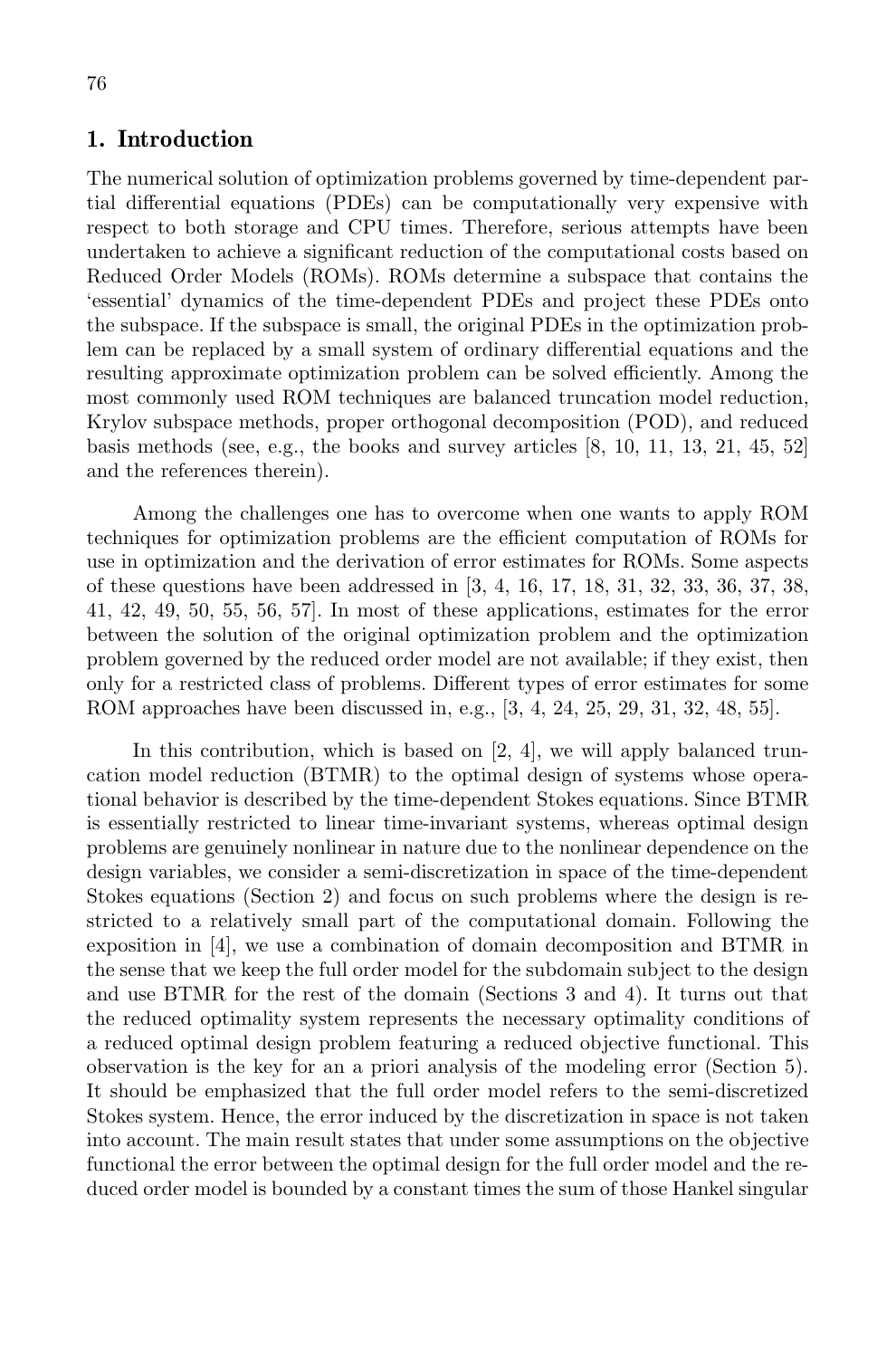$\footnotesize$  values in the associated singular value decomposition involving the controllability and observability Gramians that are not used for the derivation of the ROM. The combination of domain decomposition and balanced t

and observability Gramians that are not used for the derivation of the ROM.<br>The combination of domain decomposition and balanced truncation model<br>reduction (DDBTMR) is applied to the optimal design of surface acoustic wave reduction (DDBTMR) is applied to the optimal design of surface acoustic wave tion (DDBTMR) is applied to the optimal design of surface acoustic wave<br>n microfluidic biochips which are used for high-throughput screening and hy-<br>zation in genomics and protein profiling in proteomics (see [2]). In part driven microfluidic biochips which are used for high-throughput screening and hy-<br>bridization in genomics and protein profiling in proteomics (see [2]). In particular,<br>we consider the shape optimization of capillary barrie bridization in genomics and protein profiling in proteomics (see [2]). In particular, we consider the shape optimization of capillary barriers between the channels on top of the biochips and reservoirs where the chemical we consider the shape optimization of capillary barriers between the channels on top of the biochips and reservoirs where the chemical analysis of the probes is performed (Section 6). top of the biochips and reservoirs where the chemical analysis of the probes is top of the biochips and reservoirs where the chemical analysis of the chemical analysis of the probes is open the probes in the probes in the probes in the probes is also analyzed on the probes in the probes in the probes

## performed (Section 6). **2. Optimal design of the Stokes equations and semi-discretization in space**

Let  $\Omega(\theta) \subset \mathbb{R}^2$  be a bounded domain that depends on design variables  $\theta = (\theta_1, ..., \theta_d)^T \in \Theta$ , where  $\theta_i, 1 \le i \le d$ , are the Bézier control points of a Bézier curve representation of the boundary  $\partial \Omega(\theta)$  and  $\Theta$  stan Let  $\Omega(\theta) \subset \mathbb{R}^2$  be a bounded domain that depends on design variables  $\theta =$  $(\theta_1, ..., \theta_d)^T \in \Theta$ , where  $\theta_i, 1 \leq i \leq d$ , are the Bézier control points of a Bézier<br>curve representation of the boundary  $\partial \Omega(\theta)$  and  $\Theta$  stands for the convex set<br> $\Theta := \{ \theta_i \in \mathbb{R} \mid \theta_{\min}^{(i)} \leq \theta_i \leq \theta_{\max}^{(i)}, 1 \leq i$  $T \in \Theta$ , where  $\theta_i$ ,

$$
\Theta := \{ \theta_i \in \mathbb{R} \mid \theta_{\min}^{(i)} \le \theta_i \le \theta_{\max}^{(i)}, 1 \le i \le d \},\
$$

curve representation of the boundary  $\partial\Omega(\theta)$  and  $\Theta$  stands for the convex set<br>  $\Theta := \{ \theta_i \in \mathbb{R} \mid \theta_{\min}^{(i)} \leq \theta_i \leq \theta_{\max}^{(i)}, 1 \leq i \leq d \},$ <br>
with  $\theta_{\min}^{(i)}$ ,  $\theta_{\max}^{(i)}$ ,  $1 \leq i \leq d$ , being given. We assume that t  $\Theta := \{ \theta_i \in \mathbb{R} \mid \theta_{\min}^{(i)} \leq \theta_i \leq \theta_{\max}^{(i)}, 1 \leq i \leq d \},$ <br>  $\leq i \leq d$ , being given. We assume that the boundary  $\Gamma_{\text{in}}(\theta)$ , an outflow boundary  $\Gamma(\theta)$  such that  $\partial \Omega(\theta) = \overline{\Gamma}_{\text{in}}(\theta) \cup \overline{\Gamma}_{\text{out}}(\theta) \cup \overline{\Gamma}_{\text{in}}$ with  $\theta_{\text{mi}}^{(i)}$ <br>consists<br>teral bou<br>disjoint<br> $(0, T), \Sigma_i$  $\begin{array}{l} (n)_{\text{min}}, \theta_{\text{max}}^{(i)}, 1 \leq i \leq d, \text{ being given. We assume that the boundary } \partial\Omega(\theta) \text{ is of an inflow boundary } \Gamma_{\text{int}}(\theta), \text{ and a la-} \text{oundary } \Gamma_{\text{lat}}(\theta) \text{ such that } \partial\Omega(\theta) = \overline{\Gamma}_{\text{in}}(\theta) \cup \overline{\Gamma}_{\text{out}}(\theta) \cup \overline{\Gamma}_{\text{lat}}(\theta) \text{ with pairwise } \text{t } \Gamma_{\text{in}}(\theta), \Gamma_{\text{out}}(\theta), \Gamma_{\text{lat}}(\theta). \text{ We set } Q(\theta) := \$ consists of an inflow boundary  $\Gamma_{\text{in}}(\theta)$ , an outflow boundary  $\Gamma_{\text{out}}(\theta)$ , and a la-<br>teral boundary  $\Gamma_{\text{lat}}(\theta)$  such that  $\partial\Omega(\theta) = \overline{\Gamma}_{\text{in}}(\theta) \cup \overline{\Gamma}_{\text{out}}(\theta) \cup \overline{\Gamma}_{\text{lat}}(\theta)$  with pairwise<br>disjoint  $\Gamma_{\text{in}}(\theta$ teral boundary  $\Gamma_{\text{lat}}(\theta)$  such that  $\partial\Omega(\theta) = \Gamma_{\text{in}}(\theta) \cup \Gamma_{\text{out}}(\theta) \cup \Gamma_{\text{lat}}(\theta)$  with pairwise<br>disjoint  $\Gamma_{\text{in}}(\theta), \Gamma_{\text{out}}(\theta), \Gamma_{\text{lat}}(\theta)$ . We set  $Q(\theta) := \Omega(\theta) \times (0, T), \Sigma(\theta) := \partial\Omega(\theta) \times$ <br> $(0, T), \Sigma_{\text{in}}(\theta) := \Gamma_{\text{in}}(\theta) \times ($ disjoint  $\Gamma_{\text{in}}(\theta), \Gamma_{\text{out}}(\theta), \Gamma_{\text{lat}}(\theta)$ . We set  $Q(\theta) := \Omega(\theta) \times (0, T), \Sigma(\theta) := \partial \Omega(\theta) \times (0, T), \Sigma_{\text{in}}(\theta) := \Gamma_{\text{in}}(\theta) \times (0, T), \Sigma_{\text{lat}}(\theta) := \Gamma_{\text{lat}}(\theta) \times (0, T), T > 0$ . Denoting by  $v = (v_1, v_2)^T$  and p the velocity and the pressure  $(0, T), \Sigma_{\text{in}}(\theta) := \Gamma_{\text{in}}(\theta) \times (0, T), \Sigma_{\text{lat}}(\theta) := \Gamma_{\text{lat}}(\theta) \times (0, T), T > 0$ . Denoting by  $v = (v_1, v_2)^T$  and p the velocity and the pressure of a fluid with viscosity  $\nu$  in  $\overline{\Omega}(\theta)$  and by  $\ell(v, p, x, t, \theta)$  a given function  $v=(v_1,v_2)^T$ =  $(v_1, v_2)^T$  and p the velocity and the pressure of a fluid with viscosity  $\nu$  in  $\Omega(\theta)$ <br>and by  $\ell(v, p, x, t, \theta)$  a given function of the velocity, the pressure, the independent<br>viables  $x, t$ , and the design variable  $\theta$ and by  $\ell(v, p, x, t, \theta)$  a given function of the velocity, the pressure, the independent<br>variables  $x, t$ , and the design variable  $\theta$ , we consider optimal design problems<br>associated with the time-dependent Stokes system of variables  $x, t$ , and the design variable  $\theta$ , we consider optimal design problems<br>associated with the time-dependent Stokes system of the form<br> $\inf_{\theta \in \Theta} J(\theta) := \frac{1}{2} \int_{-\pi}^{\pi} \int_{-\pi}^{\pi} \ell(v, p, x, t, \theta) dx dt,$  (2.1a)

$$
\inf_{\theta \in \Theta} J(\theta) := \frac{1}{2} \int_{0}^{T} \int_{\Omega(\theta)} \ell(v, p, x, t, \theta) dx dt,
$$
\n(2.1a)

\nsubject to the Stokes flow

\n
$$
\frac{\partial v}{\partial u} = \nu \Delta v + \nabla v = f \quad \text{in } O(\theta)
$$
\n(2.1b)

subject to the Stokes flow

$$
\frac{\partial v}{\partial t} - \nu \Delta v + \nabla p = f \quad \text{in } Q(\theta), \tag{2.1b}
$$
\n
$$
\nabla \cdot v = 0 \quad \text{in } Q(\theta), \tag{2.1c}
$$
\n
$$
v = v^{\text{in}} \quad \text{on } \Sigma_{\text{in}}(\theta), \tag{2.1d}
$$
\n
$$
v = 0 \quad \text{on } \Sigma_{\text{in}}(\theta) \tag{2.1e}
$$

$$
\nabla \cdot v = 0 \quad \text{in } Q(\theta), \tag{2.1c}
$$

$$
v = 0 \text{ in } Q(\theta), \qquad (2.1c)
$$
  
\n
$$
v = v^{\text{in}} \text{ on } \Sigma_{\text{in}}(\theta), \qquad (2.1d)
$$
  
\n
$$
v = 0 \text{ on } \Sigma_{\text{lat}}(\theta), \qquad (2.1e)
$$
  
\n
$$
n = 0 \text{ on } \Sigma_{\text{out}}(\theta), \qquad (2.1f)
$$

$$
v = 0 \quad \text{on } \Sigma_{\text{lat}}(\theta), \tag{2.1e}
$$

$$
v = v^{\text{in}} \quad \text{on } \Sigma_{\text{in}}(\theta), \tag{2.1d}
$$
\n
$$
v = 0 \quad \text{on } \Sigma_{\text{lat}}(\theta), \tag{2.1e}
$$
\n
$$
(\nu \nabla v - pI)n = 0 \quad \text{on } \Sigma_{\text{out}}(\theta), \tag{2.1f}
$$
\n
$$
v(\cdot, 0) = v^{(0)} \quad \text{in } \Omega(\theta), \tag{2.1g}
$$

$$
v(\cdot,0) = v^{(0)} \quad \text{in } \Omega(\theta), \tag{2.1g}
$$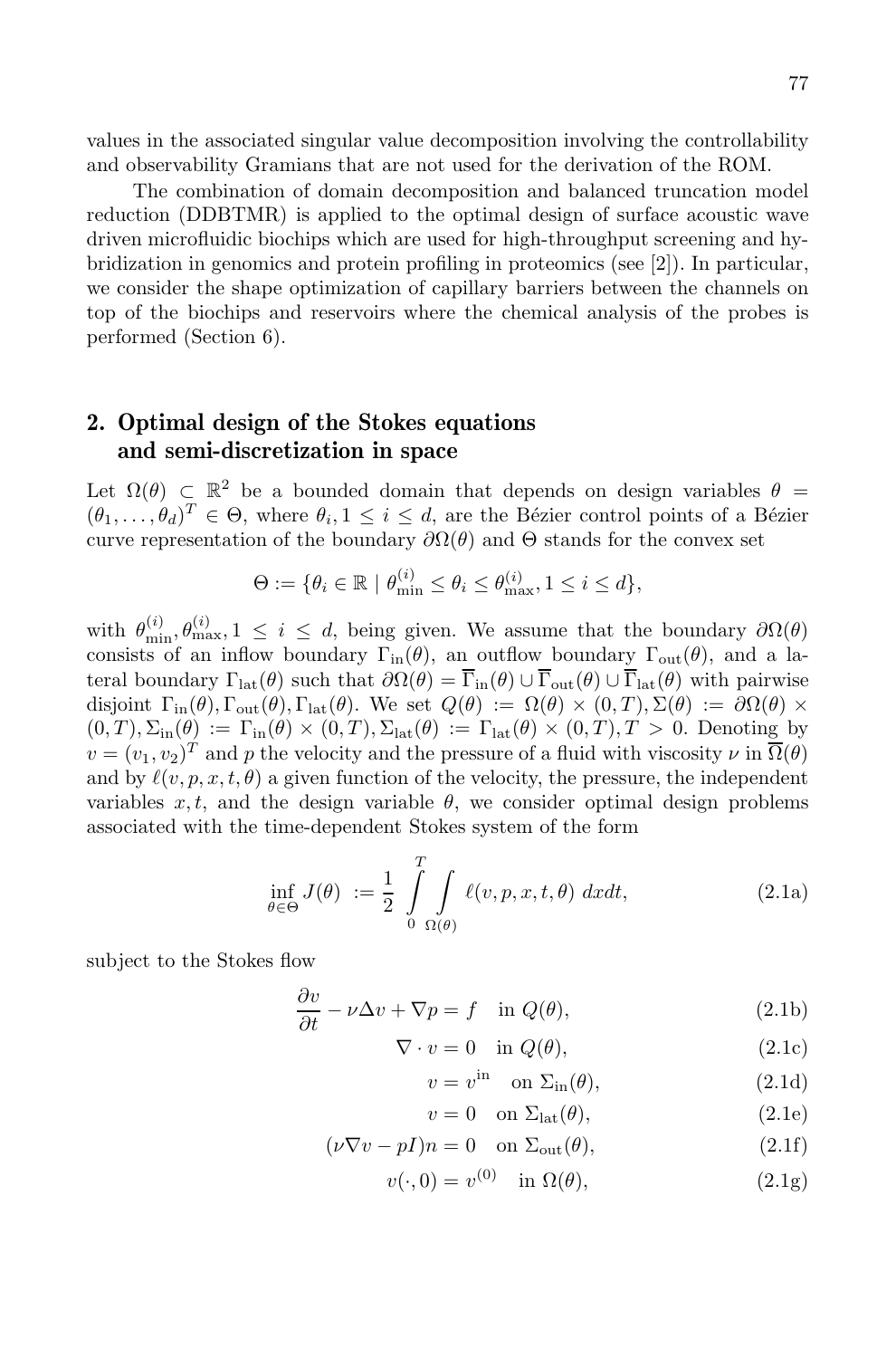wl<br>bo<br>at where f is a given forcing term,  $v^{in}$  stands for a prescribed velocity at the inflow<br>boundary, n in (2.1f) is the unit exterior normal, and  $v^{(0)}$  is the velocity distribution<br>at initial time  $t = 0$  with  $\nabla \cdot v^{(0)} = 0$ where f is a given forcing term,  $v^{in}$  stands for a prescribed velocity at the inflow at initial time  $t=0$  with  $\nabla \cdot v^{(0)}=0$ .

boundary, *n* in (2.1f) is the unit exterior normal, and  $v^{(0)}$  is the velocity distribution<br>at initial time  $t = 0$  with  $\nabla \cdot v^{(0)} = 0$ .<br>The discretization in space and time of the optimality system associated with<br>(2.1  $(-2.1g)$  gives rise to a large-scale nonlinear optimization problem whose nu-<br>al solution requires considerable computational efforts, even if efficient solvers<br>as those based on 'all-at-once methods' are used. A signific merical solution requires considerable computational efforts, even if efficient solvers such as those based on 'all-at-once methods' are used. A significant reduction of the computational complexity can be achieved by proj such as those based on 'all-at-once methods' are used. A significant reduction of the computational complexity can be achieved by projection based model reduction applied to a semi-discretization in space of the time-depen computational complexity can be achieved by projection based model reduction<br>applied to a semi-discretization in space of the time-dependent Stokes equations,<br>e.g., by stable continuous elements such as the Taylor-Hood P2applied to a semi-discretization in space of the time-dependent Stokes equations, e.g., by stable continuous elements such as the Taylor-Hood P2-P1 element with respect to a simplicial triangulation of the spatial domain (cf., e.g.,  $[14, 15, 22]$ ). Then, the semi-discrete optimization problem reads

$$
\inf_{\theta \in \Theta} \mathbf{J}(\theta) := \int_{0}^{T} \ell(\mathbf{v}, \mathbf{p}, \theta, t) dt.
$$
 (2.2a)  
The integrand  $\ell$  in (2.2a) stems from the semidiscretization of the inner integral  
in (2.1a), and the pair  $(\mathbf{v}, \mathbf{p})$  is assumed to solve the Hessenberg index 2 system

The integrand 
$$
\ell
$$
 in (2.2a) stems from the semidiscretization of the inner integral  
in (2.1a), and the pair  $(\mathbf{v}, \mathbf{p})$  is assumed to solve the Hessenberg index 2 system  

$$
\begin{pmatrix}\n\mathbf{M}(\theta) & 0 \\
0 & 0\n\end{pmatrix} \frac{d}{dt} \begin{pmatrix}\n\mathbf{v}(t) \\
\mathbf{p}(t)\n\end{pmatrix} = -\begin{pmatrix}\n\mathbf{A}(\theta) & \mathbf{B}^T(\theta) \\
\mathbf{B}(\theta) & 0\n\end{pmatrix} \begin{pmatrix}\n\mathbf{v}(t) \\
\mathbf{p}(t)\n\end{pmatrix} \qquad (2.2b)
$$

$$
+ \begin{pmatrix}\n\mathbf{K}(\theta) \\
\mathbf{L}(\theta)\n\end{pmatrix} \mathbf{f}(t), \quad t \in (0, T],
$$

$$
\mathbf{M}(\theta)\mathbf{v}(0) = \mathbf{v}^0, \qquad (2.2c)
$$
where  $\mathbf{M}(\theta), \mathbf{A}(\theta) \in \mathbb{R}^{n \times n}$  stand for the mass and stiffness matrices,  $\mathbf{B}(\theta) \in \mathbb{R}^{m \times n}$ ,  
 $m < n$ , refers to the discrete divergence operator, and  $\mathbf{K}(\theta) \in \mathbb{R}^{n \times k}$ ,  $\mathbf{L}(\theta) \in \mathbb{R}^{n \times n}$ 

 $(\theta) \mathbf{v}(0) = \mathbf{v}^0$ , (2.2c)<br>stand for the mass and stiffness matrices,  $\mathbf{B}(\theta) \in \mathbb{R}^{m \times n}$ ,<br>crete divergence operator, and  $\mathbf{K}(\theta) \in \mathbb{R}^{n \times k}$ ,  $\mathbf{L}(\theta) \in$ <br>A Hessenberg index 2 system is an index 2 differ where  $\mathbf{M}(\theta)$ ,  $\mathbf{A}(\theta) \in \mathbb{R}^{n \times n}$  stand for the mass and stiffness matrices,  $\mathbf{B}(\theta) \in \mathbb{R}$ <br>  $m < n$ , refers to the discrete divergence operator, and  $\mathbf{K}(\theta) \in \mathbb{R}^{n \times k}$ ,  $\mathbf{L}(\mathbb{R}^{m \times k}, \mathbf{f}(t) \in \$  $^{n\times n}$  stand for the mass and stiffness matrices,  $\mathbf{B}(\theta) \in \mathbb{R}^{m\times n}$ ,  $m \leq n$ , refers to the discrete divergence operator, and  $\mathbf{K}(\theta) \in \mathbb{R}^{n \times k}$ , L refers to the discrete divergence operator, and  $\mathbf{K}(\theta) \in \mathbb{R}^{n \times k}$ ,  $\mathbf{L}(\theta) \in$ <br>  $\vdots$   $\in \mathbb{R}^k$ ,  $t \in (0, T)$ . A Hessenberg index 2 system is an index 2 differential<br>
system where the algebraic variable is abse  $\mathbb{R}^{m \times k}, \mathbf{f}(t) \in \mathbb{R}^k, t \in$ 

 $(t) \in \mathbb{R}^k$ ,  $t \in (0, T)$ . A Hessenberg index 2 system is an index 2 differential c system where the algebraic variable is absent from the algebraic equation.<br>der some assumptions on the matrices  $\mathbf{M}(\theta)$ ,  $\mathbf{A}(\theta)$ Under some assumptions on the matrices  $\mathbf{M}(\theta)$ ,  $\mathbf{A}(\theta)$ , and  $\mathbf{B}(\theta)$ , which are satisfied when using stable continuous elements, we can show continuous dependence of the solution of (2.2b), (2.2c) on the data. Under some assumptions on the matrices  $\mathbf{M}(\theta)$ ,  $\mathbf{A}(\theta)$ , and  $\mathbf{B}(\theta)$ , which are<br>ied when using stable continuous elements, we can show continuous depen-<br>e of the solution of (2.2b), (2.2c) on the data. For a m dence of the solution of (2.2b), (2.2c) on the data. For a more detailed discussion we refer to [4]. This result will play a significant role in the a priori analysis of the modeling error in Section 5. For ease of notati we refer to [4]. This result will play a significant role in the a priori analysis of the modeling error in Section 5. For ease of notation we drop the dependence on the design variable  $\theta$ . modeling error in Section 5. For ease of notation we drop the dependence on the design variable  $\theta$ .<br>Theorem 2.1. Assume that  $\mathbf{M} \in \mathbb{R}^{n \times n}$  is symmetric positive definite,  $\mathbf{A} \in \mathbb{R}^{n \times n}$ 

design variable  $\theta$ .<br> **Theorem 2.1.** Assume that  $\mathbf{M} \in \mathbb{R}^{n \times n}$  is symmetric positive definite,  $\mathbf{A} \in \mathbb{R}^{n \times n}$ <br>
is symmetric positive definite on Ker **B**, i.e.,<br>  $\mathbf{v}^T \mathbf{A} \mathbf{v} \ge \alpha \|\mathbf{v}\|^2$ ,  $\mathbf{$ **Theorem 2.1.** Assume that  $\mathbf{M} \in \mathbb{R}^{n \times n}$  is symmetric positive definite,  $\mathbf{A} \in \mathbb{R}^{n \times n}$ is symmetric positive definite on Ker **B**, i.e.,

$$
\mathbf{v}^T \mathbf{A} \mathbf{v} \ge \alpha \, \|\mathbf{v}\|^2 \quad , \quad \mathbf{v} \in \text{Ker } \mathbf{B}, \tag{2.3}
$$

 $and$ <br>(2.4) and  $\mathbf{B} \in \mathbb{R}^{m \times n}$  has full row rank m. Then, there exist positive constants  $C_1$  and  $C_2$  such that

$$
\left(\begin{array}{c}\|\mathbf{v}\|_{L^{2}}\\ \|\mathbf{p}\|_{L^{2}}\end{array}\right) \leq C_{1} \|\mathbf{v}^{0}\| + C_{2} \left(\begin{array}{c}\|\mathbf{f}\|_{L^{2}}\\ \|\mathbf{f}\|_{L^{2}} + \|\frac{d}{dt}\mathbf{f}\|_{L^{2}}\end{array}\right). \tag{2.4}
$$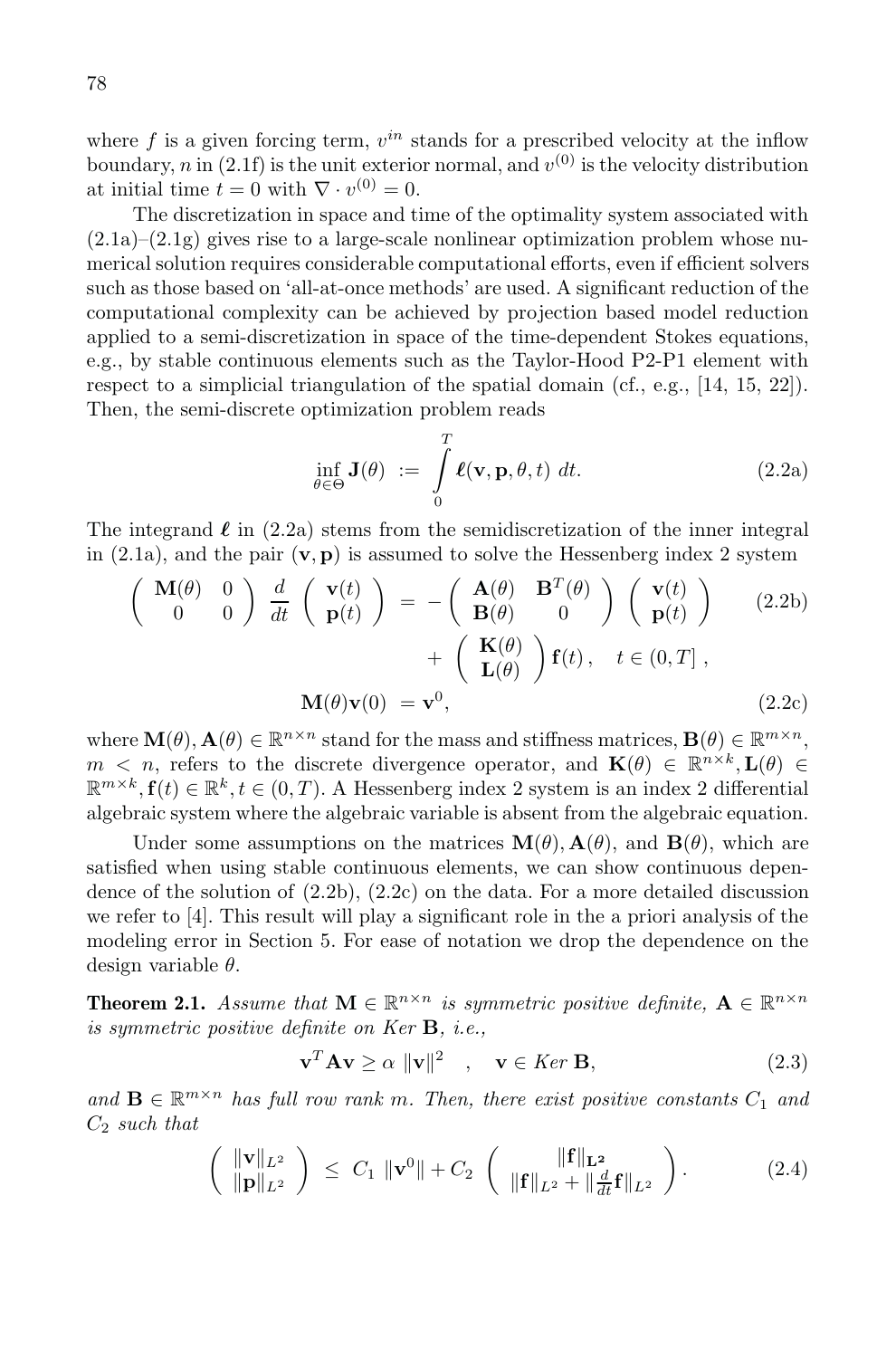$ue$ <br> $\in$ *Proof.* Following [43], we introduce  $\Pi := I - B^T(BM^{-1}B^T)^{-1}BM^{-1}$ Froof. Following [43], we introduce  $\Pi := \mathbf{I} - \mathbf{B}^T (\mathbf{B} \mathbf{M}^{-1} \mathbf{B}^T)^{-1} \mathbf{B} \mathbf{M}^{-1}$  as an oblique<br>projection onto Ker  $\mathbf{B}^T$  along Im  $\mathbf{B}$  and split  $\mathbf{v}(t) = \mathbf{v}_H(t) + \mathbf{v}_P(t)$ , where  $\mathbf{v}_H(t) \$  $\left( \begin{array}{c} 1 \ 0 \end{array} \right)$ 

$$
\mathbf{v}_P(t) := \mathbf{M}^{-1} \mathbf{B}^T (\mathbf{B} \mathbf{M}^{-1} \mathbf{B}^T)^{-1} \mathbf{L} \mathbf{f}(t)
$$
 (2.5)

Ker **B** and<br>is a particu<br>(2.2b), (2.2  $(t) := M^{-1}B^{T}(BM^{-1}B)$ <br>f the second equation of<br>liscrete Stokes system tr )<br>n<br>c (*t*) (2.5)<br>
mi-discrete Stokes system<br>
as to

(2.2b), (2.2c). The semi-discrete Stokes system transforms to  
\n
$$
\mathbf{\Pi} \mathbf{M} \mathbf{\Pi}^T \frac{d}{dt} \mathbf{v}_H(t) = -\mathbf{\Pi} \mathbf{A} \mathbf{\Pi}^T \mathbf{v}_H(t) + \mathbf{\Pi} \widetilde{\mathbf{K}} \mathbf{f}(t) , \quad t \in (0, T],
$$
\n(2.6a)  
\n
$$
\mathbf{\Pi} \mathbf{M} \mathbf{\Pi}^T \mathbf{v}_H(0) = \mathbf{\Pi} \mathbf{v}^0.
$$
\n(2.6b)  
\nThe pressure **p** can be recovered according to

$$
\mathbf{\Pi} \mathbf{M} \mathbf{\Pi}^T \mathbf{v}_H(0) = \mathbf{\Pi} \mathbf{v}^0. \tag{2.6b}
$$

The pressure **p** can be recovered according to

The pressure **p** can be recovered according to  
\n
$$
\mathbf{p}(t) = (\mathbf{B}\mathbf{M}^{-1}\mathbf{B}^T)^{-1} \Big( \mathbf{B}\mathbf{M}^{-1} \Big( -\mathbf{A}\mathbf{v}_H(t) + \widetilde{\mathbf{K}}\mathbf{f}(t) \Big) - \mathbf{L} \frac{d}{dt} \mathbf{f}(t) \Big), \qquad (2.7)
$$
\nwhere  $\widetilde{\mathbf{K}} := \mathbf{K} - \mathbf{A}\mathbf{M}^{-1} \mathbf{B}^T (\mathbf{B}\mathbf{M}^{-1} \mathbf{B}^T)^{-1} \mathbf{L}$ . The assertion follows from Gronwall's

 $(\vec{t}) = (\mathbf{BM}^{-1} \mathbf{B}^T)^{-1} (\mathbf{BM}^{-1} (-\mathbf{A} \mathbf{v}_H(t) + \mathbf{K} \mathbf{f}(t)) - \mathbf{L}_{\frac{\alpha}{dt}}^{\frac{\alpha}{dt}} \mathbf{f}(t)),$  (2.7)<br>  $\tilde{\mathbf{K}} := \mathbf{K} - \mathbf{AM}^{-1} \mathbf{B}^T (\mathbf{BM}^{-1} \mathbf{B}^T)^{-1} \mathbf{L}.$  The assertion follows from Gronwall's<br>
applied to /<br>|<br>|, where  $\mathbf{K} := \mathbf{K} - \mathbf{A}\mathbf{M}^{-1}\mathbf{B}^T(\mathbf{B}\mathbf{M}^{-1}\mathbf{B}^T)$ <br>lemma applied to (2.6a), (2.6b) and f )<br>  $\frac{1}{2}$ −<sup>1</sup>**L**

# **1** alternation follows from (2.5), (2.7). □<br> **3. Balanced truncation model reduction of the semi-discretized Stokes optimality system**

We assume that the integrand 
$$
\ell
$$
 in (2.2a) is of the form  
\n
$$
\ell(\mathbf{v}, \mathbf{p}, \theta, t) := \frac{1}{2} |\mathbf{C}(\theta)\mathbf{v}(t) + \mathbf{D}(\theta)\mathbf{p}(t) + \mathbf{F}(\theta)\mathbf{f}(t) - \mathbf{d}(t)|^2, \qquad (3.1)
$$
\nwhere  $\mathbf{C}(\theta) \in \mathbb{R}^{q \times n}$  and  $\mathbf{D}(\theta) \in \mathbb{R}^{q \times m}$  are observation matrices,  $\mathbf{F}(\theta) \in \mathbb{R}^{q \times k}$ , is

 $(\mathbf{v}, \mathbf{p}, \theta, t) := \frac{1}{2} |\mathbf{C}(\theta)\mathbf{v}(t) + \mathbf{D}(\theta)\mathbf{p}(t) + \mathbf{F}(\theta)\mathbf{f}(t) - \mathbf{d}(t)|^2$ , (3.1)<br>  $\in \mathbb{R}^{q \times n}$  and  $\mathbf{D}(\theta) \in \mathbb{R}^{q \times m}$  are observation matrices,  $\mathbf{F}(\theta) \in \mathbb{R}^{q \times k}$ , is<br>
h matrix, and  $\mathbf{d$  $\frac{1}{2}$ <br>  $\frac{1}{1}$ )<br>|<br>h where  $\mathbf{C}(\theta) \in \mathbb{R}^{q \times n}$  and  $\mathbf{D}(\theta) \in \mathbb{R}^{q \times m}$  are observation matrices,  $\mathbf{F}(\theta) \in \mathbb{R}$ <br>a feedthrough matrix, and  $\mathbf{d}(t) \in \mathbb{R}^q$ ,  $t \in (0, T)$ . Dropping again the depetion  $\theta$  for ease of notation  $^{q\times n}$  and  $\mathbf{D}(\theta) \in \mathbb{R}^{q\times m}$  are observation matrices,  $\mathbf{F}(\theta) \in \mathbb{R}^{q\times k}$ , e<br>of a feedthrough matrix, and **d**(*t*)  $\in \mathbb{R}^q$ , *t*  $\in (0, T)$ . Dropping again the dependence<br>on  $\theta$  for ease of notation, the semi-discretized Stokes optimality system consists of<br>the state equations<br> $\begin{pmatrix} \mathbf{M} & \mathbf{0$  $\mathcal{F}^q, t \in$ 

on 
$$
\theta
$$
 for ease of notation, the semi-discretized Stokes optimality system consists of  
the state equations  

$$
\begin{pmatrix} \mathbf{M} & \mathbf{0} \\ \mathbf{0} & \mathbf{0} \end{pmatrix} \frac{d}{dt} \begin{pmatrix} \mathbf{v}(t) \\ \mathbf{p}(t) \end{pmatrix} = -\begin{pmatrix} \mathbf{A} & \mathbf{B}^T \\ \mathbf{B} & \mathbf{0} \end{pmatrix} \begin{pmatrix} \mathbf{v}(t) \\ \mathbf{p}(t) \end{pmatrix} + \begin{pmatrix} \mathbf{K} \\ \mathbf{L} \end{pmatrix} \mathbf{f}(t), \quad (3.2a)
$$

$$
\mathbf{z}(t) = \mathbf{C}\mathbf{v}(t) + \mathbf{D}\mathbf{p}(t) + \mathbf{F}\mathbf{f}(t), \quad (3.2b)
$$
 
$$
\mathbf{M}\mathbf{v}(0) = \mathbf{v}^0,
$$
 (3.2c)

$$
\mathbf{z}(t) = \mathbf{C}\mathbf{v}(t) + \mathbf{D}\mathbf{p}(t) + \mathbf{F}\mathbf{f}(t),
$$
(3.2b)  

$$
\mathbf{M}\mathbf{v}(0) = \mathbf{v}^0,
$$
(3.2c)  
itions  

$$
\mathbf{v}(0) = \mathbf{v}^0 + \mathbf{D}^T \mathbf{v} + \mathbf{C}\mathbf{v}(0) + \mathbf{C}\mathbf{v}^T
$$

and the adjoint equations

$$
\mathbf{M}\mathbf{v}(0) = \mathbf{v}^{0},
$$
(3.2c)  
and the adjoint equations  

$$
-\begin{pmatrix} \mathbf{M} & \mathbf{0} \\ \mathbf{0} & \mathbf{0} \end{pmatrix} \frac{d}{dt} \begin{pmatrix} \lambda(t) \\ \kappa(t) \end{pmatrix} = -\begin{pmatrix} \mathbf{A} & \mathbf{B}^{T} \\ \mathbf{B} & \mathbf{0} \end{pmatrix} \begin{pmatrix} \lambda(t) \\ \kappa(t) \end{pmatrix} + \begin{pmatrix} \mathbf{C}^{T} \\ \mathbf{D}^{T} \end{pmatrix} \mathbf{z}(t),
$$
(3.3a)  

$$
\mathbf{q}(t) = \mathbf{K}^{T}\lambda(t) + \mathbf{L}^{T}\kappa(t) + \mathbf{F}^{T}\mathbf{z}(t),
$$
(3.3b)  

$$
\mathbf{M}\lambda(T) = \lambda^{(T)}.
$$
(3.3c)

$$
\mathbf{q}(t) = \mathbf{K}^T \boldsymbol{\lambda}(t) + \mathbf{L}^T \boldsymbol{\kappa}(t) + \mathbf{F}^T \mathbf{z}(t),
$$
\n(3.3b)\n  
\n
$$
\boldsymbol{\lambda}(T) = \boldsymbol{\lambda}^{(T)}.
$$
\n(3.3c)

$$
\mathbf{M}\boldsymbol{\lambda}(T) = \boldsymbol{\lambda}^{(T)}.
$$
\n(3.3c)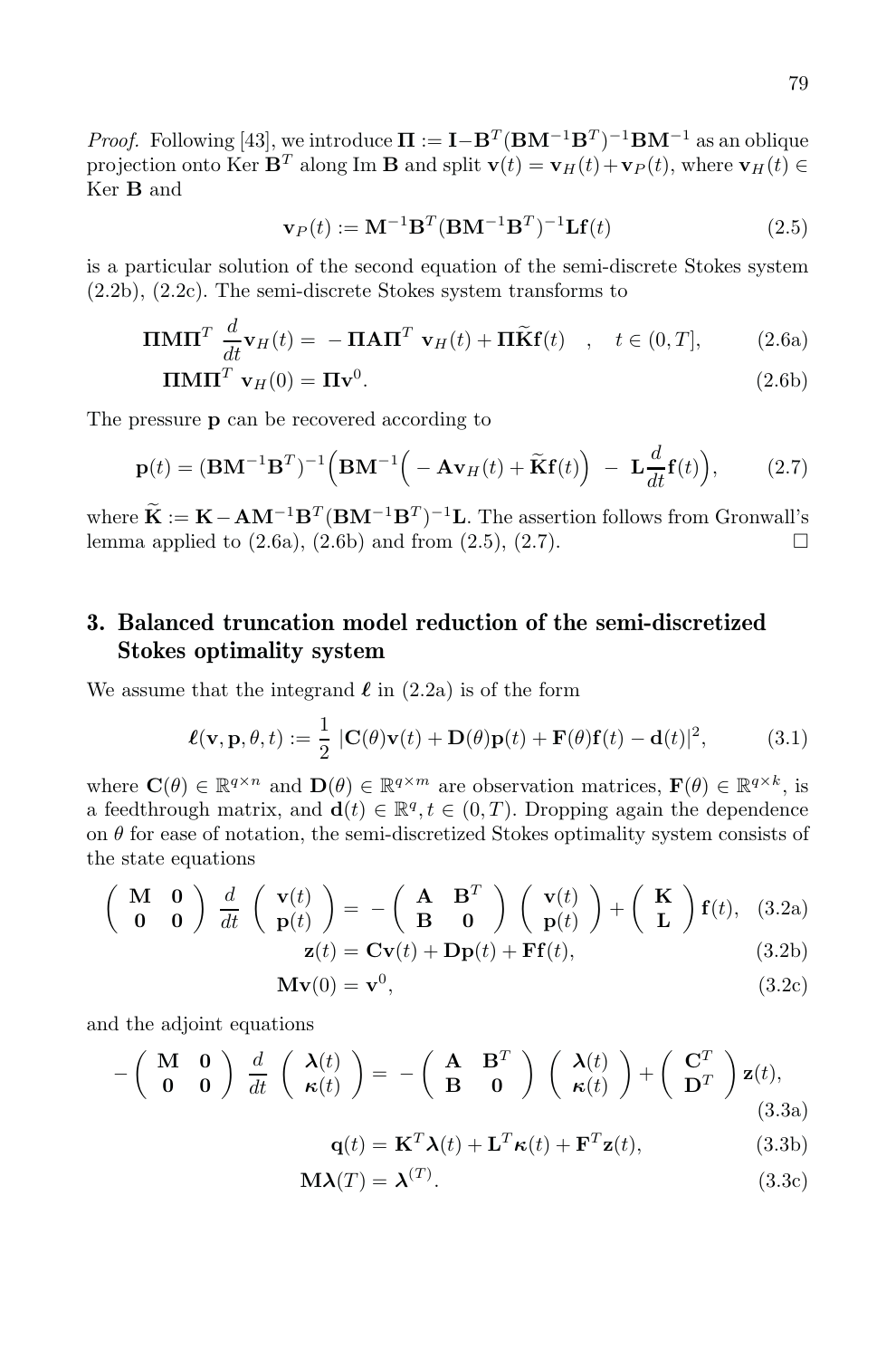Fo<br>Gı Gramians **P**, **Q** ∈ ℝ<sup>*n*×*n*</sup> as the solutions of the matrix Lyapunov equations<br>  $\overline{\mathbf{A}}\mathbf{P}\overline{\mathbf{M}} + \overline{\mathbf{M}}\mathbf{P}\overline{\mathbf{A}} + \overline{\mathbf{K}}\overline{\mathbf{K}}^T = 0,$  (3.4a)<br>  $\overline{\mathbf{A}}\mathbf{Q}\overline{\mathbf{M}} + \overline{\mathbf{M}}\mathbf{Q}\overline{\mathbf{A}} + \overline{\mathbf{$ 

$$
\bar{\mathbf{A}}\mathbf{P}\bar{\mathbf{M}} + \bar{\mathbf{M}}\mathbf{P}\bar{\mathbf{A}} + \bar{\mathbf{K}}\bar{\mathbf{K}}^T = 0, \qquad (3.4a)
$$

$$
\overline{A}P\overline{M} + \overline{M}P\overline{A} + \overline{K}\overline{K}^{T} = 0,
$$
\n(3.4a)  
\n
$$
\overline{A}Q\overline{M} + \overline{M}Q\overline{A} + \overline{C}^{T}\overline{C} = 0,
$$
\n(3.4b)  
\n
$$
\overline{H}A\overline{H}^{T} = \overline{M} + \overline{M}M\overline{H}^{T} = \overline{K} + \overline{H}\widetilde{K}
$$

$$
\overline{\mathbf{A}}\mathbf{Q}\mathbf{M} + \mathbf{M}\mathbf{Q}\mathbf{A} + \overline{\mathbf{C}}^T\overline{\mathbf{C}} = 0,
$$
 (3.4b)  

$$
\overline{\mathbf{A}} := -\overline{\mathbf{I}}\mathbf{A}\mathbf{H}^T, \quad \overline{\mathbf{M}} := \overline{\mathbf{I}}\mathbf{M}\mathbf{H}^T, \quad \overline{\mathbf{K}} := \overline{\mathbf{I}}\widetilde{\mathbf{K}},
$$

$$
\overline{\mathbf{C}} := \overline{\mathbf{H}}\widetilde{\mathbf{C}}, \quad \widetilde{\mathbf{C}} := \mathbf{C} - \mathbf{F}(\mathbf{B}\mathbf{M}^{-1}\mathbf{B}^T)^{-1}\mathbf{B}\mathbf{M}^{-1}\mathbf{A},
$$
the oblique projection from the proof of Theorem 2.1. The Lya-  
s (3.4a), (3.4b) can be solved approximately by multishift ADI

 $\frac{1}{2}$  $\overline{\mathbf{C}} := \mathbf{\Pi}\mathbf{C}$ ,  $\mathbf{C} := \mathbf{C} - \mathbf{F}(\mathbf{B}\mathbf{M}^{-1}\mathbf{B})$ <br>the oblique projection from the proposition from the proposition (3.4a), (3.4b) can be solved app<br>e.g., [12, 27, 39, 46]). We factorize )<br>0<br>! and **Π** refers to the oblique projection from the proof of Theorem 2.1. The Lya-<br>punov equations (3.4a), (3.4b) can be solved approximately by multishift ADI<br>techniques (cf., e.g., [12, 27, 39, 46]). We factorize  $\mathbf{P} =$ itechniques (cf., e.g., [12, 27, 39, 46]). We factorize  $\mathbf{P} = \mathbf{UU}^T$ ,  $\mathbf{Q} = \mathbf{EE}^T$  and<br>perform the singular value decomposition<br> $\mathbf{U}^T \mathbf{ME} = \mathbf{Z} \mathbf{S}_n \mathbf{Y}^T$ ,  $\mathbf{S}_n := \text{diag}(\sigma_1, \dots, \sigma_n)$ ,  $\sigma_i > \sigma_{i+1}$ ,

$$
\mathbf{U}^T \mathbf{M} \mathbf{E} = \mathbf{Z} \mathbf{S}_n \mathbf{Y}^T, \ \mathbf{S}_n := \text{diag}(\sigma_1, \dots, \sigma_n), \ \sigma_i > \sigma_{i+1}, \ 1 \le i \le n-1. \tag{3.5}
$$
  
We compute  $\mathbf{V}, \mathbf{W}$  according to  

$$
\mathbf{V} := \mathbf{U} \mathbf{Z}_p \mathbf{S}_p^{-1/2}, \qquad \mathbf{W} := \mathbf{E} \mathbf{Y}_p \mathbf{S}_p^{-1/2}, \tag{3.6}
$$

$$
\mathbf{S}_n := \text{diag}(\sigma_1, \dots, \sigma_n), \ \sigma_i > \sigma_{i+1}, \ 1 \leq i \leq n-1. \tag{3.5}
$$
\naccording to

\n
$$
\mathbf{V} := \mathbf{U}\mathbf{Z}_p \mathbf{S}_p^{-1/2}, \qquad \mathbf{W} := \mathbf{E}\mathbf{Y}_p \mathbf{S}_p^{-1/2}, \tag{3.6}
$$

We compute **V**, **W** according to<br>  $\mathbf{V} := \mathbf{U}\mathbf{Z}_p\mathbf{S}$ <br>
where  $1 \leq p \leq n$  is chosen such<br>  $\mathbf{Y}_p, \mathbf{Z}_p$  are the matrices built by :=  $UZ_pS_p^{-1/2}$ ,  $W := EY_pS$ <br>
ssen such that  $\sigma_{p+1} < \tau \sigma_1$  for s<br>
built by the leading p columns<br>
s satisfy  $\left( \begin{array}{c} 0 \\ 0 \end{array} \right)$  and where  $1 \le p \le n$  is chosen such that  $\sigma_{p+1} < \tau \sigma_1$  for some threshold  $\tau > 0$  and  $\mathbf{Y}_p, \mathbf{Z}_p$  are the matrices built by the leading  $p$  columns of  $\mathbf{Y}, \mathbf{Z}$ .<br>The projection matrices satisfy<br> $\mathbf{V} = \mathbf{\Pi}^T \math$  $\mathbf{Y}_p, \mathbf{Z}_p$ are the matrices built by the leading  $p$  columns of  $\mathbf{Y}, \mathbf{Z}$ .<br>
bjection matrices satisfy  $\mathbf{V} = \boldsymbol{\Pi}^T \mathbf{V}$  ,  $\mathbf{W} = \boldsymbol{\Pi}^T \mathbf{W}$  ,  $\mathbf{W}^T \mathbf{M} \mathbf{V} = \mathbf{I}$ <br>
ving the state equations by  $\mathbf{W}^T$  and

$$
\mathbf{V} = \mathbf{\Pi}^T \mathbf{V} \quad , \quad \mathbf{W} = \mathbf{\Pi}^T \mathbf{W} \quad , \quad \mathbf{W}^T \mathbf{M} \mathbf{V} = \mathbf{I}.
$$

 $\mathbf{V} = \mathbf{\Pi}^T \mathbf{V}$ ,<br>Multiplying the state equations<br>the preceding equations results  $= \mathbf{\Pi}^T \mathbf{V}$ ,  $\mathbf{W} = \mathbf{\Pi}^T \mathbf{W}$ ,  $\mathbf{W}^T \mathbf{M} \mathbf{V} = \mathbf{I}$ .<br>
e equations by  $\mathbf{W}^T$  and the adjoint equations<br>
sions results in a reduced order optimality s,<br>
equations turn out to be the preceding equations results in a reduced order optimality system, where the reduced order state equations turn out to be

$$
\frac{d}{dt}\hat{\mathbf{v}}_H(t) = -\hat{\mathbf{A}}\hat{\mathbf{v}}_H(t) + \hat{\mathbf{K}}\mathbf{f}(t) , \quad t \in (0, T],
$$
\n(3.7a)\n
$$
\hat{\mathbf{z}}(t) = \hat{\mathbf{C}}\hat{\mathbf{v}}_H(t) + \hat{\mathbf{G}}\mathbf{f}(t) - \hat{\mathbf{H}}\frac{d}{dt}\mathbf{f}(t) , \quad t \in (0, T],
$$
\n(3.7b)

$$
\hat{\mathbf{z}}_H(t) = -\mathbf{A}\hat{\mathbf{v}}_H(t) + \mathbf{K}\mathbf{f}(t) , \quad t \in (0, T], \tag{3.7a}
$$
\n
$$
\hat{\mathbf{z}}(t) = \hat{\mathbf{C}}\hat{\mathbf{v}}_H(t) + \hat{\mathbf{G}}\mathbf{f}(t) - \hat{\mathbf{H}}\frac{d}{dt}\mathbf{f}(t) , \quad t \in (0, T], \tag{3.7b}
$$
\n
$$
\hat{\mathbf{v}}_H(0) = \hat{\mathbf{v}}_H^0, \tag{3.7c}
$$
\n
$$
\text{ced order adjoint state equations are given according to}
$$

$$
\widehat{\mathbf{v}}_H(0) = \widehat{\mathbf{v}}_H^0,\tag{3.7c}
$$

$$
\hat{\mathbf{v}}_H(0) = \hat{\mathbf{v}}_H^0,\tag{3.7c}
$$
\nwhereas the reduced order adjoint state equations are given according to\n
$$
-\frac{d}{dt}\hat{\boldsymbol{\lambda}}_H(t) = -\hat{\mathbf{A}}^T \hat{\boldsymbol{\lambda}}_H(t) + \hat{\mathbf{C}}^T \hat{\mathbf{z}}(t) \quad , \quad t \in [0, T),
$$
\n
$$
\hat{\mathbf{q}}(t) = \hat{\mathbf{K}}^T \hat{\boldsymbol{\lambda}}_H(t) + \hat{\mathbf{G}}^T \hat{\mathbf{z}}(t) - \hat{\mathbf{H}} \frac{d}{dt} \hat{\mathbf{z}}(t) \quad , \quad t \in [0, T),
$$
\n(3.8b)

$$
\hat{\mathbf{q}}_H(t) = -\hat{\mathbf{A}}^T \hat{\lambda}_H(t) + \hat{\mathbf{C}}^T \hat{\mathbf{z}}(t) , \quad t \in [0, T), \tag{3.8a}
$$
\n
$$
\hat{\mathbf{q}}(t) = \hat{\mathbf{K}}^T \hat{\lambda}_H(t) + \hat{\mathbf{G}}^T \hat{\mathbf{z}}(t) - \hat{\mathbf{H}} \frac{d}{dt} \hat{\mathbf{z}}(t) , \quad t \in [0, T), \tag{3.8b}
$$
\n
$$
H(T) = \hat{\lambda}^{(T)}, \tag{3.8c}
$$
\niately defined  $\hat{\mathbf{A}}, \hat{\mathbf{C}}, \hat{\mathbf{G}}, \hat{\mathbf{H}}, \text{ and } \hat{\mathbf{K}}$ . Due to the stability of  $\mathbf{W}^T \mathbf{A} \mathbf{V}$ ,

$$
\widehat{\lambda}_H(T) = \widehat{\lambda}^{(T)},\tag{3.8c}
$$

 $(T) = \lambda^{\check{ }}$  (3.8c)<br>tely defined  $\hat{A}, \hat{C}, \hat{G}, \hat{H}$ , and  $\hat{K}$ . Due to the stability of  $W^TAV$ ,<br>FMR estimate for the error in the observations and the outputs can<br>old true. the classical BTMR estimate for the error in the observations and the outputs can be shown to hold true.  $\frac{1}{\sqrt{1-\frac{1}{\sqrt{1-\frac{1}{\sqrt{1-\frac{1}{\sqrt{1-\frac{1}{\sqrt{1-\frac{1}{\sqrt{1-\frac{1}{\sqrt{1-\frac{1}{\sqrt{1-\frac{1}{\sqrt{1-\frac{1}{\sqrt{1-\frac{1}{\sqrt{1-\frac{1}{\sqrt{1-\frac{1}{\sqrt{1-\frac{1}{\sqrt{1-\frac{1}{\sqrt{1-\frac{1}{\sqrt{1-\frac{1}{\sqrt{1-\frac{1}{\sqrt{1-\frac{1}{\sqrt{1-\frac{1}{\sqrt{1-\frac{1}{\sqrt{1-\frac{1}{\sqrt{1-\frac{1}{\sqrt{1-\frac{1}{\sqrt{1-\frac{1$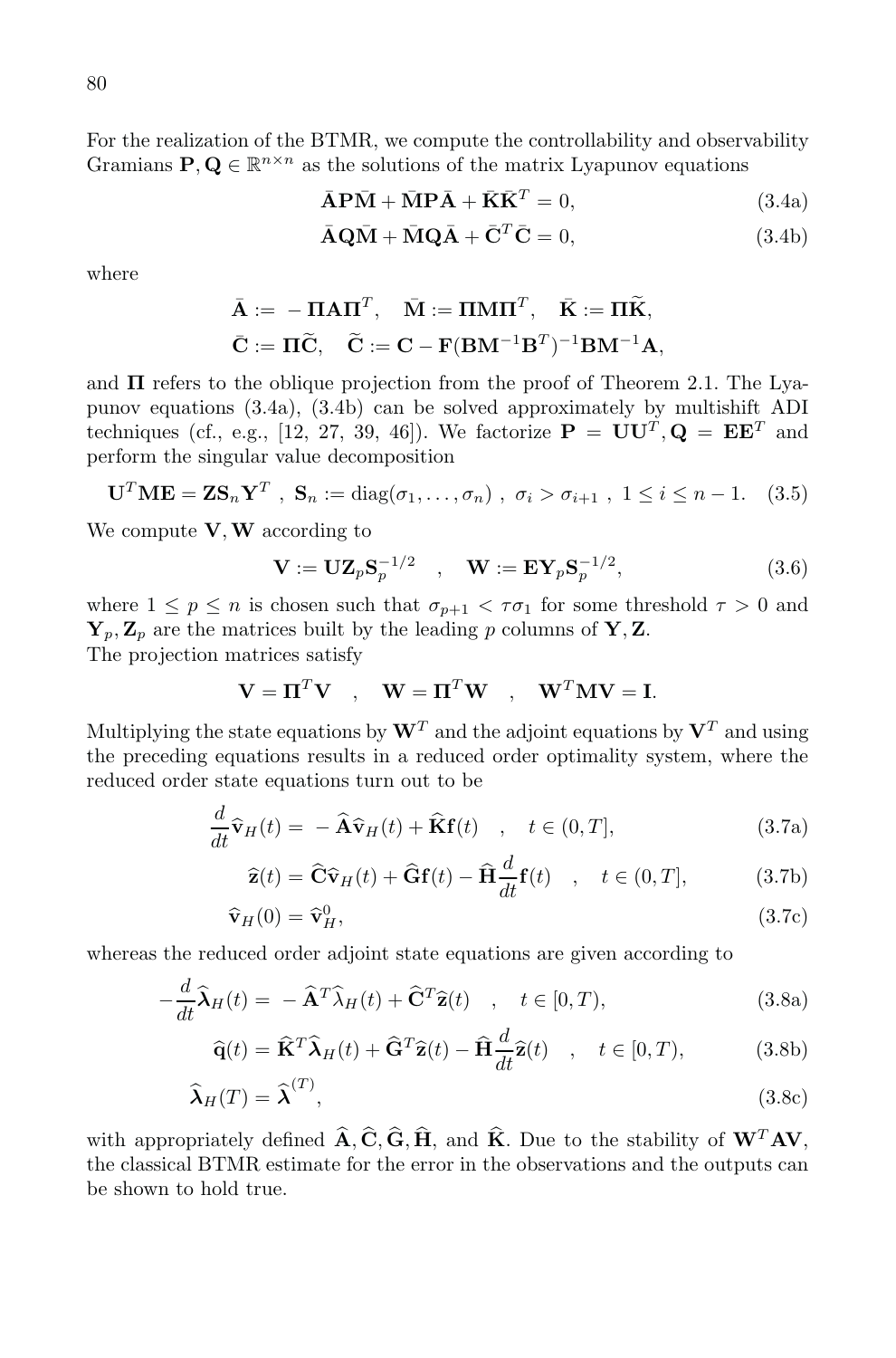**Theorem 3.1.** Let  $\mathbf{z}(t), \mathbf{q}(t), t \in [0, T]$ , and  $\hat{\mathbf{z}}(t), \hat{\mathbf{q}}(t), t \in [0, T]$ , be the observations and outputs of the full order and the reduced order optimality system as given by (3.3b) and (3.7b) (3.8b) and let **Theorem 3.1.** Let  $\mathbf{z}(t), \mathbf{q}(t), t \in [0, T]$ , and  $\hat{\mathbf{z}}(t), \hat{\mathbf{q}}(t), t \in [0, T]$ , be the observations (*t*), **q**(*t*), *t* ∈ [0, *T*], and  $\hat{\mathbf{z}}(t)$ ,  $\hat{\mathbf{q}}(t)$ ,  $t$  ∈ [0, *T*], be the observations full order and the reduced order optimality system as given by 3.7b), (3.8b), and let  $\sigma_i$ , 1 ≤ *i* ≤ *n*, be the Ha (3.2b), (3.3b) and (3.7b), (3.8b), and let  $\sigma_i$ ,  $1 \le i \le n$ , be the Hankel singular values from the singular value decomposition (3.5). Moreover, suppose that  $\mathbf{v}_H(0) = 0$  and  $\mathbf{\lambda}_H(T) = 0$ . Then, there holds<br> $\|\mathbf{z}$ , ues from the singular value decomposition (3.5). Moreover, suppose that **v**<sub>H</sub>(0) = 0<br>and  $\lambda$ <sub>H</sub>(T) = 0. Then, there holds<br> $||\mathbf{z} - \hat{\mathbf{z}}||_{L^2} \le 2 ||\mathbf{f}||_{L^2} \left( \sigma_{p+1} + \cdots + \sigma_n \right),$  (3.9a) and  $\lambda_H(T) = 0$ . Then, there holds<br> $||\mathbf{z} - \mathbf{\hat{z}}||_{L^2} \leq 2$ <br> $||\mathbf{q} - \mathbf{\hat{q}}||_{L^2} \leq 2$ 

$$
\|\mathbf{z} - \widehat{\mathbf{z}}\|_{L^2} \le 2 \|\mathbf{f}\|_{L^2} \left(\sigma_{p+1} + \dots + \sigma_n\right),\tag{3.9a}
$$

$$
\|\mathbf{z} - \hat{\mathbf{z}}\|_{L^2} \le 2 \|\mathbf{f}\|_{L^2} \left(\sigma_{p+1} + \dots + \sigma_n\right),\tag{3.9a}
$$
\n
$$
\|\mathbf{q} - \hat{\mathbf{q}}\|_{L^2} \le 2 \|\hat{\mathbf{z}}\|_{L^2} \left(\sigma_{p+1} + \dots + \sigma_n\right).
$$
\n
$$
\text{ection 7 in [30].}
$$
\n
$$
\Box
$$

*Proof.* We refer to Section 7 in [30].

### We refer to Section 7 in [30].  $\Box$ <br> **In ain decomposition and balanced truncation model reduction 4. Domain decomposition and balanced truncation model reduction**

For optimal design problems associated with linear state equations, where the design only effects a relatively small part of the computational domain, the nonlinearity is thus restricted to that part and motivates to consider a combination of domain decomposition and BTMR. Let us consider a domain  $\Omega(\theta)$  such that

$$
\overline{\Omega(\theta)} = \overline{\Omega}_1 \cup \overline{\Omega_2(\theta)}, \quad \Omega_1 \cap \Omega_2(\theta) = \emptyset, \quad \Gamma(\theta) := \overline{\Omega}_1 \cap \overline{\Omega_2(\theta)}, \tag{4.1}
$$

of domain decomposition and BTMR. Let us consider a domain  $\Omega(\theta)$  such that<br>  $\overline{\Omega(\theta)} = \overline{\Omega}_1 \cup \overline{\Omega}_2(\theta)$ ,  $\Omega_1 \cap \Omega_2(\theta) = \emptyset$ ,  $\Gamma(\theta) := \overline{\Omega}_1 \cap \overline{\Omega}_2(\theta)$ , (4.<br>
where the local area of interest is  $\Omega_2(\theta)$ , whereas t  $\Omega(\theta) = \Omega_1 \cup \Omega_2(\theta)$ ,  $\Omega_1 \cap \Omega_2(\theta) = \emptyset$ ,  $\Gamma(\theta) := \Omega_1 \cap \Omega_2(\theta)$ , (4.1)<br>ocal area of interest is  $\Omega_2(\theta)$ , whereas the design variables  $\theta$  do not apply<br> $\Omega_1$  of the computational domain. The fine-scale model results to the rest  $\Omega_1$  of the computational domain. The fine-scale model results from a spatial discretization by P2-P1 Taylor-Hood elements with respect to a simplicial triangulation of the computational domain which aligns to the rest  $\Omega_1$  of the computational domain. The fine-scale model results from a<br>spatial discretization by P2-P1 Taylor-Hood elements with respect to a simplicial<br>triangulation of the computational domain which aligns triangulation of the computational domain which aligns with the decomposition<br>of the spatial domain. We have to make sure that the solutions of the Stokes<br>subdomain problems associated with  $\Omega_1$  and  $\Omega_2(\theta)$  are the re of the spatial domain. We have to make sure that the solutions of the Stokes<br>subdomain problems associated with  $\Omega_1$  and  $\Omega_2(\theta)$  are the restrictions of the<br>solution of the global problem to the subdomains. To this en subdomain problems associated with  $\Omega_1$  and  $\Omega_2(\theta)$  are the restrictions of the solution of the global problem to the subdomains. To this end, the subdomain pressures  $\mathbf{p}_i, 1 \leq i \leq 2$ , are split into a constant subdomain problems associated with  $\Omega_1$  and  $\Omega_2(\theta)$  are the restrictions of the solution of the global problem to the subdomains. To this end, the subdomain pressures  $\mathbf{p}_i$ ,  $1 \leq i \leq 2$ , are split into a constant pressures  $\mathbf{p}_i, 1 \leq i \leq 2$ , are split into a constant  $\mathbf{p}_{0,i}$  and a pressure with zero spatial average. While the latter is uniquely determined as the solution of the subdomain problem,  $\mathbf{p}_0 = (\mathbf{p}_{0,1}, \mathbf{p}_{0$ pressures  $\mathbf{p}_i, 1 \leq i \leq 2$ , are split into a constant  $\mathbf{p}_{0,i}$  and a pressure with zero subdomain problem,  $\mathbf{p}_0 = (\mathbf{p}_{0,1}, \mathbf{p}_{0,2})^T$  is determined through the coupling of the subdomain problems via the interface. The fine-scale model is used only in the local area of interest, whereas a reduced order subdomain problem,  $\mathbf{p}_0 = (\mathbf{p}_{0,1}, \mathbf{p}_{0,2})^T$  is determined through the coupling of the subdomain problems via the interface. The fine-scale model is used only in the local area of interest, whereas a reduced order area of interest, whereas a reduced order model based on balanced truncation is used for the rest of the domain. The objective functional

$$
\mathbf{J}(\mathbf{v}, \mathbf{p}, \theta) := \mathbf{J}_1(\mathbf{v}, \mathbf{p}) + \mathbf{J}_2(\mathbf{v}, \mathbf{p}, \theta),
$$
(4.2)  

$$
\mathbf{J}_1(\mathbf{v}, \mathbf{p}) := \int_{0}^{T} |\mathbf{C}_1 \mathbf{v}_1(t) + \mathbf{D}_1 \mathbf{p}_1(t) + \mathbf{F}_1 \mathbf{f}(t) - \mathbf{d}(t)|^2 dt,
$$

$$
\mathbf{J}_2(\mathbf{v}, \mathbf{p}, \theta) := \int_{0}^{T} \ell(\mathbf{v}_2(t), \mathbf{p}_2(t), \mathbf{v}_\Gamma(t), \mathbf{p}_0(t), t, \theta) dt,
$$
is assumed to consist of an objective functional  $\mathbf{J}_1$  of tracking type for subdomain  $\Omega_1$ , depending only on the velocity and the pressure in  $\Omega_1$ , and an objective func-

is assumed to consist of an objective functional  $J_1$  of tracking type for subdomain  $\Omega_1$ , depending only on the velocity and the pressure in  $\Omega_1$ , and an objective func- $\Omega_{11}$ , depending only on the velocity and the pressure in  $\Omega_{11}$ , and an objective func-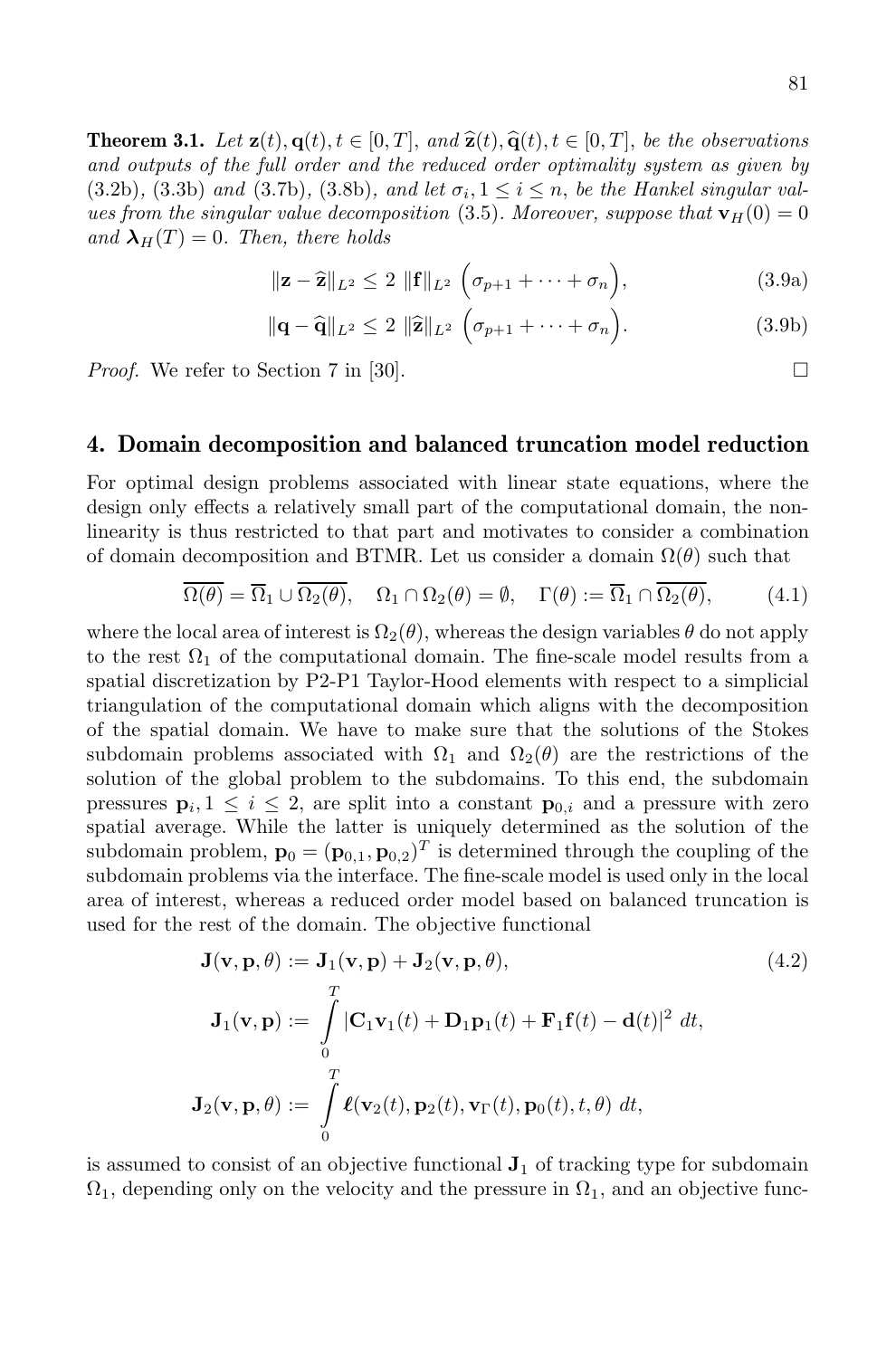82<br>tional  $J_2$  for subdomain  $\Omega_2(\theta)$ , depending on the velocities  $v_2$  in  $\Omega_2(\theta)$  and  $v_\Gamma$  on<br>the interface  $\Gamma(\theta)$  as well as on the pressure  $p_2$  in  $\Omega_2(\theta)$  and on  $p_0$ .

tional **J**<sub>2</sub> for subdomain  $\Omega_2(\theta)$ , depending on the velocities **v**<sub>2</sub> in  $\Omega_2(\theta)$  and **v**<sub>Γ</sub> on<br>the interface  $\Gamma(\theta)$  as well as on the pressure **p**<sub>2</sub> in  $\Omega_2(\theta)$  and on **p**<sub>0</sub>.<br>Grouping the state variables accordi the interface  $\Gamma(\theta)$  as well as on the pressure  $\mathbf{p}_2$  in  $\Omega_2(\theta)$  and on  $\mathbf{p}_0$ .<br>Grouping the state variables according to  $\mathbf{x}_i := (\mathbf{v}_i, \mathbf{p}_i)^T$ , 1<br> $\mathbf{x}_{\Gamma} := (\mathbf{v}_{\Gamma}, \mathbf{p}_0)$ , the semi-discretized domain d Grouping the state variables according to  $\mathbf{x}_i := (\mathbf{v}_i, \mathbf{p}_i)^T, 1 \le i \le 2$ , and<br>  $= (\mathbf{v}_\Gamma, \mathbf{p}_0)$ , the semi-discretized domain decomposed Stokes system can be<br>
en in block structured form according to<br>  $\begin{pmatrix} \mathbf{$  $, \mathbf{p}_i)^T,$  $\sum_{i=1}^{n}$ 

$$
\mathbf{x}_{\Gamma} := (\mathbf{v}_{\Gamma}, \mathbf{p}_{0}), \text{ the semi-discretized domain decomposed Stokes system can be written in block structured form according to}
$$
\n
$$
\begin{pmatrix}\n\mathbf{P}_{1}\mathbf{x}_{1} \\
\mathbf{P}_{2}(\theta)\mathbf{x}_{2} \\
\mathbf{P}_{\Gamma}(\theta)\mathbf{x}_{\Gamma}\n\end{pmatrix} := \begin{pmatrix}\n\mathbf{E}_{1} & \mathbf{0} & \mathbf{0} \\
\mathbf{0} & \mathbf{E}_{2}(\theta) & \mathbf{0} \\
\mathbf{0} & \mathbf{0} & \mathbf{E}_{\Gamma}(\theta)\n\end{pmatrix} \frac{d}{dt} \begin{pmatrix}\n\mathbf{x}_{1} \\
\mathbf{x}_{2} \\
\mathbf{x}_{\Gamma}\n\end{pmatrix}
$$
\n
$$
+ \begin{pmatrix}\n\mathbf{S}_{11} & \mathbf{0} & \mathbf{S}_{1\Gamma} \\
\mathbf{0} & \mathbf{S}_{22}(\theta) & \mathbf{S}_{2\Gamma}(\theta) \\
\mathbf{S}_{1\Gamma}^T & \mathbf{S}_{2\Gamma}^T(\theta) & \mathbf{S}_{\Gamma\Gamma}(\theta)\n\end{pmatrix} \begin{pmatrix}\n\mathbf{x}_{1} \\
\mathbf{x}_{2} \\
\mathbf{x}_{\Gamma}\n\end{pmatrix} = \begin{pmatrix}\n\mathbf{N}_{1} \\
\mathbf{N}_{2}(\theta) \\
\mathbf{N}_{\Gamma}(\theta)\n\end{pmatrix} \mathbf{f}.
$$
\nHere, the singular block matrices  $\mathbf{E}_{1}, \mathbf{E}_{2}(\theta)$  and  $\mathbf{E}_{\Gamma}(\theta)$  are given by\n
$$
\mathbf{E}_{1} := \begin{pmatrix}\n\mathbf{M}_{1} & \mathbf{0} \\
\mathbf{M}_{2} & \mathbf{0}\n\end{pmatrix}, \mathbf{E}_{2}(\theta) := \begin{pmatrix}\n\mathbf{M}_{2}(\theta) & \mathbf{0} \\
\mathbf{0} & \mathbf{0}\n\end{pmatrix}, \mathbf{E}_{\Gamma}(\theta) := \begin{pmatrix}\n\mathbf{M}_{\Gamma}(\theta) & \mathbf{0} \\
\mathbf{0} & \mathbf{0}\n\end{pmatrix},
$$

Here, the singular block matrices 
$$
\mathbf{E}_1
$$
,  $\mathbf{E}_2(\theta)$  and  $\mathbf{E}_{\Gamma}(\theta)$  are given by  
\n
$$
\mathbf{E}_1 := \begin{pmatrix} \mathbf{M}_1 & \mathbf{0} \\ \mathbf{0} & \mathbf{0} \end{pmatrix}, \ \mathbf{E}_2(\theta) := \begin{pmatrix} \mathbf{M}_2(\theta) & \mathbf{0} \\ \mathbf{0} & \mathbf{0} \end{pmatrix}, \ \mathbf{E}_{\Gamma}(\theta) := \begin{pmatrix} \mathbf{M}_{\Gamma}(\theta) & \mathbf{0} \\ \mathbf{0} & \mathbf{0} \end{pmatrix},
$$
\nwhereas  $\mathbf{S}_{11}$ ,  $\mathbf{S}_{22}(\theta)$  and  $\mathbf{S}_{\Gamma\Gamma}(\theta)$  are the Stokes matrices associated with the subdomains  $\Omega_1$ ,  $\Omega_2(\theta)$  and the interface  $\Gamma(\theta)$ 

whereas  $\mathbf{S}_{11}, \mathbf{S}_{22}(\theta)$  and  $\mathbf{S}_{\Gamma\Gamma}(\theta)$  are the Stokes matrices associated with the sub-<br>domains  $\Omega_1, \Omega_2(\theta)$  and the interface  $\Gamma(\theta)$ <br> $\mathbf{S}_{11} := \begin{pmatrix} \mathbf{A}_{11} & \mathbf{B}_{11}^T \ \mathbf{B}_{11} & \mathbf{0} \end{pmatrix}, \quad \mathbf{S}_{2$ domains  $\Omega_1, \Omega_2(\theta)$  and the interface  $\Gamma(\theta)$ 

$$
\mathbf{S}_{11} := \begin{pmatrix} \mathbf{A}_{11} & \mathbf{B}_{11}^T \\ \mathbf{B}_{11} & \mathbf{0} \end{pmatrix}, \quad \mathbf{S}_{22}(\theta) := \begin{pmatrix} \mathbf{A}_{22}(\theta) & \mathbf{B}_{22}^T(\theta) \\ \mathbf{B}_{22}(\theta) & \mathbf{0} \end{pmatrix},
$$

$$
\mathbf{S}_{\Gamma\Gamma}(\theta) := \begin{pmatrix} \mathbf{A}_{\Gamma\Gamma}(\theta) & \mathbf{B}_{0}^T \\ \mathbf{B}_{0} & \mathbf{0} \end{pmatrix},
$$

$$
_{2\Gamma}(\theta) \text{ are of the form}
$$

$$
\mathbf{S}_{\Gamma\Gamma}(\theta) = \begin{pmatrix} \mathbf{A}_{11} & \mathbf{B}_{11}^T \\ \mathbf{B}_{11} & \mathbf{B}_{12}^T \end{pmatrix}, \quad \mathbf{S}_{\Gamma}(\theta) = \begin{pmatrix} \mathbf{A}_{2\Gamma}(\theta) & \mathbf{0} \\ \mathbf{0} & \mathbf{0} \end{pmatrix}
$$

and  $\mathbf{S}_{1\Gamma}$ ,  $\mathbf{S}_{2\Gamma}(\theta)$  are of the form

$$
\mathbf{S}_{1\Gamma} := \begin{pmatrix} \mathbf{A}_{11} & \mathbf{B}_{11}^T \\ \mathbf{B}_{11} & \mathbf{0} \end{pmatrix}, \quad \mathbf{S}_{2\Gamma}(\theta) := \begin{pmatrix} \mathbf{A}_{2\Gamma}(\theta) & \mathbf{0} \\ \mathbf{B}_{2\Gamma}(\theta) & \mathbf{0} \end{pmatrix}.
$$
  
\n
$$
\mathbf{N}_2(\theta) \text{ and } \mathbf{N}_{\Gamma}(\theta) \text{ are given by}
$$

Finally, 
$$
\mathbf{N}_1
$$
,  $\mathbf{N}_2(\theta)$  and  $\mathbf{N}_{\Gamma}(\theta)$  are given by  
\n
$$
\mathbf{N}_1 := \begin{pmatrix} \mathbf{K}_1 \\ \mathbf{L}_1 \end{pmatrix}, \quad \mathbf{N}_2(\theta) := \begin{pmatrix} \mathbf{K}_2(\theta) \\ \mathbf{L}_2(\theta) \end{pmatrix}, \quad \mathbf{N}_{\Gamma}(\theta) := \begin{pmatrix} \mathbf{K}_{\Gamma}(\theta) \\ \mathbf{L}_0(\theta) \end{pmatrix}.
$$

 $\mathbf{N}_1 = \begin{pmatrix} \mathbf{K}_1 \ \mathbf{L}_1 \end{pmatrix}, \quad \mathbf{N}_2(\theta) := \begin{pmatrix} \mathbf{K}_2(\theta) \ \mathbf{L}_2(\theta) \end{pmatrix}$ <br>g Lagrange multipliers  $\boldsymbol{\lambda}_1(t), \boldsymbol{\lambda}_2(t)$ <br>g them by means of  $\boldsymbol{\mu}_i(t) := (t_i)^T$  the Lagrangian associated w  $\begin{array}{ll} \mathbf{N}_\Gamma(\theta) \ (\theta) \end{array} \biggr) \, , \quad \mathbf{N}_\Gamma(\theta) := \left( \begin{array}{ll} \mathbf{K}_\Gamma(\theta) \ \mathbf{L}_0(\theta) \end{array} \right) \ \mathbf{N}_2(t), \boldsymbol{\lambda}_\Gamma(t) \text{ and } \boldsymbol{\kappa}_1(t), \boldsymbol{\kappa}_2(t), \ \mathbf{L}_1(\lambda_i(t), \boldsymbol{\kappa}_i(t))^T, 1 \leq i \leq 1 \ \text{with } (4.2), (4.3) \text{ is given by} \end{array}$  $(\theta)$ <br>(t)<br> $\leq$ <br>by Introducing Lagrange multipliers  $\lambda_1(t), \lambda_2(t), \lambda_\Gamma(t)$  and  $\kappa_1(t), \kappa_2(t), \kappa_0(t)$ , and<br>partitioning them by means of  $\mu_i(t) := (\lambda_i(t), \kappa_i(t))^T, 1 \le i \le 2, \mu_\Gamma(t) := (\lambda_\Gamma(t), \kappa_0(t))^T$ , the Lagrangian associated with  $(4.2), (4.3)$  is giv

partitioning them by means of 
$$
\mu_i(t) := (\lambda_i(t), \kappa_i(t))^T
$$
,  $1 \le i \le 2$ ,  $\mu_{\Gamma}(t) := (\lambda_{\Gamma}(t), \kappa_0(t))^T$ , the Lagrangian associated with (4.2), (4.3) is given by  
\n
$$
\mathcal{L}(\mathbf{x}, \mu, \theta) := \mathbf{J}(\mathbf{v}, \mathbf{p}, \theta) + \int_0^T \begin{pmatrix} \mu_1(t) \\ \mu_2(t) \\ \mu_{\Gamma}(t) \end{pmatrix} \cdot \begin{pmatrix} \mathbf{P}_1 \mathbf{x}_1(t) - \mathbf{N}_1 \mathbf{f} \\ \mathbf{P}_2(\theta) \mathbf{x}_2(t) - \mathbf{N}_2(\theta) \mathbf{f} \\ \mathbf{P}_{\Gamma}(\theta) \mathbf{x}_{\Gamma}(t) - \mathbf{N}_{\Gamma}(\theta) \mathbf{f} \end{pmatrix} dt.
$$
 (4.4)  
\nWe now focus on the optimality system associated with subdomain  $\Omega_1$ .

We now focus on the optimality system associated with subdomain  $\Omega_1$ .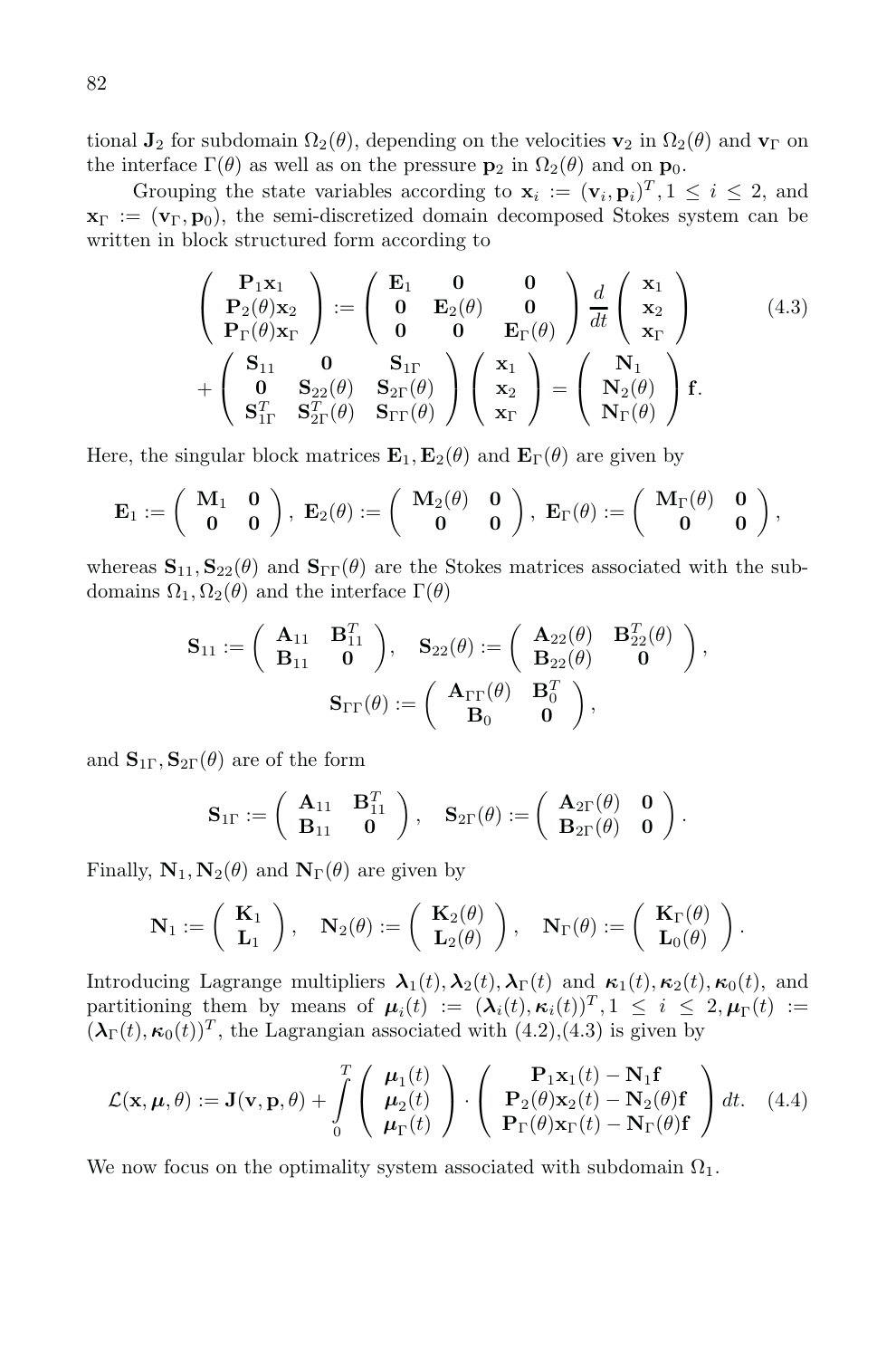$the$ state equations

**Lemma 4.1.** The optimality system associated with subdomain 
$$
\Omega_1
$$
 consists of the state equations\n
$$
\begin{pmatrix}\n\mathbf{M_1} & \mathbf{0} \\
\mathbf{0} & \mathbf{0}\n\end{pmatrix}\n\frac{d}{dt}\n\begin{pmatrix}\n\mathbf{v}_1(t) \\
\mathbf{p}_1(t)\n\end{pmatrix}
$$
\n(4.5a)

$$
\begin{pmatrix}\n\mathbf{M}_{1} & \mathbf{0} \\
\mathbf{0} & \mathbf{0}\n\end{pmatrix}\n\frac{d}{dt}\n\begin{pmatrix}\n\mathbf{v}_{1}(t) \\
\mathbf{p}_{1}(t)\n\end{pmatrix}\n= -\n\begin{pmatrix}\n\mathbf{A}_{11} & \mathbf{B}_{11}^{T} \\
\mathbf{B}_{11} & \mathbf{0}\n\end{pmatrix}\n\begin{pmatrix}\n\mathbf{v}_{1}(t) \\
\mathbf{p}_{1}(t)\n\end{pmatrix} -\n\begin{pmatrix}\n\mathbf{A}_{1\Gamma} & \mathbf{0} \\
\mathbf{B}_{1\Gamma} & \mathbf{0}\n\end{pmatrix}\n\begin{pmatrix}\n\mathbf{v}_{\Gamma}(t) \\
\mathbf{p}_{0}(t)\n\end{pmatrix} +\n\begin{pmatrix}\n\mathbf{K}_{1} \\
\mathbf{L}_{1}\n\end{pmatrix}\n\mathbf{f}(t),
$$
\n
$$
\mathbf{z}_{1}(t) = \mathbf{C}_{1}\mathbf{v}_{1}(t) + \mathbf{D}_{1}\mathbf{p}_{1}(t) + \mathbf{D}_{0}\mathbf{p}_{0}(t) + \mathbf{F}_{1}\mathbf{f}(t) - \mathbf{d}(t),
$$
\n(4.5b)\n*d the adjoint state equations*\n
$$
\begin{pmatrix}\n\mathbf{M}_{1} & \mathbf{0} \\
\mathbf{0} & \mathbf{0}\n\end{pmatrix}\n\begin{pmatrix}\n\mathbf{A}_{1}(t) \\
\mathbf{A}_{2}(t)\n\end{pmatrix}
$$
\n(4.6a)

and the adjoint state equations

$$
\mathbf{z}_{1}(t) = \mathbf{C}_{1}\mathbf{v}_{1}(t) + \mathbf{D}_{1}\mathbf{p}_{1}(t) + \mathbf{D}_{0}\mathbf{p}_{0}(t) + \mathbf{F}_{1}\mathbf{f}(t) - \mathbf{d}(t),
$$
\n(4.5b)\nd  
\n
$$
d \text{ the adjoint state equations}
$$
\n
$$
-\begin{pmatrix} \mathbf{M}_{1} & \mathbf{0} \\ \mathbf{0} & \mathbf{0} \end{pmatrix} \frac{d}{dt} \begin{pmatrix} \mathbf{\lambda}_{1}(t) \\ \mathbf{\kappa}_{1}(t) \end{pmatrix}
$$
\n(4.6a)

$$
-\left(\begin{array}{cc}\n\mathbf{M}_{1} & \mathbf{0} \\
\mathbf{0} & \mathbf{0}\n\end{array}\right)\frac{d}{dt}\left(\begin{array}{c}\n\mathbf{\lambda}_{1}(t) \\
\kappa_{1}(t)\n\end{array}\right)
$$
\n(4.6a)  
\n
$$
=-\left(\begin{array}{cc}\n\mathbf{A}_{11} & \mathbf{B}_{11}^{T} \\
\mathbf{B}_{11} & \mathbf{0}\n\end{array}\right)\left(\begin{array}{c}\n\mathbf{\lambda}_{1}(t) \\
\kappa_{1}(t)\n\end{array}\right)-\left(\begin{array}{cc}\n\mathbf{A}_{1\Gamma} & \mathbf{0} \\
\mathbf{B}_{1\Gamma} & \mathbf{0}\n\end{array}\right)\left(\begin{array}{c}\n\mathbf{\lambda}_{\Gamma}(t) \\
\kappa_{0}(t)\n\end{array}\right)-\left(\begin{array}{c}\n\mathbf{C}_{1}^{T} \\
\mathbf{F}_{1}^{T}\n\end{array}\right)\mathbf{z}_{1}(t),
$$
\n(4.6b)  
\n*notf.* The proof follows readily from (4.2) and (4.3).  
\nThe optimality system for O. (4) and the interface  $\Gamma(4)$  can be derived like

Proof.

 $(t) = \mathbf{K}_1^T \mathbf{\lambda}_1(t) + \mathbf{L}_1^T \boldsymbol{\kappa}_1(t) + \mathbf{D}_1^T$ <br>*f.* The proof follows readily fro<br>The optimality system for  $\Omega_2(t)$ . We further have a variational (4.6b)<br>
(4.2) and (4.3).  $\Box$ <br>
and the interface  $\Gamma(\theta)$  can be derived like-<br>
equality due to the constraints on  $\theta$ . The proof follows readily from (4.2) and (4.3). □<br>
he optimality system for  $\Omega_2(\theta)$  and the interface  $\Gamma(\theta)$  can be derived like-<br>  $\theta$  further have a variational inequality due to the constraints on  $\theta$ .<br>
that (4.5a)

The optimality system for  $\Omega_2(\theta)$  and the interface  $\Gamma(\theta)$  can be derived like-<br>We further have a variational inequality due to the constraints on  $\theta$ .<br>ee that (4.5a), (4.5b) and (4.6a), (4.6b) have exactly the form w wise. We further have a variational inequality due to the constraints on  $\theta$ .<br>We see that (4.5a), (4.5b) and (4.6a), (4.6b) have exactly the form wl<br>considered before in Section 3. Hence, it is directly amenable to the a considered before in Section 3. Hence, it is directly amenable to the application of<br>BTMR.<br>**Lemma 4.2.** There exist projection matrices  $V_1, W_1$  such that the reduced state

ETMR.<br>**Lemma 4.2.** There exist projection matrices  $V_1$ ,  $W_1$  such that the reduced state equations associated with subdomain  $\Omega_1$  are of the form **Lemma**<br>equation **Lemma 4.2.** There exist projection matrices  $V_1$ ,  $W_1$  such that the reduced state

equations associated with subdomain 
$$
\Omega_1
$$
 are of the form  
\n
$$
\frac{d}{dt} \hat{\mathbf{v}}_1(t) = -\mathbf{W}_1^T \mathbf{A}_{11} \mathbf{V}_1 \hat{\mathbf{v}}_1(t) - \mathbf{W}_1^T \tilde{\mathbf{B}}_1 \begin{pmatrix} \hat{\mathbf{v}}_{\Gamma}(t) \\ \hat{\mathbf{p}}_0(t) \\ \mathbf{f}(t) \end{pmatrix},
$$
\n
$$
\begin{pmatrix} \hat{\mathbf{z}}_{v,\Gamma}(t) \\ \hat{\mathbf{z}}_{v,\Gamma}(t) \end{pmatrix} = \tilde{\mathbf{C}}_1 \mathbf{V}_1 \hat{\mathbf{v}}_1(t) + \tilde{\mathbf{D}}_1 \begin{pmatrix} \hat{\mathbf{v}}_{\Gamma}(t) \\ \hat{\mathbf{v}}_{v}(t) \end{pmatrix} - \tilde{\mathbf{H}}_1 \frac{d}{dt} \begin{pmatrix} \hat{\mathbf{v}}_{\Gamma}(t) \\ \hat{\mathbf{v}}_{v}(t) \end{pmatrix}
$$
\n(4.7b)

$$
\frac{d}{dt}\hat{\mathbf{v}}_1(t) = -\mathbf{W}_1^T \mathbf{A}_{11} \mathbf{V}_1 \hat{\mathbf{v}}_1(t) - \mathbf{W}_1^T \mathbf{B}_1 \begin{pmatrix} \hat{\mathbf{p}}_0(t) \\ \mathbf{f}(t) \end{pmatrix}, \qquad (4.7a)
$$
\n
$$
\begin{pmatrix} \hat{\mathbf{z}}_{v,\Gamma}(t) \\ \hat{\mathbf{z}}_{p,\Gamma}(t) \\ \hat{\mathbf{z}}_1(t) \end{pmatrix} = \tilde{\mathbf{C}}_1 \mathbf{V}_1 \hat{\mathbf{v}}_1(t) + \tilde{\mathbf{D}}_1 \begin{pmatrix} \hat{\mathbf{v}}_{\Gamma}(t) \\ \hat{\mathbf{p}}_0(t) \\ \mathbf{f}(t) \end{pmatrix} - \tilde{\mathbf{H}}_1 \frac{d}{dt} \begin{pmatrix} \hat{\mathbf{v}}_{\Gamma}(t) \\ \hat{\mathbf{p}}_0(t) \\ \mathbf{f}(t) \end{pmatrix}, \qquad (4.7b)
$$
\n
$$
\text{resas the reduced adjoint state equations are given by}
$$
\n
$$
\frac{d}{dt} \hat{\mathbf{v}}_1(t) = \mathbf{E} \hat{\mathbf{v}}_1(t) + \mathbf{E} \hat{\mathbf{v}}_2(t) = \mathbf{E} \hat{\mathbf{v}}_1(t) + \mathbf{E} \hat{\mathbf{v}}_2(t) + \mathbf{E} \hat{\mathbf{v}}_2(t) + \mathbf{E} \hat{\mathbf{v}}_2(t) + \mathbf{E} \hat{\mathbf{v}}_2(t) + \mathbf{E} \hat{\mathbf{v}}_2(t) + \mathbf{E} \hat{\mathbf{v}}_2(t) + \mathbf{E} \hat{\mathbf{v}}_2(t) + \mathbf{E} \hat{\mathbf{v}}_2(t) + \mathbf{E} \hat{\mathbf{v}}_2(t) + \mathbf{E} \hat{\mathbf{v}}_2(t) + \mathbf{E} \hat{\mathbf{v}}_2(t) + \mathbf{E} \hat{\mathbf{v}}_2(t) + \mathbf{E} \hat{\mathbf{v}}_2(t) + \mathbf{E} \hat{\mathbf{v}}_2(t) + \mathbf{E} \hat{\mathbf{v}}_2(t) + \mathbf{E} \hat{\mathbf{v}}_2(t) + \
$$

whereas the reduced adjoint state equations are given by

$$
\begin{aligned}\n\hat{\mathbf{z}}_{1}(t) & \int \mathbf{f}(t) \quad \mu \quad \mathbf{u}(t) \\
\text{as the reduced adjoint state equations are given by} \\
-\frac{d}{dt} \hat{\lambda}_{1}(t) &= -\mathbf{V}_{1}^{T} \mathbf{A}_{11} \mathbf{W}_{1} \hat{\lambda}_{1}(t) + \mathbf{V}_{1}^{T} \tilde{\mathbf{C}}_{1} \begin{pmatrix} \hat{\lambda}_{1}(t) \\ \hat{\kappa}_{0}(t) \\ -\hat{\mathbf{z}}_{1}(t) \end{pmatrix}, \\
\hat{\mathbf{q}}_{v,\Gamma}(t) &= \tilde{\mathbf{p}}^{T} \mathbf{W}_{1}^{T} \hat{\lambda}_{1}(t) + \tilde{\mathbf{D}}^{T} \begin{pmatrix} \hat{\lambda}_{1}(t) \\ \hat{\kappa}_{0}(t) \\ \vdots \end{pmatrix} + \tilde{\mathbf{u}}^{T} d \begin{pmatrix} \hat{\lambda}_{1}(t) \\ \hat{\lambda}_{2}(t) \\ \vdots \end{pmatrix}.\n\end{aligned}
$$
\n(4.8a)

$$
-\frac{\dot{\alpha}}{dt} \tilde{\lambda}_1(t) = -\mathbf{V}_1^T \mathbf{A}_{11} \mathbf{W}_1 \tilde{\lambda}_1(t) + \mathbf{V}_1^T \mathbf{C}_1 \begin{pmatrix} \hat{\kappa}_0(t) \\ \hat{\kappa}_0(t) \end{pmatrix},
$$
(4.8a)  

$$
\begin{pmatrix} \hat{\mathbf{q}}_{v,\Gamma}(t) \\ \hat{\mathbf{q}}_{p,\Gamma}(t) \\ \hat{\mathbf{q}}_1(t) \end{pmatrix} = -\tilde{\mathbf{B}}_1^T \mathbf{W}_1 \hat{\lambda}_1(t) + \tilde{\mathbf{D}}_1^T \begin{pmatrix} \hat{\lambda}_1(t) \\ \hat{\kappa}_0(t) \\ -\hat{\mathbf{z}}_1(t) \end{pmatrix} + \tilde{\mathbf{H}}_1^T \frac{d}{dt} \begin{pmatrix} \hat{\lambda}_1(t) \\ \hat{\kappa}_0(t) \\ -\hat{\mathbf{z}}_1(t) \end{pmatrix}.
$$
(4.8b)  
Since we neither apply BTMR to subdomain  $\Omega_2(\theta)$  nor to the interface  $\Gamma(\theta)$ , (4.8b)

(t)  $\int$   $-\hat{z}_1(t) \int$   $u \int -\hat{z}_1(t)$ <br>
e we neither apply BTMR to subdomain  $\Omega_2(\theta)$  nor to the interfact<br>
sponding state and adjoint state equations can be derived in a st  $\lim_{\theta \to 0} \Gamma(\theta)$ , raight-Since we neither apply BTMR to subdomain  $\Omega_2(\theta)$  nor to the interface  $\Gamma(\theta)$ , orresponding state and adjoint state equations can be derived in a straight-<br>rd way. the corresponding state and adjoint state equations can be derived in a straight-<br>forward way. forward way.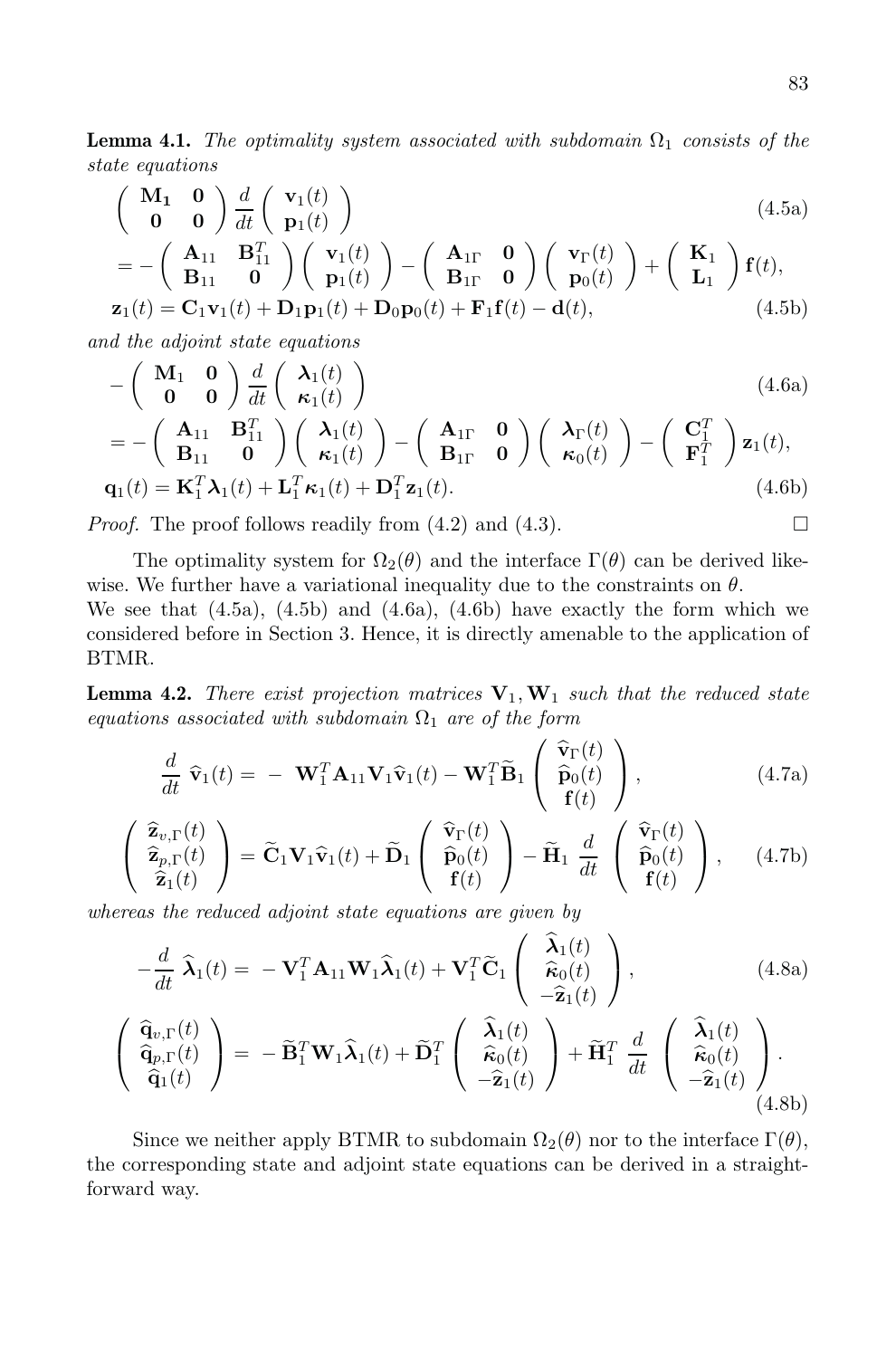$\mathbf{L}\mathbf{e}$ **Lemma 4.3.** The state and the adjoint state equations associated with the subdo-

main 
$$
\Omega_2(\theta)
$$
 read as follows  
\n
$$
\begin{pmatrix}\n\mathbf{M}_2(\theta) & \mathbf{0} & \mathbf{0} \\
\mathbf{0} & \mathbf{0}\n\end{pmatrix}\n\frac{d}{dt}\n\begin{pmatrix}\n\hat{\mathbf{v}}_2(t) \\
\hat{\mathbf{p}}_2(t)\n\end{pmatrix} = -\n\begin{pmatrix}\n\mathbf{A}_{22}(\theta) & \mathbf{B}_{22}^T(\theta) \\
\mathbf{B}_{22}(\theta) & \mathbf{0}\n\end{pmatrix}\n\begin{pmatrix}\n\hat{\mathbf{v}}_2(t) \\
\hat{\mathbf{p}}_2(t)\n\end{pmatrix} (4.9a)
$$
\n
$$
-\n\begin{pmatrix}\n\mathbf{A}_{2\Gamma}(\theta) & \mathbf{0} \\
\mathbf{B}_{2\Gamma}(\theta) & \mathbf{0}\n\end{pmatrix}\n\begin{pmatrix}\n\hat{\mathbf{v}}_T(t) \\
\hat{\mathbf{p}}_0(t)\n\end{pmatrix} + \n\begin{pmatrix}\n\mathbf{K}_2(\theta) \\
\mathbf{L}_2(\theta)\n\end{pmatrix} \mathbf{f}(t),
$$
\n
$$
-\n\begin{pmatrix}\n\mathbf{M}_2(\theta) & \mathbf{0} \\
\mathbf{0} & \mathbf{0}\n\end{pmatrix}\n\frac{d}{dt}\n\begin{pmatrix}\n\hat{\mathbf{\lambda}}_2(t) \\
\hat{\mathbf{\kappa}}_2(t)\n\end{pmatrix} = -\n\begin{pmatrix}\n\mathbf{A}_{22}(\theta) & \mathbf{B}_{22}^T(\theta) \\
\mathbf{B}_{22}(\theta) & \mathbf{0}\n\end{pmatrix}\n\begin{pmatrix}\n\hat{\mathbf{\lambda}}_2(t) \\
\hat{\mathbf{\kappa}}_2(t)\n\end{pmatrix} (4.9b)
$$
\n
$$
-\n\begin{pmatrix}\n\mathbf{A}_{2\Gamma}(\theta) & \mathbf{0} \\
\mathbf{B}_{2\Gamma}(\theta) & \mathbf{0}\n\end{pmatrix}\n\begin{pmatrix}\n\hat{\mathbf{\lambda}}_T(t) \\
\hat{\mathbf{\kappa}}_0(t)\n\end{pmatrix} - \n\begin{pmatrix}\n\nabla_{\widehat{\mathbf{v}}_2} \ell(\widehat{\mathbf{v}}_2, \widehat{\mathbf{p}}_2, \wide
$$

( $\theta$ ) **0**<br>adjoin:  $(t)$ <br>quo  $\begin{aligned} \n\langle (\widehat{\mathbf{v}}_2, \widehat{\mathbf{p}}_2, \widehat{\mathbf{v}}_\Gamma, \widehat{\mathbf{p}}_0, t, \theta \rangle \\
\text{ted with the interface} \n\end{aligned}$ given by

The state and the adjoint state equations associated with the interface 
$$
\Gamma(\theta)
$$
 are  
\ngiven by  
\n
$$
\begin{pmatrix}\n\mathbf{M}_{\Gamma}(\theta) & \mathbf{0} \\
\mathbf{0} & \mathbf{0}\n\end{pmatrix}\n\frac{d}{dt}\n\begin{pmatrix}\n\hat{\mathbf{v}}_{\Gamma}(t) \\
\hat{\mathbf{p}}_{0}(t)\n\end{pmatrix} = -\n\begin{pmatrix}\n\mathbf{A}_{\Gamma\Gamma}(\theta) & \mathbf{B}_{0}^{T}(\theta) \\
\mathbf{B}_{0}(\theta) & \mathbf{0}\n\end{pmatrix}\n\begin{pmatrix}\n\hat{\mathbf{v}}_{\Gamma}(t) \\
\hat{\mathbf{p}}_{0}(t)\n\end{pmatrix} + \n\begin{pmatrix}\n\hat{\mathbf{z}}_{v,\Gamma}(t) \\
\hat{\mathbf{z}}_{p,\Gamma}(t)\n\end{pmatrix} - \n\begin{pmatrix}\n\mathbf{A}_{2\Gamma}^{T}(\theta) & \mathbf{B}_{2\Gamma}^{T}(\theta) \\
\mathbf{0} & \mathbf{0}\n\end{pmatrix}\n\begin{pmatrix}\n\hat{\mathbf{v}}_{2}(t) \\
\hat{\mathbf{p}}_{2}(t)\n\end{pmatrix} + \n\begin{pmatrix}\n\mathbf{K}_{\Gamma}(\theta) \\
\mathbf{L}_{0}(\theta)\n\end{pmatrix}\n\mathbf{f}(t),
$$
\n
$$
-\n\begin{pmatrix}\n\mathbf{M}_{\Gamma}(\theta) & \mathbf{0} \\
\mathbf{0} & \mathbf{0}\n\end{pmatrix}\n\frac{d}{dt}\n\begin{pmatrix}\n\hat{\mathbf{\lambda}}_{\Gamma}(t) \\
\hat{\mathbf{\kappa}}_{0}(t)\n\end{pmatrix} = -\n\begin{pmatrix}\n\mathbf{A}_{\Gamma\Gamma}(\theta) & \mathbf{B}_{0}^{T}(\theta) \\
\mathbf{B}_{0}(\theta) & \mathbf{0}\n\end{pmatrix}\n\begin{pmatrix}\n\hat{\mathbf{\lambda}}_{\Gamma}(t) \\
\hat{\mathbf{\kappa}}_{0}(t)\n\end{pmatrix} + \n\begin{pmatrix}\n\hat{\mathbf{q}}_{v,\Gamma}(t) \\
\hat{\mathbf{q}}_{p,\Gamma}(t)\n\end{pmatrix} - \n\begin{pmatrix}\n\mathbf{A}_{2\Gamma}^{T}(\theta) & \mathbf{B}_{2\Gamma}^{T}(\theta) \\
\mathbf{0}
$$

 $(\hat{\mathbf{v}}_2, \hat{\mathbf{p}}_2, \hat{\mathbf{v}}_\Gamma, \hat{\mathbf{p}}_0, t, \theta)$ <br>complemented by the tional inequality

The equations (4.9a), (4.9b) and (4.10a), (4.10b) are complemented by the variational inequality\n
$$
\int_{0}^{T} \nabla_{\theta} \ell(\mathbf{v}_{2}, \mathbf{p}_{2}, \mathbf{v}_{\Gamma}, \mathbf{p}_{0}, t, \theta) dt
$$
\n
$$
+ \int_{0}^{T} \left( \hat{\mu}_{2}(t) \right)^{T} \left( \begin{array}{c} (\mathbf{D}_{\theta} \mathbf{P}_{2}(\theta)(\tilde{\theta} - \theta) \hat{\mathbf{x}}_{2}(t) - (\mathbf{D}_{\theta} \mathbf{N}_{2}(\theta)(\tilde{\theta} - \theta) \mathbf{f}(t)) \\ (\mathbf{D}_{\theta} \mathbf{P}_{\Gamma}(\theta)(\tilde{\theta} - \theta) \hat{\mathbf{x}}_{\Gamma}(t) - (\mathbf{D}_{\theta} \mathbf{N}_{\Gamma}(\theta)(\tilde{\theta} - \theta) \mathbf{f}(t)) \end{array} \right) dt \ge 0,
$$
\nwhich is supposed to hold true for all  $\tilde{\theta} \in \Theta$ . Here,  $\hat{\mathbf{x}}_{2} := (\hat{\mathbf{v}}_{2}, \hat{\mathbf{p}}_{2}), \hat{\mathbf{x}}_{\Gamma} := (\hat{\mathbf{v}}_{\Gamma}, \hat{\mathbf{p}}_{0}).$   
\nMoreover,  $\mathbf{N}_{2}(\theta), \mathbf{N}_{\Gamma}(\theta)$  and  $\mathbf{P}_{2}(\theta), \mathbf{P}_{\Gamma}(\theta)$  are given as in (4.3).

 $i\epsilon$ <br>or  $(t)$ <br> $cos$ <sub>2</sub>  $(\mathbf{D}_{\theta} \mathbf{P}_{\Gamma}(\theta)(\theta - \theta)\hat{\mathbf{x}}_{\Gamma}(t) - (\mathbf{D}_{\theta} \mathbf{N}_{\Gamma}(\theta)(\theta - \theta)\mathbf{f}(t))$ <br>
bld true for all  $\tilde{\theta} \in \Theta$ . Here,  $\hat{\mathbf{x}}_2 := (\hat{\mathbf{v}}_2, \hat{\mathbf{p}}_2), \hat{\mathbf{x}}_{\Gamma}$ <br>
(and  $\mathbf{P}_2(\theta), \mathbf{P}_{\Gamma}(\theta)$  are given as in (4.3). which is supposed to hold true for all  $\theta \in \Theta$ . Here,  $\hat{\mathbf{x}}_2 := (\hat{\mathbf{v}}_2, \hat{\mathbf{p}}_2), \hat{\mathbf{x}}_\Gamma := (\hat{\mathbf{v}}_\Gamma, \hat{\mathbf{p}}_0)$ .<br>Moreover,  $\mathbf{N}_2(\theta), \mathbf{N}_\Gamma(\theta)$  and  $\mathbf{P}_2(\theta), \mathbf{P}_\Gamma(\theta)$  are given as in (4.3).<br>The following Moreover,  $\mathbf{N}_2(\theta), \mathbf{N}_{\Gamma}(\theta)$  and  $\mathbf{P}_2(\theta), \mathbf{P}_{\Gamma}(\theta)$  are given as in (4.3).

The following result can be verified by straightforward computation. The following result can be verified by straightforward computation.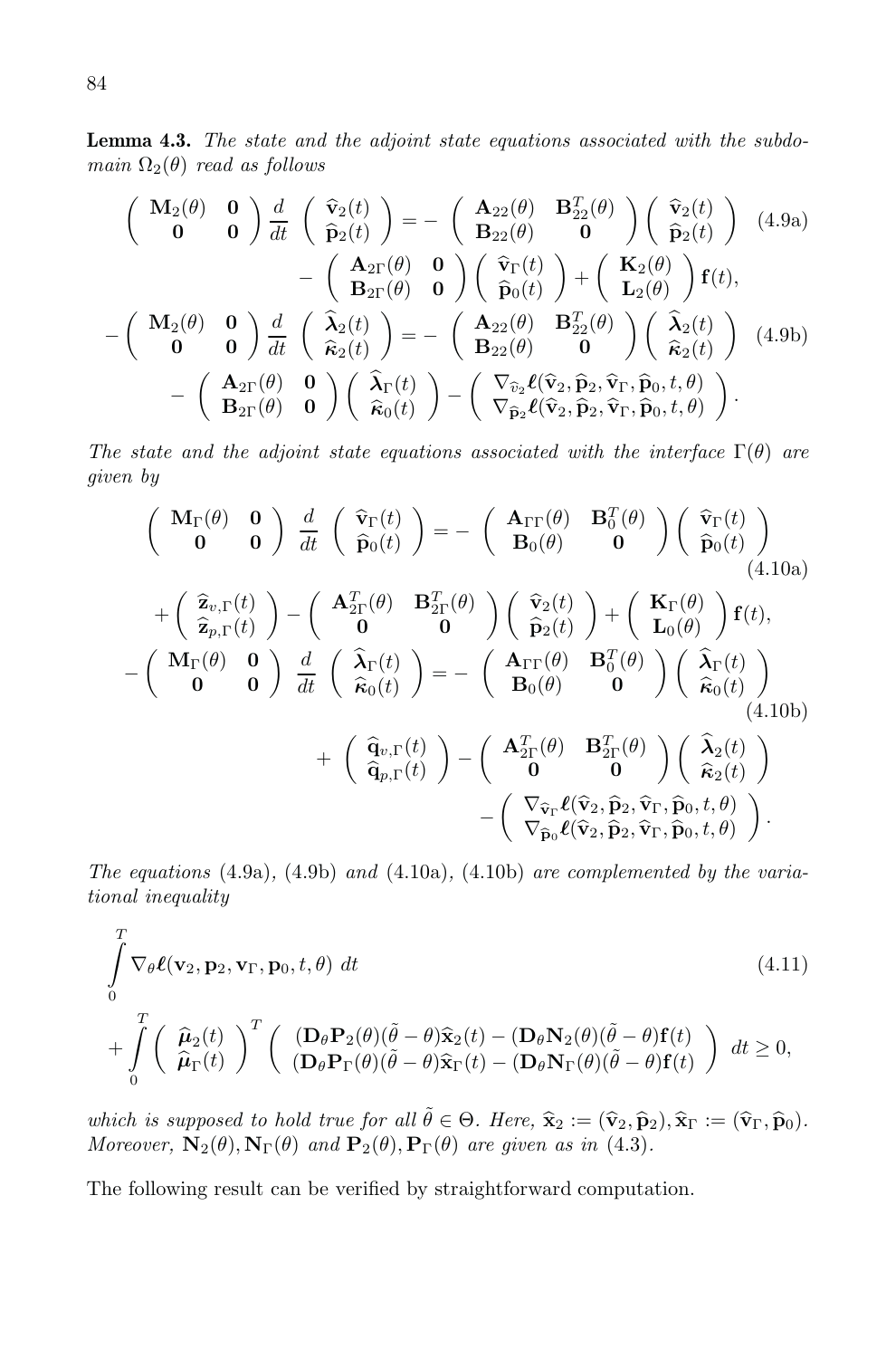$the$ **Theorem 4.4.** The reduced order optimality system  $(4.7a)$  $-(4.11)$  represents the (4.7a)–(4.11) represents the<br>iced order optimization prob-<br> $\hat{p}_2, \hat{v}_\Gamma, \hat{p}_0, \theta$ ), (4.12) first-order necessary optimality conditions for the reduced order optimization problem

$$
\inf_{\theta \in \Theta} \hat{\mathbf{J}}(\theta), \quad \hat{\mathbf{J}}(\theta) := \hat{\mathbf{J}}_1(\hat{\mathbf{v}}_1, \hat{\mathbf{p}}_1) + \hat{\mathbf{J}}_2(\hat{\mathbf{v}}_2, \hat{\mathbf{p}}_2, \hat{\mathbf{v}}_\Gamma, \hat{\mathbf{p}}_0, \theta), \tag{4.12}
$$
\nced order functionals

\n
$$
\hat{\mathbf{J}}_1 \text{ and } \hat{\mathbf{J}}_2 \text{ are given by}
$$
\n
$$
\frac{T}{\int_{\mathbb{R}^3} |\hat{\mathbf{v}}_1|^2 \hat{\mathbf{J}}_2(\hat{\mathbf{v}}_1, \hat{\mathbf{v}}_2, \hat{\mathbf{v}}_1, \hat{\mathbf{v}}_2, \hat{\mathbf{v}}_2, \hat{\mathbf{v}}_1, \hat{\mathbf{v}}_2, \hat{\mathbf{v}}_2, \hat{\mathbf{v}}_1, \hat{\mathbf{v}}_2, \hat{\mathbf{v}}_2, \hat{\mathbf{v}}_1, \hat{\mathbf{v}}_2, \hat{\mathbf{v}}_2, \hat{\mathbf{v}}_1, \hat{\mathbf{v}}_2, \hat{\mathbf{v}}_2, \hat{\mathbf{v}}_1, \hat{\mathbf{v}}_2, \hat{\mathbf{v}}_2, \hat{\mathbf{v}}_1, \hat{\mathbf{v}}_2, \hat{\mathbf{v}}_2, \hat{\mathbf{v}}_1, \hat{\mathbf{v}}_2, \hat{\mathbf{v}}_2, \hat{\mathbf{v}}_2, \hat{\mathbf{v}}_2, \hat{\mathbf{v}}_1, \hat{\mathbf{v}}_2, \hat{\mathbf{v}}_2, \hat{\mathbf{v}}_2, \hat{\mathbf{v}}_1, \hat{\mathbf{v}}_2, \hat{\mathbf{v}}_2, \hat{\mathbf{v}}_1, \hat{\mathbf{v}}_2, \hat{\mathbf{v}}_2, \hat{\mathbf{v}}_1, \hat{\mathbf{v}}_2, \hat{\mathbf{v}}_2, \hat{\mathbf{v}}_2, \hat{\mathbf{v}}_2, \hat{\mathbf{v}}_1, \hat{\mathbf{v}}_2, \hat{\mathbf{v}}_2, \hat{\mathbf{v}}_2, \hat{\mathbf{v}}_2, \hat{\
$$

where the reduced order functionals  $J_1$  and  $J_2$  are given by

$$
\widehat{\mathbf{J}}_1(\widehat{\mathbf{v}}_1, \widehat{\mathbf{p}}_1) := \frac{1}{2} \int_0^T |\widehat{\mathbf{z}}_1|^2 dt, \quad \widehat{\mathbf{J}}_2(\widehat{\mathbf{v}}_2, \widehat{\mathbf{p}}_2, \widehat{\mathbf{v}}_\Gamma, \widehat{\mathbf{p}}_0, \theta) := \int_0^T \boldsymbol{\ell}(\widehat{\mathbf{v}}_2, \widehat{\mathbf{p}}_2, \widehat{\mathbf{v}}_\Gamma, \widehat{\mathbf{p}}_0, t, \theta) dt.
$$
  
**5. A priori estimates of the modeling error**

the approximation of the full order model by the reduced order model obtained by<br>the application of the combined domain decomposition and balanced truncation<br>model reduction approach. We will show that under some assumptio the application of the combined domain decomposition and balanced truncation<br>model reduction approach. We will show that under some assumptions the error<br>in the optimal design can be bounded from above by the sum of the re model reduction approach. We will show that under some assumptions the error<br>in the optimal design can be bounded from above by the sum of the remaining<br>Hankel singular values, i.e., we are able to derive an upper bound of in the optimal design can be bounded from above by the sum of the remaining Hankel singular values, i.e., we are able to derive an upper bound of the same form as in the standard BTMR estimates: Hankel singular values, i.e., we are able to derive an upper bound of the same form<br>as in the standard BTMR estimates: as in the standard BTMR estimates:<br>  $\|\theta^* - \hat{\theta}^*\| \leq C \left(\sigma_{p+1} + \cdots + \sigma_n\right).$ <br>
One of these assumptions is to require the objective functional **J** to be strongly

$$
\|\theta^* - \widehat{\theta}^*\| \ \leq \ C \ \Big(\sigma_{p+1} + \cdots + \sigma_n\Big).
$$

 $\|\theta^* - \hat{\theta}^*\| \le$ <br>One of these assumptions is to requence on  $\theta$ .  $+ \cdots + \sigma_n$ <br>bjective function of  $\theta$ One of these assumptions is to require the objective functional **J** to be strongly convex.<br>
(A<sub>1</sub>) There exists a constant  $\kappa > 0$  such that for all  $\hat{\theta}, \theta \in \Theta$  there holds<br>  $\left(\nabla \mathbf{I}(\hat{\theta}) - \nabla \mathbf{I}(\theta)\right)^T (\hat{\theta} - \theta)$ 

 $(A_1)$ 

(A<sub>1</sub>) There exists a constant 
$$
\kappa > 0
$$
 such that for all  $\theta, \theta \in \Theta$  there holds  
\n
$$
\left(\nabla \mathbf{J}(\widehat{\theta}) - \nabla \mathbf{J}(\theta)\right)^T (\widehat{\theta} - \theta) \ge \kappa \|\widehat{\theta} - \theta\|^2.
$$
\nThen, it is easy to see that the error in the optimal design is bounded from a

 $(\theta) - \nabla \mathbf{J}(\theta)$   $(\theta - \theta) \ge \kappa \|\theta - \theta\|$ <br>the error in the optimal design is b<br>lients of the objective functional for<br>adient of the objective functional for the difference of the gradients of the objective functional for the reduced optimization problem and the gradient of the objective functional for the full optimization problem at optimality  $\hat{\theta}^*$ . tion problem and the gradient of the objective functional for the full optimization<br>problem at optimality  $\hat{\theta}^*$ .<br>**Lemma 5.1.** Assume that the objective functional *J* satisfies  $(A_1)$ . Then, if  $\theta^* \in \Theta$ 

problem at optimality  $\widehat{\theta}^*$ .<br> **Lemma 5.1.** Assume that the objective functional J satisfies (A<sub>1</sub>). Then, if  $\theta^* \in \Theta$  and  $\widehat{\theta}^* \in \Theta$  are the solutions of the full order and the reduced order optimization proble .  $(A_1)$ . Then, if  $\theta$ <br>ced order optimi<br>. -<br>on<br>1) and  $\theta^* \in \Theta$  are the solutions of the full order and the reduced order optimization<br>problem, there holds<br> $\|\theta^* - \hat{\theta}^*\| \leq \kappa^{-1} \|\nabla \hat{\mathbf{J}}(\hat{\theta}^*) - \nabla \mathbf{J}(\hat{\theta}^*)\|.$  (5.1)<br>Proof. Obviously, we have problem, there holds

$$
\|\theta^* - \widehat{\theta}^*\| \leq \kappa^{-1} \|\nabla \widehat{\mathbf{J}}(\widehat{\theta}^*) - \nabla \mathbf{J}(\widehat{\theta}^*)\|.
$$
 (5.1)

*Proof.* Obviously, we have

$$
\|\theta^* - \theta^*\| \leq \kappa^{-1} \|\nabla \mathbf{J}(\theta^*) - \nabla \mathbf{J}(\theta^*)\|.
$$
 (5.1)  
of. Obviously, we have  

$$
\nabla \mathbf{J}(\theta^*)^T (\theta - \theta^*) \geq 0 \} \implies \left(\nabla \mathbf{J}(\theta^*) - \nabla \mathbf{\hat{J}}(\hat{\theta}^*)\right)^T (\hat{\theta}^* - \theta^*) \geq 0. \quad (5.2)
$$
  
mbining (5.2) with the strong convexity of **J** allows to deduce (5.1).

)<br>8<br>1 Combining (5.2) with the strong convexity of **J** allows to deduce (5.1).  $\Box$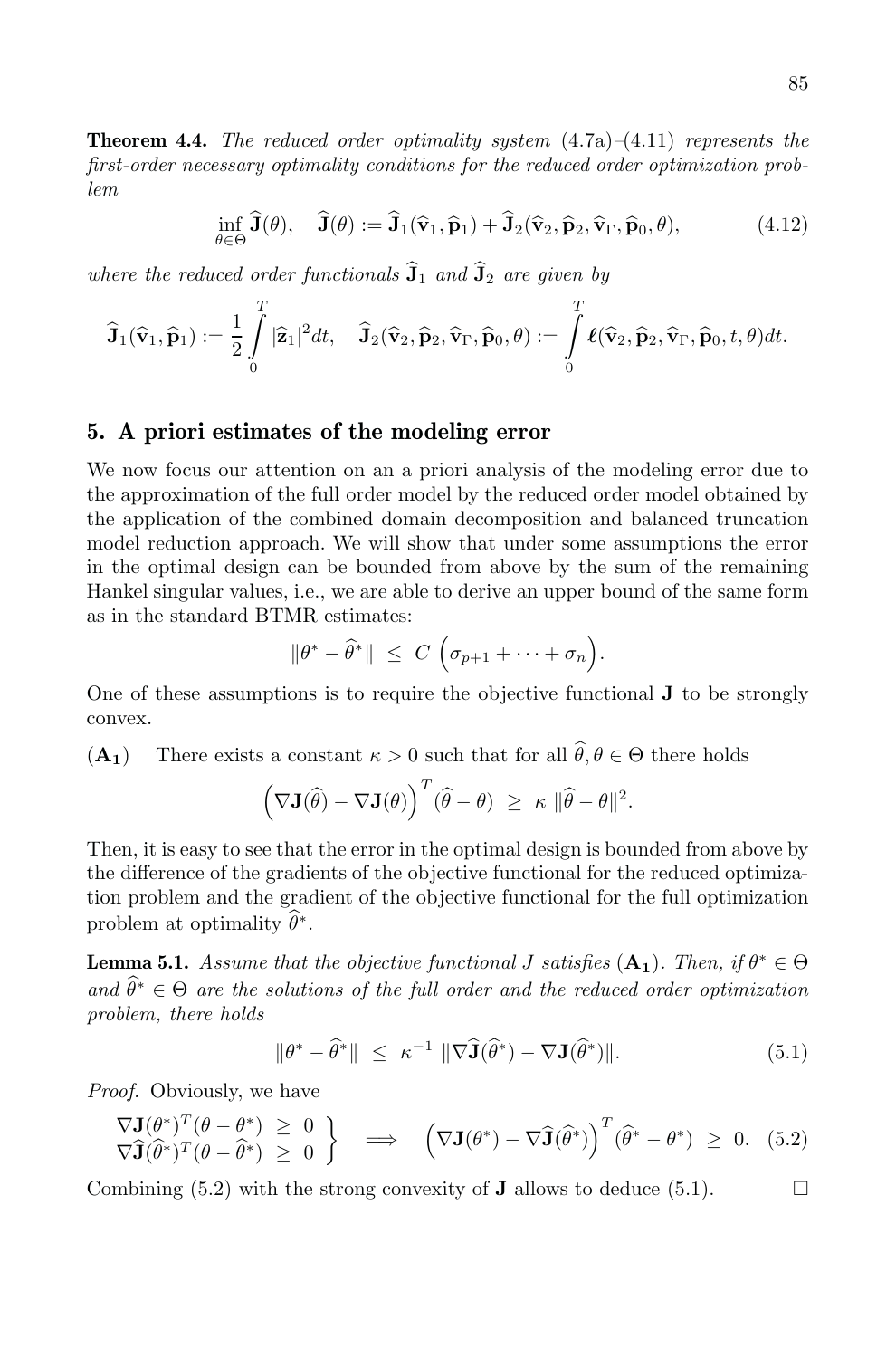of<br>60 ese gradients. To this end, we further have to require that the objective<br>ional  $J_1$  associated with the subdomain  $\Omega_1$  does not explicitly depend on<br>ressure. Moreover, as far as the objective functional  $J_2$  associat functional  $\mathbf{J}_1$  associated with the subdomain  $\Omega_1$  does not explicitly depend on<br>the pressure. Moreover, as far as the objective functional  $\mathbf{J}_2$  associated with the<br>subdomain  $\Omega_2(\theta)$  is concerned, we assume the pressure. Moreover, as far as the objective functional  $J_2$  associated with the the pressure. Moreover, as far as the objective functional  $\mathbf{J}_2$  associated with the subdomain  $\Omega_2(\theta)$  is concerned, we assume that the derivatives with respect to the state variables  $\mathbf{v}_2, \mathbf{v}_\Gamma, \mathbf{p}_2$  and subdomain  $\Omega_2(\theta)$  is concerned, we assume that the derivatives with respect to the state variables  $\mathbf{v}_2$ ,  $\mathbf{v}_\Gamma$ ,  $\mathbf{p}_2$  and  $\mathbf{p}_0$  are Lipschitz continuous uniformly in the design variable  $\theta$ .<br>(A<sub>2</sub>) Th

state variables **v**<sub>2</sub>, **v**<sub>Γ</sub>, **p**<sub>2</sub> and **p**<sub>0</sub> are Lipschitz continuous uniformly in the design variable  $\theta$ .<br>(**A**<sub>2</sub>) The objective functional **J**<sub>1</sub> does not explicitly depend on the pressure, i.e., it is supposed t variable  $\theta$ .<br>
(A<sub>2</sub>) The objective functional  $J_1$  does no<br>
i.e., it is supposed to be of the form The objective functional  $J_1$  does not explicitly depend on the pressure,

$$
\mathbf{J}_1(\mathbf{v}_1) = \frac{1}{2} \int_0^T |\mathbf{C}_1 \mathbf{v}_1(t) + \mathbf{F}_1 \mathbf{f}(t) - \mathbf{d}(t)|^2 dt.
$$
  
Treating the states  $\mathbf{x}_2 := (\mathbf{v}_2, \mathbf{p}_2)^T$  and  $\mathbf{x}_\Gamma := (\mathbf{v}_\Gamma, \mathbf{p})$   
 $\ell$  of the objective functional

 $\frac{2}{1}$ (**A**<sub>**3**) Treating the states  $\mathbf{x}_2 := (\mathbf{v}_2, \mathbf{p}_2)^T$  and  $\mathbf{x}_\Gamma := (\mathbf{v}_\Gamma, \mathbf{p}_0)^T$ <br>  $\ell$  of the objective functional<br>  $\mathbf{J}_2(\mathbf{x}_2, \mathbf{x}_\Gamma, \theta) = \frac{1}{2} \int_0^T \ell(\mathbf{x}_2, \mathbf{x}_\Gamma, t, \theta) dt$ ,</sub> in the integrand *ℓ* of the objective functional

$$
\mathbf{J}_2(\mathbf{x}_2, \mathbf{x}_{\Gamma}, \theta) = \frac{1}{2} \int_0^T \boldsymbol{\ell}(\mathbf{x}_2, \mathbf{x}_{\Gamma}, t, \theta) dt,
$$
  
is implicit functions of  $\theta$ , we assume that for some  
the Lipschitz condition

 $\frac{2}{3}$  $1/2$ 

as implicit functions of 
$$
\theta
$$
, we assume that for some positive constant  $L_1$   
the Lipschitz condition  

$$
\|\nabla_{\theta}\ell(\mathbf{x}_2, \mathbf{x}_\Gamma, t, \theta) - \nabla_{\theta}\ell(\mathbf{x}'_2, \mathbf{x}'_\Gamma, t, \theta)\| \le L_1 \left(\|\mathbf{x}_2 - \mathbf{x}'_2\|^2 + \|\mathbf{x}_\Gamma - \mathbf{x}'_\Gamma\|^2\right)^{1/2}
$$
  
is satisfied uniformly in  $\theta \in \Theta$  and  $t \in [0, T]$ .

 $(\mathbf{x}_2, \mathbf{x}_\Gamma, t, \theta) - \nabla_{\theta} \ell(\mathbf{x}'_2, \mathbf{x}'_\Gamma, t, \theta) \leq L_1 \left( \|\mathbf{x}_2 - \mathbf{x}'_2\|^2 + \|\mathbf{x}_\Gamma - \mathbf{x} \right)$ <br>
is field uniformly in  $\theta \in \Theta$  and  $t \in [0, T]$ .<br>
e exists a constant  $L_2 > 0$  such that for all  $\theta \in \Theta$  and all  $\leq 1$  is satisfied uniformly in  $\theta \in \Theta$  and  $t \in [0, T]$ .<br>There exists a constant  $L_2 > 0$  such that  $\|\theta'\| \le 1$  there holds<br> $\max{\{\|\mathbf{D}_{\theta}\mathbf{P}_{2}(\theta)\theta'\|,\|\mathbf{D}_{\theta}\mathbf{P}_{\Gamma}(\theta)\theta'\|,\|\mathbf{D}_{\theta}\mathbf{N}_{2}(\theta)\theta'\|,\|S\|P_{\theta}\|P_{\Gamma}(\theta)\theta'\|,\|S\|P_{$ (**A<sub>4</sub>**) There exists a constant  $L_2 > 0$  such that for all  $\theta \in \Theta$  and all  $\theta'$  with  $\|\theta'\| \le 1$  there holds<br>  $\max{\{\|D_{\theta}P_2(\theta)\theta'\|,\|D_{\theta}P_{\Gamma}(\theta)\theta'\|,\|D_{\theta}N_2(\theta)\theta'\|,\|D_{\theta}N_{\Gamma}(\theta)\theta'\| \}} \le L_2.$ <br>
Under these requirement ′  $\|\theta'\| \leq$ 

$$
\max{\{\|\mathbf{D}_{\theta}\mathbf{P}_{2}(\theta)\theta'\|,\|\mathbf{D}_{\theta}\mathbf{P}_{\Gamma}(\theta)\theta'\|,\|\mathbf{D}_{\theta}\mathbf{N}_{2}(\theta)\theta'\|,\|\mathbf{D}_{\theta}\mathbf{N}_{\Gamma}(\theta)\theta'\|\}}\leq L_{2}.
$$

 $\max{\{\|\mathbf{D}_{\theta}\mathbf{P}_{2}(\theta)\theta'\|,\|\mathbf{D}_{\theta}\mathbf{P}_{\Gamma}(\theta)\theta'\|,\|\mathbf{D}_{\theta}\mathbf{N}_{2}(\theta)\theta'\|,\|\mathbf{D}_{\theta}\mathbf{N}_{\Gamma}(\theta)\theta'\}}$  hese requirements, it follows that the difference in the gr of from above by the  $L^{2}$ -norms of the differences between bounded from above by the  $L^2$ -norms of the differences between the full and the reduced states as well as the full and reduced adjoint states.<br>**Lemma 5.2.** Assume that  $(A_2)$ ,  $(A_3)$ ,  $(A_4)$  hold true. Then, there exist

bounded from above by the  $L^2$ -norms of the differences between the full and the reduced states as well as the full and reduced adjoint states.<br>**Lemma 5.2.** Assume that  $(A_2)$ ,  $(A_3)$ ,  $(A_4)$  hold true. Then, there exist **Lemma 5.2.** Assume that  $(\mathbf{A_2})$ ,  $(\mathbf{A_3})$ ,  $(\mathbf{A_4})$  hold true. Then, to  $C > 0$ , depending on  $L_1, L_2$  in assumptions  $(\mathbf{A_3})$ ,  $(\mathbf{A_4})$ , such  $(\mathbf{A_5})$ ,  $(\mathbf{A_5})$ ,  $(\mathbf{A_6})$ 

**Lemma 5.2.** Assume that 
$$
(\mathbf{A_2})
$$
,  $(\mathbf{A_3})$ ,  $(\mathbf{A_4})$  hold true. Then, there exists a constant  $C > 0$ , depending on  $L_1, L_2$  in assumptions  $(\mathbf{A_3})$ ,  $(\mathbf{A_4})$ , such that for  $\theta \in \Theta$   
\n
$$
\|\nabla \mathbf{J}(\theta) - \nabla \mathbf{\hat{J}}(\theta)\| \leq C \Big( \left\| \left( \begin{array}{c} \mathbf{x}_2 - \hat{\mathbf{x}}_2 \\ \mathbf{x}_{\Gamma} - \hat{\mathbf{x}}_{\Gamma} \end{array} \right) \right\|_{L^2} + \left\| \left( \begin{array}{c} \boldsymbol{\mu}_2 - \hat{\boldsymbol{\mu}}_2 \\ \boldsymbol{\mu}_{\Gamma} - \hat{\boldsymbol{\mu}}_{\Gamma} \end{array} \right) \right\|_{L^2} \Big), \qquad (5.3)
$$
\nwhere  $\mathbf{x}_2 - \hat{\mathbf{x}}_2$ ,  $\mathbf{x}_{\Gamma} - \hat{\mathbf{x}}_{\Gamma}$  and  $\boldsymbol{\mu}_2 - \hat{\boldsymbol{\mu}}_2$ ,  $\boldsymbol{\mu}_{\Gamma} - \hat{\boldsymbol{\mu}}_{\Gamma}$  are given by  
\n
$$
\mathbf{x}_2 - \hat{\mathbf{x}}_2 = \begin{pmatrix} \mathbf{v}_2 - \hat{\mathbf{v}}_2 \\ \mathbf{v}_2 - \hat{\mathbf{v}}_2 \\ \mathbf{v}_2 - \hat{\mathbf{x}}_2 \end{pmatrix}, \qquad \mathbf{x}_{\Gamma} - \hat{\mathbf{x}}_{\Gamma} = \begin{pmatrix} \mathbf{v}_{\Gamma} - \hat{\mathbf{v}}_{\Gamma} \\ \mathbf{v}_{\Gamma} - \hat{\mathbf{v}}_{\Gamma} \end{pmatrix}.
$$

where  $\mathbf{x}_2 - \hat{\mathbf{x}}_2, \mathbf{x}_\Gamma - \hat{\mathbf{x}}_\Gamma$  and  $\boldsymbol{\mu}_2 - \hat{\boldsymbol{\mu}}_2, \boldsymbol{\mu}_\Gamma - \hat{\boldsymbol{\mu}}_\Gamma$  are given by

$$
\mathbf{x}_2 - \hat{\mathbf{x}}_2 = \begin{pmatrix} \mathbf{v}_2 - \hat{\mathbf{v}}_2 \\ \mathbf{p}_2 - \hat{\mathbf{p}}_2 \end{pmatrix}, \quad \mathbf{x}_\Gamma - \hat{\mathbf{x}}_\Gamma = \begin{pmatrix} \mathbf{v}_\Gamma - \hat{\mathbf{v}}_\Gamma \\ \mathbf{p}_0 - \hat{\mathbf{p}}_0 \end{pmatrix},
$$

$$
\boldsymbol{\mu}_2 - \hat{\boldsymbol{\mu}}_2 = \begin{pmatrix} \lambda_2 - \hat{\lambda}_2 \\ \kappa_2 - \hat{\kappa}_2 \end{pmatrix}, \quad \boldsymbol{\mu}_\Gamma - \hat{\boldsymbol{\mu}}_\Gamma = \begin{pmatrix} \lambda_\Gamma - \hat{\lambda}_\Gamma \\ \kappa_0 - \hat{\kappa}_0 \end{pmatrix}.
$$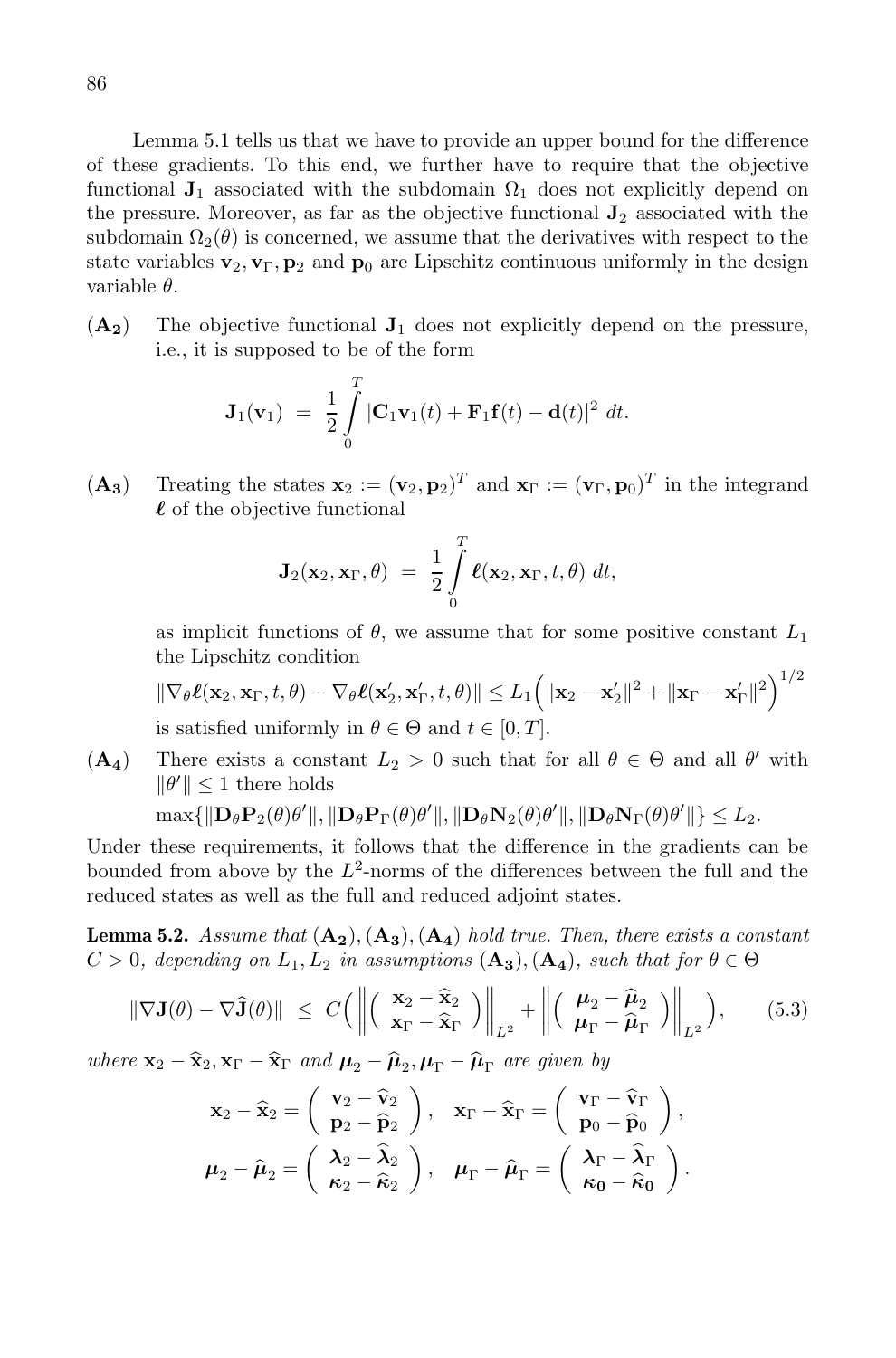an

*Proof.* Expressing the objective functional **J** in terms of the associated Lagrangian 
$$
\mathcal{L}
$$
 according to (4.4), we find that for  $\tilde{\theta} \in \Theta$  there holds\n
$$
\nabla \mathbf{J}(\theta)^T \tilde{\theta} = \int_0^T (\nabla_{\theta} \ell(\mathbf{x}_2, \mathbf{x}_\Gamma, t, \theta))^T \tilde{\theta} \, dt \qquad (5.4)
$$
\n
$$
+ \int_0^T \left( \begin{array}{c} \boldsymbol{\mu}_2(t) \\ \boldsymbol{\mu}_\Gamma(t) \end{array} \right)^T \left( \begin{array}{c} (\mathbf{D}_{\theta} \mathbf{P}_2(\theta) \tilde{\theta}) \mathbf{x}_2(t) - (\mathbf{D}_{\theta} \mathbf{N}_2(\theta) \tilde{\theta}) \mathbf{f}(t) \\ (\mathbf{D}_{\theta} \mathbf{P}_\Gamma(\theta) \tilde{\theta}) \mathbf{x}_\Gamma(t) - (\mathbf{D}_{\theta} \mathbf{N}_\Gamma(\theta) \tilde{\theta}) \mathbf{f}(t) \end{array} \right) \, dt.
$$
\nProceeding analogously for the reduced objective functional  $\hat{\mathbf{J}}$ , we have\n
$$
= \hat{\mathbf{I}}(\mathbf{S} \mathbf{S} \mathbf{S} \mathbf{S} \mathbf{S} \mathbf{S} \mathbf{S} \mathbf{S} \mathbf{S} \mathbf{S} \mathbf{S} \mathbf{S} \mathbf{S} \mathbf{S} \mathbf{S} \mathbf{S} \mathbf{S} \mathbf{S} \mathbf{S} \mathbf{S} \mathbf{S} \mathbf{S} \mathbf{S} \mathbf{S} \mathbf{S} \mathbf{S} \mathbf{S} \mathbf{S} \mathbf{S} \mathbf{S} \mathbf{S} \mathbf{S} \mathbf{S} \mathbf{S} \mathbf{S} \mathbf{S} \mathbf{S} \mathbf{S} \mathbf{S} \mathbf{S} \mathbf{S} \mathbf{S} \mathbf{S} \mathbf{S} \mathbf{S} \mathbf{S} \mathbf{S} \mathbf{S} \mathbf{S} \mathbf{S} \mathbf{S} \mathbf{S} \mathbf{S} \mathbf{S} \mathbf{S} \mathbf{S} \mathbf{S} \mathbf{S} \mathbf{S} \
$$

$$
\int_{0}^{\pi} \left( \mu_{\Gamma}(t) \right) \left( (\mathbf{D}_{\theta} \mathbf{P}_{\Gamma}(\theta) \theta) \mathbf{x}_{\Gamma}(t) - (\mathbf{D}_{\theta} \mathbf{N}_{\Gamma}(\theta) \theta) \mathbf{f}(t) \right)
$$
  
Proceeding analogously for the reduced objective functional  $\hat{\mathbf{J}}$ , we have  

$$
\nabla \hat{\mathbf{J}}(\theta)^{T} \hat{\theta} = \int_{0}^{T} (\nabla_{\theta} \ell(\hat{\mathbf{x}}_{2}, \hat{\mathbf{x}}_{\Gamma}, t, \theta))^{T} \hat{\theta} dt
$$
(5.5)
$$
+ \int_{0}^{T} \left( \hat{\mu}_{2}(t) \right)^{T} \left( (\mathbf{D}_{\theta} \mathbf{P}_{2}(\theta) \tilde{\theta}) \hat{\mathbf{x}}_{2}(t) - (\mathbf{D}_{\theta} \mathbf{N}_{2}(\theta) \tilde{\theta}) \mathbf{f}(t) \right) dt.
$$
Subtracting (5.5) from (5.4) and using (**A**<sub>3</sub>), (**A**<sub>4</sub>) gives the assertion.  
Consequently, it remains to estimate the modeling error in those states and  
u.

Consequently, it remains to estimate the modeling error in those states and adjoint states associated with subdomain  $\Omega_2(\theta)$  and the interface  $\Gamma(\theta)$ . For this Subtracting (5.5) from (5.4) and using  $(A_3)$ ,  $(A_4)$  gives the assertion. □<br>Consequently, it remains to estimate the modeling error in those states and<br>adjoint states associated with subdomain  $\Omega_2(\theta)$  and the interface adjoint states associated with subdomain  $\Omega_2(\theta)$  and the interface  $\Gamma(\theta)$ . For this purpose, we suppose stability of the semi-discrete Stokes system and the subsystem associated with subdomain  $\Omega_1$ .<br>(A<sub>5</sub>) The matrix

associated with subdomain  $\Omega_1$ .<br>
(A<sub>5</sub>) The matrix  $\mathbf{A}(\theta) \in \mathbb{R}^{n \times n}$  is symmetric positive definite and the matrix  $\mathbf{B}(\theta) \in \mathbb{R}^{m \times n}$  has rank *m*. The generalized eigenvalues of  $(\mathbf{A}(\theta), \mathbf{M}(\theta))$ (A<sub>5</sub>) The matrix  $\mathbf{A}(\theta) \in \mathbb{R}^n$ <br> $\mathbf{B}(\theta) \in \mathbb{R}^{m \times n}$  has rand<br>have positive real part. **(A<sub>5</sub>)** The matrix  $\mathbf{A}(\theta) \in \mathbb{R}^{n \times n}$  is symmetric positive definite and the matrix  $\mathbf{B}(\theta) \in \mathbb{R}^{m \times n}$  has rank *m*. The generalized eigenvalues of  $(\mathbf{A}(\theta), \mathbf{M}(\theta))$  have positive real part.<br>The matrix The matrix  $\mathbf{A}(\theta) \in \mathbb{R}^{n \times n}$  is symmetric positive definite and the matrix  $(\theta) \in \mathbb{R}$ <br>
ave posit<br>
he matri<br>
11( $\theta$ )  $\in$ <br>  $\mathbf{I}_{11}(\theta)$ ) h has rank  $m$ . The generalized eigenvalues of  $(\mathbf{A}(\theta), \mathbf{M}(\theta))$ <br>eal part.<br> $\mathbf{A}(\theta) \in \mathbb{R}^{n_1 \times n_1}$  is symmetric positive definite and the matrix<br> $\mathbf{A}^{(n_1)}$  has rank  $m_1$ . The generalized eigenvalues of  $(\mathbf{A}_{$ The matrix  $\mathbf{A}_{11}(\theta) \in \mathbb{R}$ <br>  $\mathbf{B}_{11}(\theta) \in \mathbb{R}^{m_1 \times n_1}$  has<br>  $\mathbf{M}_{11}(\theta)$  have positive i<br>
modeling errors in the  $n_1 \times n_1$  $\mathbf{B}_{11}(\theta) \in \mathbb{R}^{m_1 \times n_1}$  has rank  $m_1$ . The generalized eigenvalues of  $(\mathbf{A}_{11}(\theta), \mathbf{M}_{11}(\theta))$  have positive real part.<br>modeling errors in the velocities and the pressures we will show that they  $M_{11}$ 

 $(\theta) \in \mathbb{R}$ <br>  $(\theta)$  hav<br>
deling er<br>
ded fro For the modeling errors in the velocities and the pressures we will show that they can be bounded from above by the sum of the remaining Hankel singular values. The same holds true for the errors in the observations in  $\Omega_1$  and on the interface. can be bounded from above by the sum of the remaining Hankel singular values.<br>The same holds true for the errors in the observations in  $\Omega_1$  and on the interface.<br>**Lemma 5.3.** Let  $\mathbf{x} = (\mathbf{x}_1, \mathbf{x}_2, \mathbf{x}_\Gamma)^T$  with  $\$ 

The same holds true for the errors in the observations in  $\Omega_1$  and on the interface.<br> **Lemma 5.3.** Let  $\mathbf{x} = (\mathbf{x}_1, \mathbf{x}_2, \mathbf{x}_{\Gamma})^T$  with  $\mathbf{x}_i = (\mathbf{v}_i, \mathbf{p}_i)^T, 1 \le i \le 2, \mathbf{x}_{\Gamma} = (\mathbf{v}_{\Gamma}, \mathbf{p}_{\Gamma})^T$ <br>
and  $\hat{\mathbf$ **The same holds true for the errors in the observations in**  $\Omega_1$  **and on the interface.**<br> **Lemma 5.3.** Let  $\mathbf{x} = (\mathbf{x}_1, \mathbf{x}_2, \mathbf{x}_\Gamma)^T$  with  $\mathbf{x}_1 = (\mathbf{v}_i, \mathbf{p}_i)^T, 1 \leq i \leq 2, \mathbf{x}_\Gamma = (\mathbf{v}_\Gamma, \mathbf{p}_\Gamma)^T$ <br>
and  $\hat{\math$ **Lemma 5.3.** Let  $\mathbf{x} = (\mathbf{x}_1, \mathbf{x}_2, \mathbf{x}_{\Gamma})^T$  with  $\mathbf{x}_i = (\mathbf{v}_i, \mathbf{p}_i)^T, 1 \leq i \leq 2, \mathbf{x}_{\Gamma} = (\mathbf{v}_{\Gamma}, \mathbf{p}_{\Gamma})^T$  $= (\mathbf{x}_1, \mathbf{x}_2, \mathbf{x}_{\Gamma})^T$  with  $\mathbf{x}_i = (\mathbf{v}_i, \mathbf{p}_i)^T, 1 \leq i \leq 2, \mathbf{x}_{\Gamma} = (\mathbf{v}_{\Gamma}, \mathbf{p}_{\Gamma})^T$  with  $\hat{\mathbf{x}}_1 = \hat{\mathbf{v}}_1, \hat{\mathbf{x}}_2 = (\hat{\mathbf{v}}_2, \hat{\mathbf{p}}_2)^T, \hat{\mathbf{x}}_{\Gamma} = (\hat{\mathbf{v}}_{\Gamma}, \hat{\mathbf{p}}_0)^T$ , be the state mality  $\frac{1}{2}$ and  $\hat{\mathbf{x}} = (\hat{\mathbf{x}}_1, \hat{\mathbf{x}}_2, \hat{\mathbf{x}}_1)^T$  with  $\hat{\mathbf{x}}_1 = \hat{\mathbf{v}}_1, \hat{\mathbf{x}}_2 = (\hat{\mathbf{v}}_2, \hat{\mathbf{p}}_2)^T, \hat{\mathbf{x}}_1 = (\hat{\mathbf{v}}_1, \hat{\mathbf{p}}_0)^T$ , be the states  $= (\hat{\mathbf{x}}_1, \hat{\mathbf{x}}_2, \hat{\mathbf{x}}_\Gamma)^T$  with  $\hat{\mathbf{x}}_1 = \hat{\mathbf{v}}_1, \hat{\mathbf{x}}_2 = (\hat{\mathbf{v}}_2, \hat{\mathbf{p}}_2)^T, \hat{\mathbf{x}}_\Gamma = (\hat{\mathbf{v}}_\Gamma, \hat{\mathbf{p}}_0)$ <br> *ing the optimality systems associated with the full order and<br>
<i>model. Then, under assump* satisfying the optimality systems associated with the full order and the reduced such that

order model. Then, under assumption 
$$
(\mathbf{A}_5)
$$
 and for  $\mathbf{v}_1^{(0)} = 0$  there exists  $C > 0$   
such that  

$$
\left\| \begin{pmatrix} \mathbf{v}_2 - \hat{\mathbf{v}}_2 \\ \mathbf{v}_\Gamma - \hat{\mathbf{v}}_\Gamma \end{pmatrix} \right\|_{L^2} \le C \left\| \begin{pmatrix} \mathbf{f} \\ \hat{\mathbf{x}}_\Gamma \end{pmatrix} \right\|_{L^2} \left( \sigma_{p+1} + \dots + \sigma_n \right),
$$
(5.6a)

$$
\left\| \begin{pmatrix} \mathbf{r}_2 & \mathbf{r}_2 \\ \mathbf{v}_{\Gamma} - \hat{\mathbf{v}}_{\Gamma} \end{pmatrix} \right\|_{L^2} \leq C \left\| \begin{pmatrix} \mathbf{r}_2 \\ \hat{\mathbf{x}}_{\Gamma} \end{pmatrix} \right\|_{L^2} \left( \sigma_{p+1} + \dots + \sigma_n \right), \tag{5.6a}
$$
\n
$$
\left\| \begin{pmatrix} \mathbf{p}_2 - \hat{\mathbf{p}}_2 \\ \mathbf{p}_0 - \hat{\mathbf{p}}_0 \end{pmatrix} \right\|_{L^2} \leq C \left\| \begin{pmatrix} \mathbf{f} \\ \hat{\mathbf{x}}_{\Gamma} \end{pmatrix} \right\|_{L^2} \left( \sigma_{p+1} + \dots + \sigma_n \right), \tag{5.6b}
$$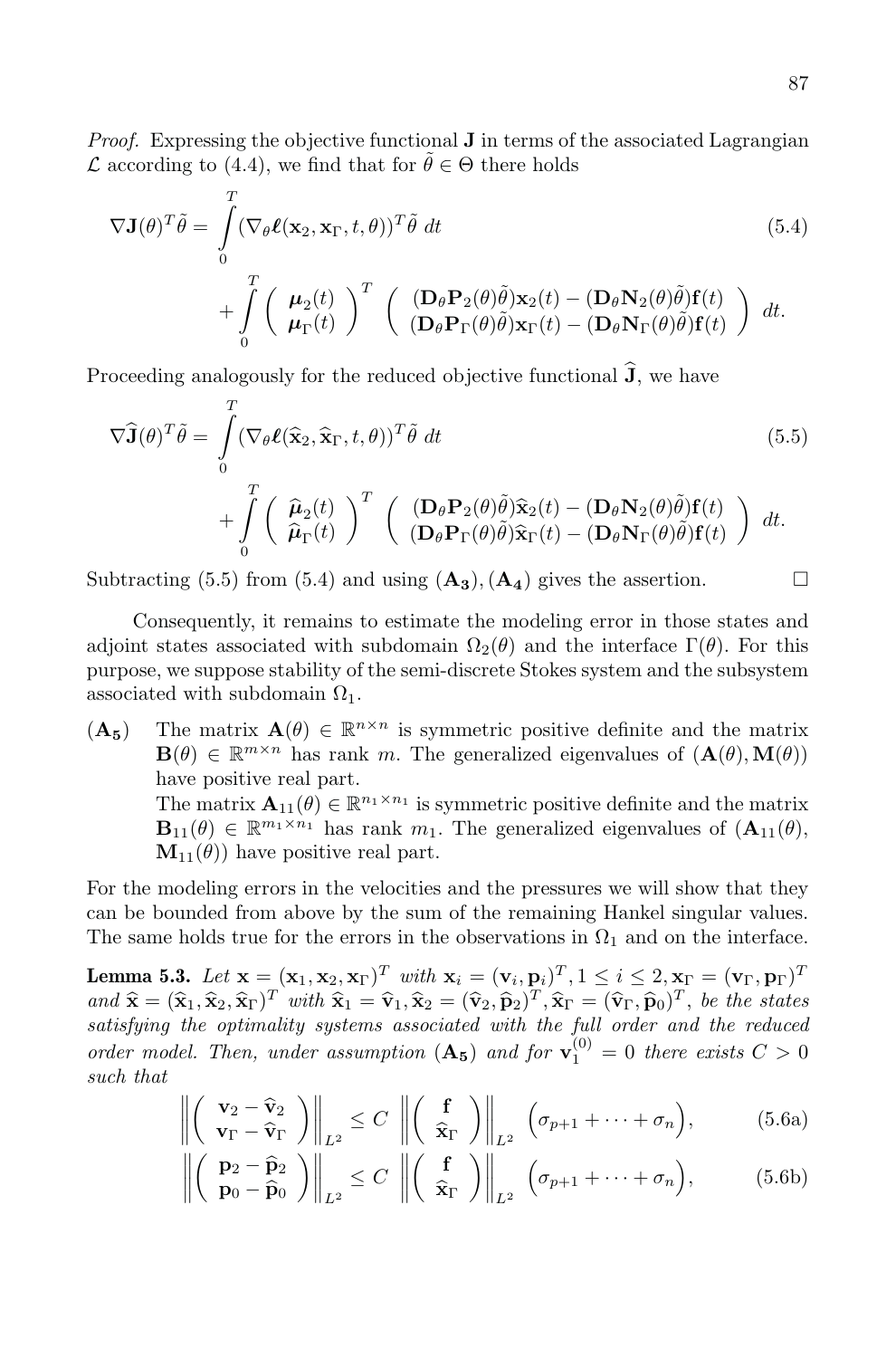$$
\left\| \left( \begin{array}{c} \mathbf{z}_1 - \widehat{\mathbf{z}}_1 \\ \mathbf{z}_{v,\Gamma} - \widehat{\mathbf{z}}_{v,\Gamma} \end{array} \right) \right\|_{L^2} \leq C \left\| \left( \begin{array}{c} \mathbf{f} \\ \widehat{\mathbf{x}}_{\Gamma} \end{array} \right) \right\|_{L^2} \left( \sigma_{p+1} + \dots + \sigma_n \right). \tag{5.6c}
$$
  
Since the full order optimality equations for subdomain  $\Omega_1$  differ from the  
l order optimality system by the inputs from the interface  $\Gamma$ , we construct

Proof. Since the full order optimality equations for subdomain  $\mathcal{L}_1$  different from the difference of the interface  $\Gamma$ , we construct illiary full order system with velocity  $\tilde{\mathbf{v}}_1$ , pressure  $\tilde{\mathbf{p}}_1$ , and observ

an auxiliary full order system with velocity 
$$
\tilde{\mathbf{v}}_1
$$
, pressure  $\tilde{\mathbf{p}}_1$ , and observations  $\tilde{\mathbf{z}}$  that has the same inputs as the reduced order system.\n\n
$$
\mathbf{E}_1 \frac{d}{dt} \begin{pmatrix} \tilde{\mathbf{v}}_1(t) \\ \tilde{\mathbf{p}}_1(t) \end{pmatrix} = -\mathbf{S}_{11} \begin{pmatrix} \tilde{\mathbf{v}}_1(t) \\ \tilde{\mathbf{p}}_1(t) \end{pmatrix} - \mathbf{S}_{1\Gamma} \begin{pmatrix} \tilde{\mathbf{v}}_1(t) \\ \tilde{\mathbf{p}}_0(t) \end{pmatrix} + \begin{pmatrix} \mathbf{K}_1 \\ \mathbf{L}_1 \end{pmatrix} \mathbf{f}(t),
$$
\n
$$
\tilde{\mathbf{z}}_1(t) = \mathbf{C}_1 \tilde{\mathbf{v}}_1(t) + \mathbf{F}_1 \tilde{\mathbf{p}}_1(t) + \mathbf{F}_0 \hat{\mathbf{p}}_0(t) + \mathbf{D}_1 \mathbf{f}(t) - \mathbf{d}(t),
$$
\n
$$
\begin{pmatrix} \tilde{\mathbf{z}}_{v,\Gamma}(t) \\ \tilde{\mathbf{z}}_{p,\Gamma}(t) \end{pmatrix} = -\mathbf{S}_{1\Gamma}^T \begin{pmatrix} \tilde{\mathbf{v}}_1(t) \\ \tilde{\mathbf{p}}_1(t) \end{pmatrix},
$$
\n
$$
\mathbf{M}_1 \tilde{\mathbf{v}}_1(0) = \mathbf{v}_1^{(0)} , \quad \mathbf{L}_1 \mathbf{f}(0) = \mathbf{B}_{11} \mathbf{M}_1^{-1} \mathbf{v}_1^{(0)} + \mathbf{B}_{1\Gamma} \mathbf{M}_{\Gamma}(\theta)^{-1} \mathbf{v}_{\Gamma}^{(0)}(\theta).
$$
\nThen, the standard BT error bound tells us that the error in the observations between the auxiliary full order system and the reduced order system can be

 $\tilde{\mathbf{v}}_1(0) = \mathbf{v}_1^{(0)}$ ,  $\mathbf{L}_1 \mathbf{f}(0) = \mathbf{B}_{11} \mathbf{M}_1^{-1} \mathbf{v}_1^{(0)} + \mathbf{B}_{1\Gamma} \mathbf{M}_{\Gamma}(\theta)^{-1} \mathbf{v}_\Gamma^{(0)}(\theta)$ .<br>dard BT error bound tells us that the error in the observation<br>in the set of the sum of the remainin between the auxiliary full order system and the reduced order system can be<br>bounded from above by the sum of the remaining Hankel singular values.<br> $\left\| \begin{pmatrix} \tilde{\mathbf{z}}_1 - \hat{\mathbf{z}}_1 \\ \tilde{\mathbf{z}}_2 - \hat{\mathbf{z}}_3 \end{pmatrix} \right\| \leq 2 \left($ bounded from above by the sum of the remaining Hankel singular values.

$$
\left\| \begin{pmatrix} \tilde{\mathbf{z}}_1 - \tilde{\mathbf{z}}_1 \\ \tilde{\mathbf{z}}_{v,\Gamma} - \tilde{\mathbf{z}}_{v,\Gamma} \\ \tilde{\mathbf{z}}_{p,\Gamma} - \tilde{\mathbf{z}}_{p,\Gamma} \end{pmatrix} \right\|_{L^2} \le 2 \left( \sigma_{p+1} + \dots + \sigma_n \right) \left\| \begin{pmatrix} \tilde{\mathbf{r}} \\ \tilde{\mathbf{v}}_{\Gamma} \\ \tilde{\mathbf{p}}_0 \end{pmatrix} \right\|_{L^2}.
$$
   
Considering the errors in the states with  $\hat{\mathbf{v}}_1$  and  $\hat{\mathbf{p}}_1$  replaced with the velocity  $\tilde{\mathbf{v}}_1$  and the pressure  $\tilde{\mathbf{p}}_1$  from the auxiliary system

 $\begin{aligned} \tilde{\mathbf{z}}_{p,\Gamma}-\widehat{\mathbf{z}}_{p,\Gamma} \ \text{e errors in} \ \text{re} \ \widetilde{\mathbf{p}}_1 \ \text{from} \ \tilde{\mathbf{v}}_1, \mathbf{v}_2-\widehat{\mathbf{v}} \end{aligned}$  $\frac{1}{2}$ Considering the errors in the states with  $\hat{\mathbf{v}}_1$  and  $\hat{\mathbf{p}}_1$  replaced with the velocity  $\tilde{\mathbf{v}}_1$  and the pressure  $\tilde{\mathbf{p}}_1$  from the auxiliary system<br>  $\mathbf{e}_v := (\mathbf{v}_1 - \tilde{\mathbf{v}}_1, \mathbf{v}_2 - \hat{\mathbf{v}}_2, \math$ 

$$
\mathbf{e}_v := (\mathbf{v}_1 - \tilde{\mathbf{v}}_1, \mathbf{v}_2 - \widehat{\mathbf{v}}_2, \mathbf{v}_\Gamma - \widehat{\mathbf{v}}_\Gamma)^T \quad , \quad \mathbf{e}_p := (\mathbf{p}_1 - \tilde{\mathbf{p}}_1, \mathbf{p}_2 - \widehat{\mathbf{p}}_2, \mathbf{p}_0 - \widehat{\mathbf{p}}_0)^T,
$$

and the pressure  $\widetilde{\mathbf{p}}_1$  from the auxiliary system<br>  $\mathbf{e}_v := (\mathbf{v}_1 - \widetilde{\mathbf{v}}_1, \mathbf{v}_2 - \widehat{\mathbf{v}}_2, \mathbf{v}_\Gamma - \widehat{\mathbf{v}}_\Gamma)^T$ ,  $\mathbf{e}_p$ <br>
we see that the errors satisfy an index 2 differencies in the observed forci := (**v**<sub>1</sub> − **v**<sub>1</sub>, **v**<sub>2</sub> − **v**<sub>2</sub>, **v**<sub>Γ</sub> − **v**<sub>Γ</sub>)<sup>*I*</sup>, **e**<sub>*p*</sub> := (**p**<sub>1</sub> − **p**<sub>1</sub>, **p**<sub>2</sub> − **p**<sub>2</sub>, **p**<sub>0</sub> − **p**<sub>0</sub>)<br>
e that the errors satisfy an index 2 differential algebraic equation wit<br>
g term being the di forcing term being the difference in the observations at the interface.

$$
\mathbf{E}(\theta) \frac{d}{dt} \begin{pmatrix} \mathbf{e}_v(t) \\ \mathbf{e}_p(t) \end{pmatrix} = -\mathbf{S}(\theta) \begin{pmatrix} \mathbf{e}_v(t) \\ \mathbf{e}_p(t) \end{pmatrix} + \begin{pmatrix} \mathbf{g}_1(t) \\ \mathbf{0} \end{pmatrix}, \quad t \in (0, T],
$$
  
\n
$$
\mathbf{M}(\theta)\mathbf{e}_v(0) = \mathbf{0}.
$$
  
\nHere,  $\mathbf{g}_1(t) := (\mathbf{0}, \mathbf{0}, \tilde{\mathbf{z}}_{\mathbf{v},\mathbf{\Gamma}} - \hat{\mathbf{z}}_{\mathbf{v},\mathbf{\Gamma}})^{\mathbf{T}}$ . Theorem 2.1 implies

$$
\mathbf{M}(\theta)\mathbf{e}_{v}(0) = \mathbf{0}.
$$
  
Here,  $\mathbf{g}_{1}(t) := (\mathbf{0}, \mathbf{0}, \tilde{\mathbf{z}}_{\mathbf{v}, \mathbf{\Gamma}} - \hat{\mathbf{z}}_{\mathbf{v}, \mathbf{\Gamma}})^{\mathbf{T}}$ . Theorem 2.1 implies  

$$
\left\| \begin{pmatrix} \mathbf{v}_{1} - \tilde{\mathbf{v}}_{1} \\ \mathbf{v}_{2} - \hat{\mathbf{v}}_{2} \\ \mathbf{v}_{\mathbf{\Gamma}} - \hat{\mathbf{v}}_{\mathbf{\Gamma}} \end{pmatrix} \right\|_{L^{2}} \leq C \left\| \tilde{\mathbf{z}}_{v, \mathbf{\Gamma}} - \hat{\mathbf{z}}_{v, \mathbf{\Gamma}} \right\|_{L^{2}},
$$
(5.8a)  

$$
\left\| \begin{pmatrix} \mathbf{p}_{1} - \tilde{\mathbf{p}}_{1} \\ \hat{\mathbf{z}} & \hat{\mathbf{z}} \end{pmatrix} \right\|_{L^{2}} \leq C \left\| \tilde{\mathbf{z}}_{v, \mathbf{\Gamma}} - \hat{\mathbf{z}}_{v, \mathbf{\Gamma}} \right\|_{L^{2}},
$$
(5.8b)

$$
\left\| \begin{pmatrix} \mathbf{v}_2 - \hat{\mathbf{v}}_2 \\ \mathbf{v}_\Gamma - \hat{\mathbf{v}}_\Gamma \end{pmatrix} \right\|_{L^2} \le C \left\| \tilde{\mathbf{z}}_{v,\Gamma} - \hat{\mathbf{z}}_{v,\Gamma} \right\|_{L^2},
$$
\n(5.8a)  
\n
$$
\left\| \begin{pmatrix} \mathbf{p}_1 - \tilde{\mathbf{p}}_1 \\ \mathbf{p}_2 - \hat{\mathbf{p}}_2 \\ \mathbf{p}_0 - \hat{\mathbf{p}}_0 \end{pmatrix} \right\|_{L^2} \le C \left\| \tilde{\mathbf{z}}_{v,\Gamma} - \hat{\mathbf{z}}_{v,\Gamma} \right\|_{L^2}.
$$
\n(5.8b)  
\nand (5.8b) results in (5.6a) and (5.6b).  $\Box$   
\nthe adjoint states, under assumptions  $(\mathbf{A}_2), (\mathbf{A}_3)$ , and  $(\mathbf{A}_4)$ .

Using (5.7) in (5.8a) and (5.8b) results in (5.6a) and (5.6b). □<br>For the error in the adjoint states, under assumptions  $(\mathbf{A_2})$ ,  $(\mathbf{A_3})$ , and  $(\mathbf{A_4})$ , we can derive a similar upper bound. For the error in the adjoint states, under assumptions  $(A_2)$ ,  $(A_3)$ , and  $(A_4)$ , an derive a similar upper bound. we can derive a similar upper bound.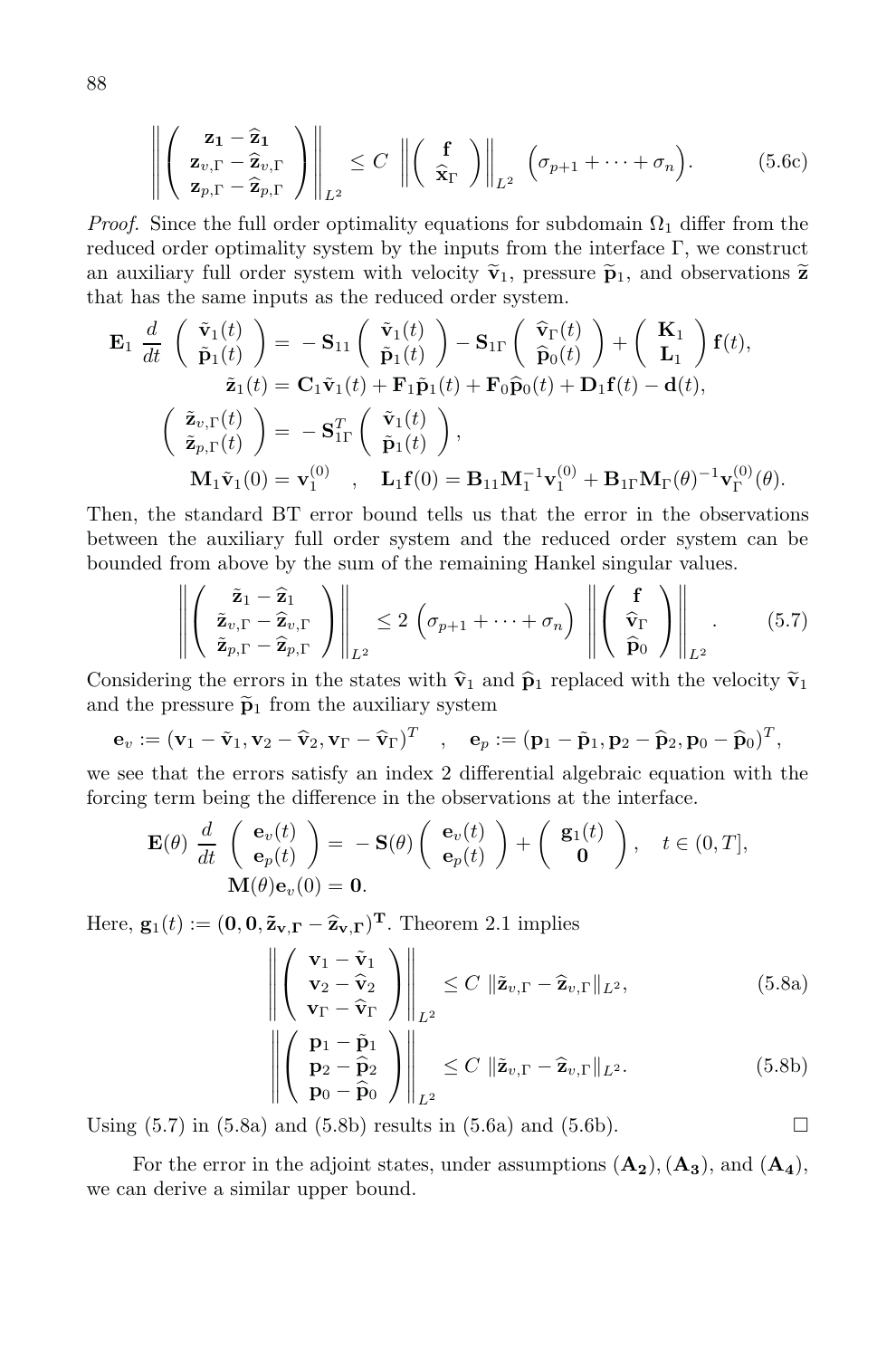**Lemma 5.4.** Let  $\mathbf{x}, \mathbf{x}_{\Gamma}$  be as in Lemma 5.3 and assume that  $\boldsymbol{\mu} := (\boldsymbol{\mu}_1, \boldsymbol{\mu}_2, \boldsymbol{\mu}_{\Gamma})^T$ <br>with  $\boldsymbol{\mu}_i := (\boldsymbol{\lambda}_i, \boldsymbol{\kappa}_i)^T, 1 \leq i \leq 2, \boldsymbol{\mu}_{\Gamma} := (\boldsymbol{\lambda}_{\Gamma}, \boldsymbol{\kappa}_0)^T$  and  $\boldsymbol{\hat{\mu}} := (\widehat{\boldsymbol{\mu}}_1, \widehat{\boldsymbol{\mu}}_2, \wide$ **Lemma 5.4.** Let  $\mathbf{x}, \mathbf{x}_{\Gamma}$  be as in Lemma 5.3 and assume that  $\boldsymbol{\mu} := (\boldsymbol{\mu}_1, \boldsymbol{\mu}_2, \boldsymbol{\mu}_{\Gamma})^T$ 5.3 and assume that  $\boldsymbol{\mu} := (\boldsymbol{\mu}_1, \boldsymbol{\mu}_2, \ldots, \boldsymbol{\mu}_n)$ <br>  $(\boldsymbol{\lambda}_{\Gamma}, \boldsymbol{\kappa}_0)^T$  and  $\boldsymbol{\hat{\mu}} := (\boldsymbol{\hat{\mu}}_1, \boldsymbol{\hat{\mu}}_2, \ldots, \boldsymbol{\mu}_n)$ <br>  $(\boldsymbol{\lambda}_0)^T$  satisfy the optimality system of any dependence of the primality system of th  $\begin{array}{c} \begin{array}{c} i \ i \end{array} \\ \mathfrak{su} \\ \mathfrak{m} \end{array}$  $\begin{align*}\n:= (\lambda_i, \kappa_i)^I, 1 \leq i \leq 2, \mu_{\Gamma} := (\lambda_{\Gamma}, \kappa_0)^I \text{ and } \hat{\mu} := (\hat{\mu}_1, \hat{\mu}_2 := (\hat{\lambda}_2, \hat{\kappa}_2)^T, \hat{\mu}_{\Gamma} := (\hat{\lambda}_{\Gamma}, \hat{\kappa}_0)^T \text{ satisfy the optimality,} \\
ii) the full order and the reduced order model. Then, una, \mathbf{a}, \mathbf{a}, \mathbf{a}, \mathbf{a} \text{ and for } \lambda_1^{(T)} = 0 \text{ there exists } C > 0 \text{ such that}\n\end{align*}$ (入)<br>',,,  $\begin{bmatrix} 1 \\ n \end{bmatrix}$  $\hat{\mu}_1 := \lambda_1, \hat{\mu}_2 := (\lambda_2, \hat{\kappa}_2)^T, \hat{\mu}_\Gamma := (\lambda_\Gamma, \hat{\kappa}_0)^T$  satisfy the optimality systems associated with the full order and the reduced order model. Then, under assumptions <br>  $(\mathbf{A}_2), (\mathbf{A}_3), (\mathbf{A}_4)$  and for  $\lambda_1^{(T)} =$ ciated with the full order and the reduced order model. Then, under assumptions

$$
(\mathbf{A_2}), (\mathbf{A_3}), (\mathbf{A_4}) \text{ and for } \lambda_1^{(T)} = 0 \text{ there exists } C > 0 \text{ such that}
$$
\n
$$
\left\| \begin{pmatrix} \lambda_2 - \hat{\lambda}_2 \\ \lambda_\Gamma - \hat{\lambda}_\Gamma \end{pmatrix} \right\|_{L^2} \leq C \left( \left\| \begin{pmatrix} \mathbf{f} \\ \hat{\mathbf{x}}_\Gamma \end{pmatrix} \right\|_{L^2} + \left\| \begin{pmatrix} \hat{\mathbf{z}}_1 \\ \hat{\boldsymbol{\mu}}_\Gamma \end{pmatrix} \right\|_{L^2} \right) \left( \sigma_{p+1} + \dots + \sigma_n \right),
$$
\n
$$
\left\| \begin{pmatrix} \kappa_2 - \hat{\kappa}_2 \\ \kappa_0 - \hat{\kappa}_0 \end{pmatrix} \right\|_{L^2} \leq C \left( \left\| \begin{pmatrix} \mathbf{f} \\ \hat{\mathbf{x}}_\Gamma \end{pmatrix} \right\|_{L^2} + \left\| \begin{pmatrix} \hat{\mathbf{z}}_1 \\ \hat{\boldsymbol{\mu}}_\Gamma \end{pmatrix} \right\|_{L^2} \right) \left( \sigma_{p+1} + \dots + \sigma_n \right).
$$

+  $+\cdots+\sigma_n$ <br>re construce<br>e inputs on<br>ails we ref Proof. appropriate auxiliary system for subdomain  $\Omega_1$  which has the same inputs on the interface as the reduced order system in the adjoint states. For details we refer to Lemma 6.2 in [4]. interface as the reduced order system in the adjoint states. For details we refer to Lemma 6.2 in [4].  $\Box$ <br>Combining the results of the previous lemmas, we obtain the desired a priori estimate of the modeling error.

Combining the results of the previous lemmas, we obtain the desired a priori Lemma 6.2 in [4].<br>Combining the results of the previous lemmas, we obtain the desired a priori<br>estimate of the modeling error.<br>**Theorem 5.5.** Under assumptions  $(A_1)$ – $(A_5)$  let  $\theta^*$  and  $\hat{\theta}^*$  be the optimal designs

ate of the modeling error.<br> **rem 5.5.** Under assumptions  $(A_1)$ – $(A_5)$  let  $\theta^*$  and  $\widehat{\theta}^*$  be the optimal designs<br>
ned by the solution of the full order and the reduced order optimization prob-**Theorem 5.5.** Under assumptic<br>obtained by the solution of the lem. Then, there exists  $C > 0$ **Theorem 5.5.** Under assumptions  $(A_1)$ - $(A_5)$  let  $\theta^*$  and  $\theta^*$  be the optimal designs  $(\mathbf{A_1})-(\mathbf{A_5})$  let  $\theta$ <br>order and the r<br>h that<br> $\leq C\left(\sigma_{p+1}+\cdots\right)$ obtained by the solution of the full order and the reduced order optimization problem. Then, there exists  $C > 0$  such that<br> $\|\theta^* - \hat{\theta}^*\| \leq C$ <br>6. Application to surface acquati

$$
\|\theta^* - \hat{\theta}^*\| \le C \left(\sigma_{p+1} + \dots + \sigma_n\right).
$$
 (5.10)  
urface acoustic wave driven microfluidic biochips  
equation based optimization of the Stokes system to the

#### **6. Application to surface acoustic wave driven microfluidic biochips**

optimal design of capillary barriers for surface acoustic wave driven microfluidic<br>biochips. Microfluidic biochips are used in pharmaceutical, medical, and foren-<br>sic applications for high throughput screening, genotyping, biochips. Microfluidic biochips are used in pharmaceutical, medical, and foren-<br>sic applications for high throughput screening, genotyping, and sequencing in ge-<br>nomics, protein profiling in proteomics, and cytometry in ce sic applications for high throughput screening, genotyping, and sequencing in genomics, protein profiling in proteomics, and cytometry in cell analysis [47, 53].<br>They provide a much better sensitivity and a greater flexibi nomics, protein profiling in proteomics, and cytometry in cell analysis  $[47, 53]$ . They provide a much better sensitivity and a greater flexibility than traditional approaches. More importantly, they give rise to a significant speed-up of the hybridization processes and allow the in-situ investigation of approaches. More importantly, they give rise to a significant speed-up of the hy-<br>bridization processes and allow the in-situ investigation of these processes at an<br>extremely high time resolution. This can be achieved by i bridization processes and allow the in-situ investigation of these processes at an extremely high time resolution. This can be achieved by integrating the fluidics on top of the chip by means of a lithographically produced extremely high time resolution. This can be achieved by integrating the fluidics<br>on top of the chip by means of a lithographically produced network of channels<br>and reservoirs (cf. Fig. 1 (left)). The idea is to inject a DN on top of the chip by means of a lithographically produced network of channels<br>and reservoirs (cf. Fig. 1 (left)). The idea is to inject a DNA or protein con-<br>taining probe and to transport it in the fluid to a reservoir and reservoirs (cf. Fig. 1 (left)). The idea is to inject a DNA or protein containing probe and to transport it in the fluid to a reservoir where a chemical analysis is performed. The fluid flow is induced by surface acous taining probe and to transport it in the fluid to a reservoir where a chemical<br>analysis is performed. The fluid flow is induced by surface acoustic waves (SAW)<br>generated by interdigital transducers placed on a piezoelectri analysis is performed. The fluid flow is induced by surface acoustic waves (SAW) generated by interdigital transducers placed on a piezoelectric substrate which algenerated by interdigital transducers placed on a piezoelectric substrate which allows a much more accurate control of the flow than conventional external pumps [20, 28, 58, 59, 60]. In order to guarantee the filling of th generate ontrol of the flow than conventional external pumps [20, 28, 58, 59, 60]. In order to guarantee the filling of the reservoirs with a precise amount of the probe, pressure driven capillary barriers are placed betw [20, 28, 58, 59, 60]. In order to guarantee the filling of the reservoirs with a precise amount of the probe, pressure driven capillary barriers are placed between the channels and the reservoirs (cf. Fig. 1 (right)). As long as the pressure is above channels and the reservoirs  $(x_1, x_0)$ . (right)). As long as the pressure is above.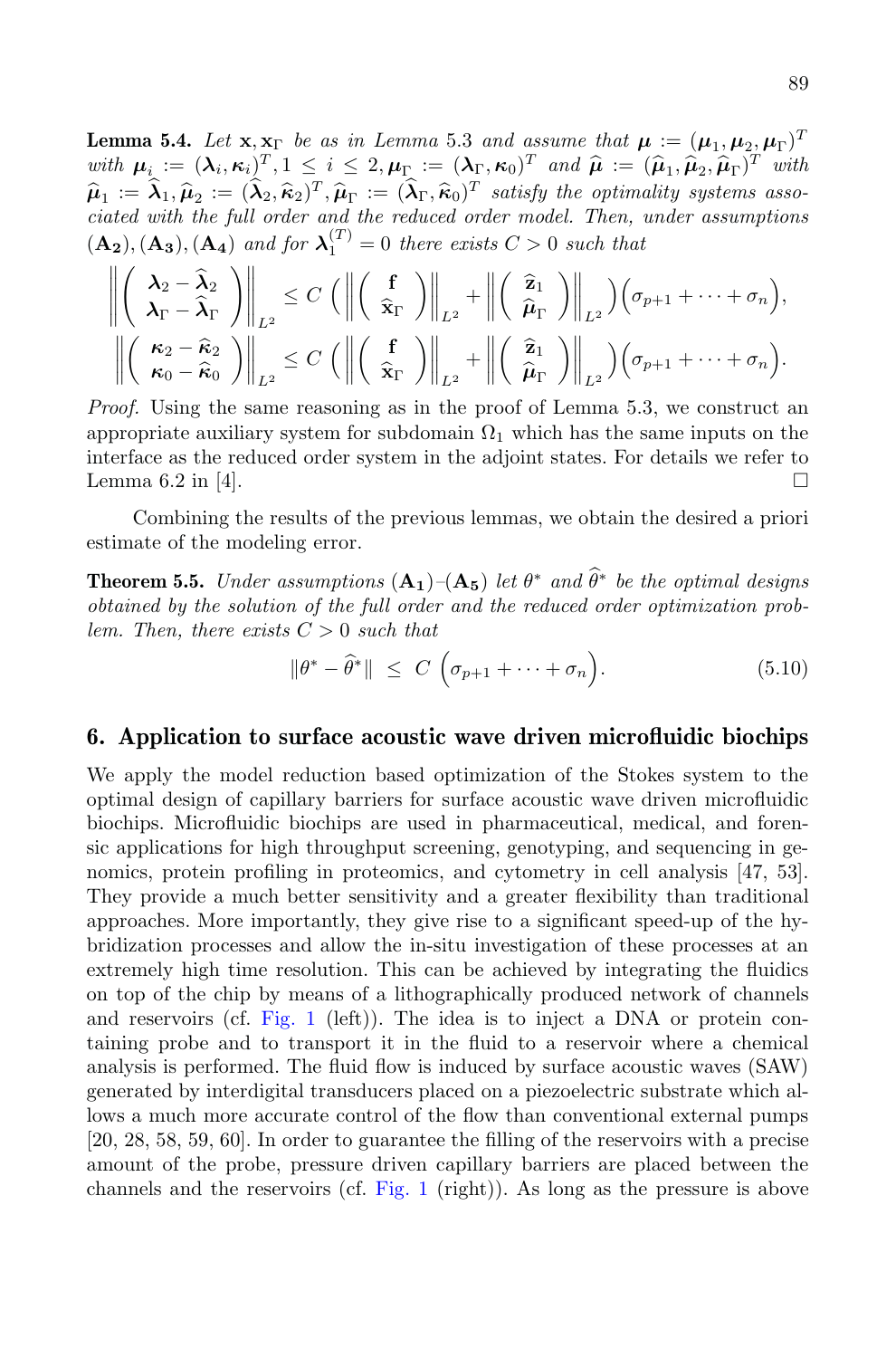<span id="page-15-0"></span>

FIGURE 1. Microfluidic biochip (left) and capillary barrier (right)

a certain threshold, there is fluid flow from the channel into the reservoir (flow mode). Otherwise, there is no inflow, i.e., the barrier is in the stopping mode. One mode). Otherwise, there is no inflow, i.e., the barrier is in the stopping mode. One<br>of the optimization issues is to design the capillary barrier such that the velocity<br>and the pressure in the flow mode is as close as pos % of the optimization issues is to design the capillary barrier such that the velocity<br>and the pressure in the flow mode is as close as possible to a prescribed velocity<br>and pressure profile.<br>SAW driven microfluidic biochi and the pressure in the flow mode is as close as possible to a prescribed velocity<br>and pressure profile.<br>SAW driven microfluidic biochips are modeled by a system of PDEs consisting<br>of the linearized equations of piezoelect

Stokes equations (see, e.g.,  $[1, 2]$ ). We consider the SAW induced fluid flow in the SAW driven mi<br>of the linearized equa<br>Stokes equations (se<br>fluidic network on to Ether interactions of piezoelectricity coupled with the compressible Navier-<br>s equations (see, e.g., [1, 2]). We consider the SAW induced fluid flow in the<br>c network on top of the biochip and denote by  $\Omega \subset \mathbb{R}^2$  the Stokes equations (see, e.g., [1, 2]). We consider the SAW induced fluid flow in the fluidic network on top of the biochip and denote by  $\Omega \subset \mathbb{R}^2$  the domain occupied by the fluid. Its boundary is split according to fluidic network on top of the biochip and denote by  $\Omega \subset \mathbb{R}^2$  the domain occupied<br>by the fluid. Its boundary is split according to  $\Gamma = \overline{\Gamma}_D \cup \overline{\Gamma}_N$ ,  $\Gamma_D \cap \Gamma_N = \emptyset$ , where<br> $\Gamma_D$  stands for the part where the SAW fluidic network on top of the biochip and denote by  $\Omega \subset \mathbb{R}^2$  the domain occupied<br>by the fluid. Its boundary is split according to  $\Gamma = \overline{\Gamma}_D \cup \overline{\Gamma}_N$ ,  $\Gamma_D \cap \Gamma_N = \emptyset$ , where<br> $\Gamma_D$  stands for the part where the SAW  $\Gamma_D$  stands for the part where the SAW enter the fluid filled microchannels. We further denote by **v** and *p* the velocity and the pressure, and we refer to  $\rho$ ,  $\eta$ , and  $\xi$  as the density of the fluid and the standa Γ*D* stands for the part where the SAW enter the fluid filled incrochannels. We<br>further denote by **v** and *p* the velocity and the pressure, and we refer to  $\rho, \eta$ , and<br> $\xi$  as the density of the fluid and the standard

$$
\xi \text{ as the density of the fluid and the standard and bulk viscosities. The pair } (\mathbf{v}, p) \text{ satisfies the following initial-boundary value problem}
$$
\n
$$
\rho \left( \frac{\partial \mathbf{v}}{\partial t} + \mathbf{v} \cdot \nabla \mathbf{v} \right) = \nabla \cdot \boldsymbol{\sigma} \qquad \text{in } \Omega, \ t \in (0, T], \tag{6.1a}
$$
\n
$$
\frac{\partial \rho}{\partial t} + \nabla \cdot (\rho \mathbf{v}) = 0 \qquad \text{in } \Omega, \ t \in (0, T], \tag{6.1b}
$$

$$
(\frac{\partial}{\partial t} + \mathbf{v} \cdot \nabla \mathbf{v}) = \nabla \cdot \boldsymbol{\sigma} \quad \text{in } \Omega, \ t \in (0, T], \tag{6.1a}
$$
\n
$$
\frac{\partial \rho}{\partial t} + \nabla \cdot (\rho \mathbf{v}) = 0 \quad \text{in } \Omega, \ t \in (0, T], \tag{6.1b}
$$
\n
$$
\mathbf{v}(\cdot + \mathbf{u}(\cdot, t), t) = \frac{\partial \mathbf{u}}{\partial t}(\cdot, t) \quad \text{on } \Gamma_D, \ t \in (0, T] \tag{6.1c}
$$

$$
\frac{\partial \mathbf{F}}{\partial t} + \nabla \cdot (\rho \mathbf{v}) = 0 \quad \text{in } \Omega, \ t \in (0, T], \tag{6.1b}
$$
\n
$$
\mathbf{v}(\cdot + \mathbf{u}(\cdot, t), t) = \frac{\partial \mathbf{u}}{\partial t}(\cdot, t) \quad \text{on } \Gamma_D, \ t \in (0, T] \tag{6.1c}
$$
\n
$$
\sigma \mathbf{n} = 0 \quad \text{on } \Gamma_N, \ t \in (0, T], \tag{6.1d}
$$
\n
$$
\mathbf{v}(\cdot, 0) = \mathbf{v}_0, \ \ p(\cdot, 0) = p_0 \quad \text{in } \Omega(0), \tag{6.1e}
$$

$$
\mathbf{n} = 0 \qquad \text{on } \Gamma_N, \ t \in (0, T], \tag{6.1d}
$$

$$
\mathbf{v}(\cdot,0) = \mathbf{v}_0, \quad p(\cdot,0) = p_0 \qquad \text{in } \Omega(0), \tag{6.1e}
$$

= 0 on  $\Gamma_N$ ,  $t \in (0, T]$ , (6.1d)<br>  $p(\cdot, 0) = p_0$  in  $\Omega(0)$ , (6.1e)<br>  $:= -p \, \delta_{ij} + 2\eta \varepsilon_{ij}(\mathbf{v}) + \delta_{ij}(\xi - 2\eta/3)\nabla \cdot \mathbf{v}$  and **u** in (6.1c)<br>
of the walls of the microchannels caused by the SAW. (⋅, 0) = **v**<sub>0</sub>,  $p(·, 0) = p_0$  in  $\Omega(0)$ , (6.1e)<br>  $j\big|_{i,j=1}^2$ ,  $\sigma_{ij} := -p \delta_{ij} + 2\eta \varepsilon_{ij}(\mathbf{v}) + \delta_{ij}(\xi - 2\eta/3)\nabla \cdot \mathbf{v}$  and **u** in (6.1c)<br>
deflection of the walls of the microchannels caused by the SAW.<br> **u** can b where  $\sigma = (\sigma_{ij})_{i,j=1}^2$ ,  $\sigma_{ij} := -p \delta_{ij} + 2\eta \varepsilon_{ij}(\mathbf{v}) + \delta_{ij}(\xi - 2\eta/3)\nabla \cdot \mathbf{v}$  and **u** in (6.1c) stands for the deflection of the walls of the microchannels caused by the SAW. We note that **u** can be computed by t We note that **u** can be computed by the solution of the linearized equations of piezoelectricity (see, e.g., [23]) and that we have neglected the time-dependence of the domain, since the deflection of the walls of the micr piezoelectricity (see, e.g., [23]) and that we have neglected the time-dependence of the domain, since the deflection of the walls of the microchannels by the SAW

**n**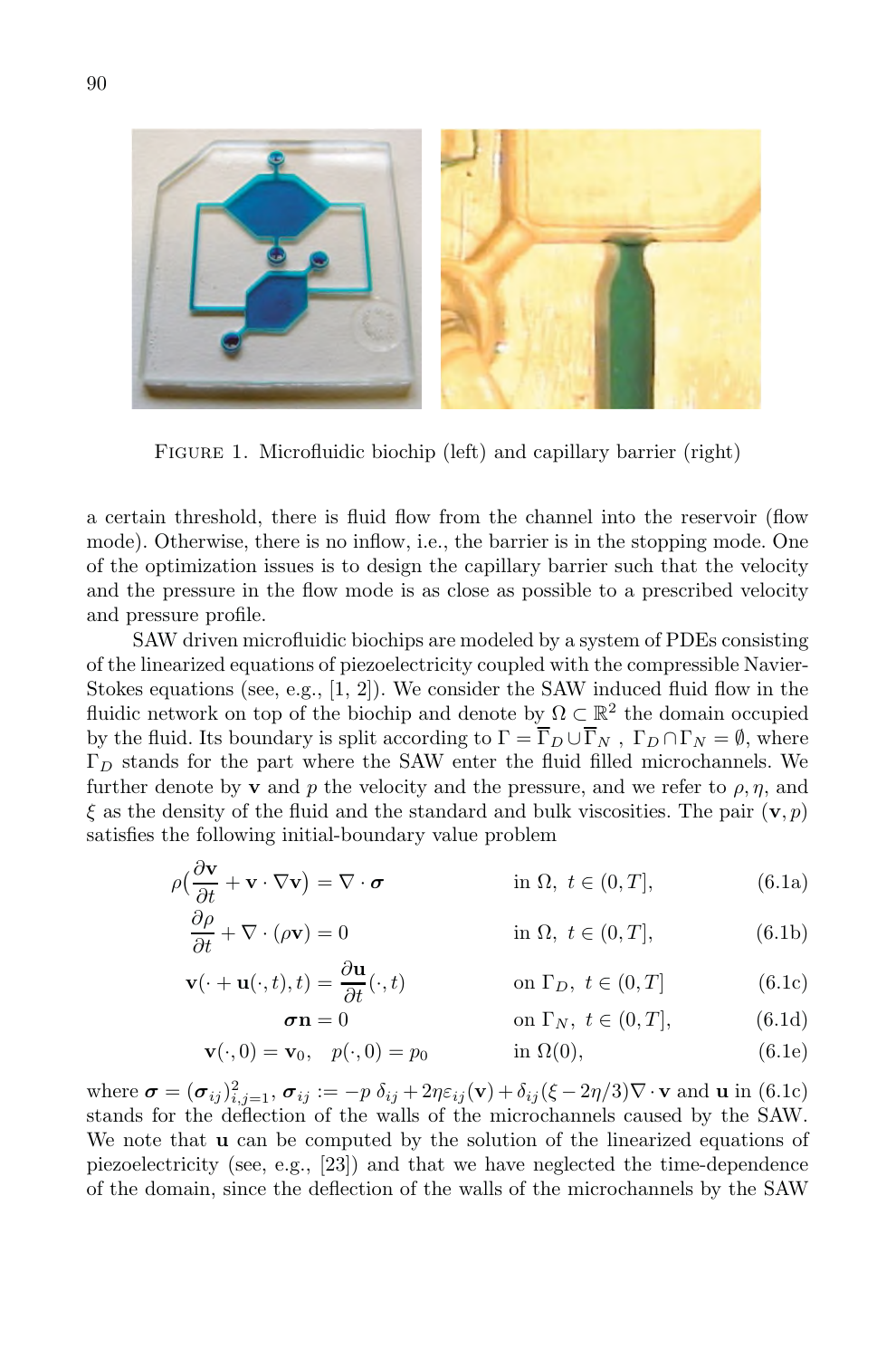of  $^{-9}$  m

the microchannels ( $\mu$ m to  $mm$ ).<br>The SAW induced fluid flow occurs on two different time scales. When the SAW enter the fluid filled microchannels, sharp jets are created which is a process The SAW induced fluid flow occurs on two different time scales. When the that happens within nanoseconds. Then, the SAW propagate along the channels and experience a significant damping resulting in a flow pattern called acoustic streaming. This relaxation process happens on a time scale of milliseconds. We that happens within nanoseconds. Then, the SAW propagate along the channels<br>and experience a significant damping resulting in a flow pattern called acoustic<br>streaming. This relaxation process happens on a time scale of mil and experience a significant damping resulting in a flow pattern called acoustic<br>streaming. This relaxation process happens on a time scale of milliseconds. We<br>are thus faced with a multiscale fluid flow which can be appr streaming. This relaxation process happens on a time scale of milliseconds. We<br>are thus faced with a multiscale fluid flow which can be appropriately handled by<br>homogenization. Following [1, 35], we introduce a scale para are thus faced with a multiscale fluid flow which can be appropriately handled by<br>homogenization. Following [1, 35], we introduce a scale parameter  $0 < \varepsilon \ll 1$  and<br>consider the asymptotic expansions homogenization. Following [1, 35], we introduce a scale parameter  $0 < \varepsilon \ll 1$  and<br>consider the asymptotic expansions<br> $\rho = \rho_0 + \varepsilon \rho' + \varepsilon^2 \rho'' + O(\varepsilon^3)$ ,<br> $\mathbf{v} = \mathbf{v}_0 + \varepsilon \mathbf{v}' + \varepsilon^2 \mathbf{v}'' + O(\varepsilon^3)$ ,

$$
\rho = \rho_0 + \varepsilon \rho' + \varepsilon^2 \rho'' + O(\varepsilon^3) ,
$$
  
\n
$$
\mathbf{v} = \mathbf{v}_0 + \varepsilon \mathbf{v}' + \varepsilon^2 \mathbf{v}'' + O(\varepsilon^3) ,
$$
  
\n
$$
p = p_0 + \varepsilon p' + \varepsilon^2 p'' + O(\varepsilon^3) .
$$
  
\nHere,  $\rho_0, \mathbf{v}_0, p_0$  are constant in time and space and represent the  
\nstate without SAW excitation, whereas  $\rho', \rho''$  etc. are function

=  $p_0 + \varepsilon p' + \varepsilon^2 p'' + O(\varepsilon$ <br>ant in time and space and represe<br>ation, whereas  $\rho$ ,  $\rho$ , etc. are further than the set of the set of the set of the set of the set of the set of the set of the set of the set of the set o ) .<br>nt :<br>all<br>. ( Here,  $\rho_0$ ,  $\mathbf{v}_0$ ,  $p_0$  are constant in time and space and represent the known equilibrium<br>state without SAW excitation, whereas  $\rho$ ,  $\rho$ ,  $\theta$  etc. are functions of space and time.<br>We insert the expansion into ( state without SAW excitation, whereas  $\rho$ ,  $\rho$ ,  $\rho$  etc. are functions of space and time.<br>We insert the expansion into (6.1a)–(6.1e) and collect all terms of order  $O(\varepsilon)$ .<br>Setting  $\rho_1 = \varepsilon \rho'$ ,  $\mathbf{v}_1 := \varepsilon \mathbf{v}'$ We insert the expansion into (6.1a)–(6.1e) and collect all terms of order  $O(\varepsilon)$ .<br>Setting  $\rho_1 = \varepsilon \rho', \mathbf{v}_1 := \varepsilon \mathbf{v}', p_1 := \varepsilon p'$ , we find that the triple  $(\rho_1, \mathbf{v}_1, \rho_1)$  satisfies the following time-periodic in Setting  $\rho_1 = \varepsilon \rho', \mathbf{v}_1 := \varepsilon \mathbf{v}', p_1 := \varepsilon p',$  we find that the triple  $(\rho_1, \mathbf{v}_1, p_1)$  satisfies the following time-periodic initial-boundary value problem for the linear compressible Navier-Stokes equations<br>  $\rho_$  $',\mathbf{v}_1:=\varepsilon\mathbf{v}',p_1:=\varepsilon p'$ 

Navier-Stokes equations

\n
$$
\rho_0 \frac{\partial \mathbf{v}_1}{\partial t} - \nabla \cdot \mathbf{\sigma}_1 = 0 \quad \text{in } \Omega \times (0, T_1], \quad (6.2a)
$$
\n
$$
\frac{\partial \rho_1}{\partial t} + \rho_0 \nabla \cdot \mathbf{v}_1 = 0 \quad \text{in } \Omega \times (0, T_1], \quad (6.2b)
$$
\n
$$
v_1 = \mathbf{g}_1 \quad \text{on } \Gamma_D \times (0, T_1], \quad (6.2c)
$$

$$
\frac{\partial \rho_1}{\partial t} + \rho_0 \nabla \cdot \mathbf{v}_1 = 0 \qquad \text{in } \Omega \times (0, T_1], \qquad (6.2b)
$$

$$
v_1 = \mathbf{g}_1 \qquad \text{on } \Gamma_D \times (0, T_1], \qquad (6.2c)
$$

$$
\frac{r_1}{\partial t} + \rho_0 \nabla \cdot \mathbf{v}_1 = 0 \quad \text{in } \Omega \times (0, T_1], \quad (6.2b)
$$
  
\n
$$
v_1 = \mathbf{g}_1 \quad \text{on } \Gamma_D \times (0, T_1], \quad (6.2c)
$$
  
\n
$$
\boldsymbol{\sigma}_1 \mathbf{n} = 0 \quad \text{on } \Gamma_N \times (0, T_1], \quad (6.2d)
$$
  
\n
$$
= 0, \quad p_1(\cdot, 0) = 0 \quad \text{in } \Omega, \quad (6.2e)
$$
  
\nith  $\omega$  being the angular frequency of the time harmonic SAW

$$
\mathbf{v}_1(\cdot,0) = 0, \quad p_1(\cdot,0) = 0 \qquad \text{in } \Omega,\tag{6.2e}
$$

= 0 on  $\Gamma_N \times (0, T_1]$ , (6.2d)<br>
= 0 in  $\Omega$ , (6.2e)<br>
e angular frequency of the time harmonic SAW<br>
nd (⋅, 0) = 0,  $p_1(·, 0) = 0$  in  $\Omega$ , (6.2e)<br>  $/\omega$  with  $\omega$  being the angular frequency of the time harmonic SAW<br>  $= \frac{\partial u}{\partial t}$  in (6.2c), and<br>  $\left(i_i\right)_{i=1}^2$ ,  $(\sigma_1)_{ij} := -p_1 \delta_{ij} + 2\eta \varepsilon_{ij}(\mathbf{v}_1) + \delta_{ij}(\xi - 2\eta/3)\nabla \cdot$ where  $T_1 := 2\pi/\omega$  with  $\omega$  being the angular frequency of the time harmonic SAW<br>excitation,  $\mathbf{g}_1 := \frac{\partial u}{\partial t}$  in (6.2c), and<br> $\sigma_1 = ((\sigma_1)_{ij})_{i,j=1}^2$ ,  $(\sigma_1)_{ij} := -p_1 \delta_{ij} + 2\eta \varepsilon_{ij}(\mathbf{v}_1) + \delta_{ij}(\xi - 2\eta/3)\nabla \cdot \mathbf{v$ 

$$
\boldsymbol{\sigma}_1 = ((\boldsymbol{\sigma}_1)_{ij})_{i,j=1}^2 , (\boldsymbol{\sigma}_1)_{ij} := -p_1 \, \delta_{ij} + 2\eta \varepsilon_{ij} (\mathbf{v}_1) + \delta_{ij} (\xi - 2\eta/3) \nabla \cdot \mathbf{v}_1.
$$

excitation, **g**<sub>1</sub> :=  $\partial u/\partial t$  in (6.2c), and<br>  $\sigma_1 = ((\sigma_1)_{ij})_{i,j=1}^2$ ,  $(\sigma_1)_{ij} := -\gamma$ <br>
Moreover,  $p_1$  and  $\rho_1$  are related by t<br>
(0. T<sub>1</sub>], where  $c_0$  stands for the small =  $((\sigma_1)_{ij})_{i,j=1}^2$ ,  $(\sigma_1)_{ij} := -p_1 \delta_{ij} + 2\eta \varepsilon_{ij}(\mathbf{v}_1) + \delta_{ij}(\xi - 2\eta/3)\nabla \cdot \mathbf{v}_1$ .<br>
er,  $p_1$  and  $\rho_1$  are related by the constitutive equation  $p_1 = c_0^2 \rho_1$  in<br>
where  $c_0$  stands for the small signal sound Moreover,  $p_1$  and  $\rho_1$  are related by the constitutive equation  $p_1 = c_0^2 \rho_1$  in  $\Omega \times (0, T_1]$ , where  $c_0$  stands for the small signal sound speed in the fluid. The system  $(6.2a)-(6.2e)$  describes the propagation an  $^{2}_{0}$   $\rho_{1}$ (0, T<sub>1</sub>), where  $c_0$  stands for the small signal sound speed in the fluid. The system (6.2a)–(6.2e) describes the propagation and damping of the acoustic waves in the microchannels.<br>Now, we collect all terms of order  $O$ 

microchannels.<br>
Now, we collect all terms of order  $O(\varepsilon^2)$ . We set  $\rho_2 := \varepsilon^2 \rho'', \mathbf{v}_2 := \varepsilon^2 \mathbf{v}'', p_2 := \varepsilon^2 \rho''.$  Performing the time-averaging  $\langle w \rangle := T_1^{-1} \int_{t_0}^{t_0+T_1} w dt$  allows to eliminate  $\rho_2$  from the e Now, we collect all terms of order  $O(\varepsilon^2)$ . We set  $\rho_2 := \varepsilon^2 \rho'', \mathbf{v}_2 := \varepsilon^2 \mathbf{v}'', p_2 := \varepsilon^2 p''$ . Performing the time-averaging  $\langle w \rangle := T_1^{-1} \int_{t_0}^{t_0+T_1} w dt$  allows to eliminate  $\rho_2$  from the equations. We thu

$$
\rho_0 \frac{\partial \mathbf{v}_2}{\partial t} - \nabla \cdot \boldsymbol{\sigma}_2 = \langle -\rho_1 \frac{\partial \mathbf{v}_1}{\partial t} - \rho_0 (\nabla \mathbf{v}_1) \mathbf{v}_1 \rangle \quad \text{in } \Omega \times (0, T],
$$
\n
$$
\rho_0 \nabla \cdot \mathbf{v}_2 = \langle -\nabla \cdot (\rho_1 \mathbf{v}_1) \rangle \quad \text{in } \Omega \times (0, T],
$$
\n(6.3a)

$$
\rho_0 \nabla \cdot \mathbf{v}_2 = \langle -\nabla \cdot (\rho_1 \mathbf{v}_1) \rangle \qquad \text{in } \Omega \times (0, T], \qquad (6.3b)
$$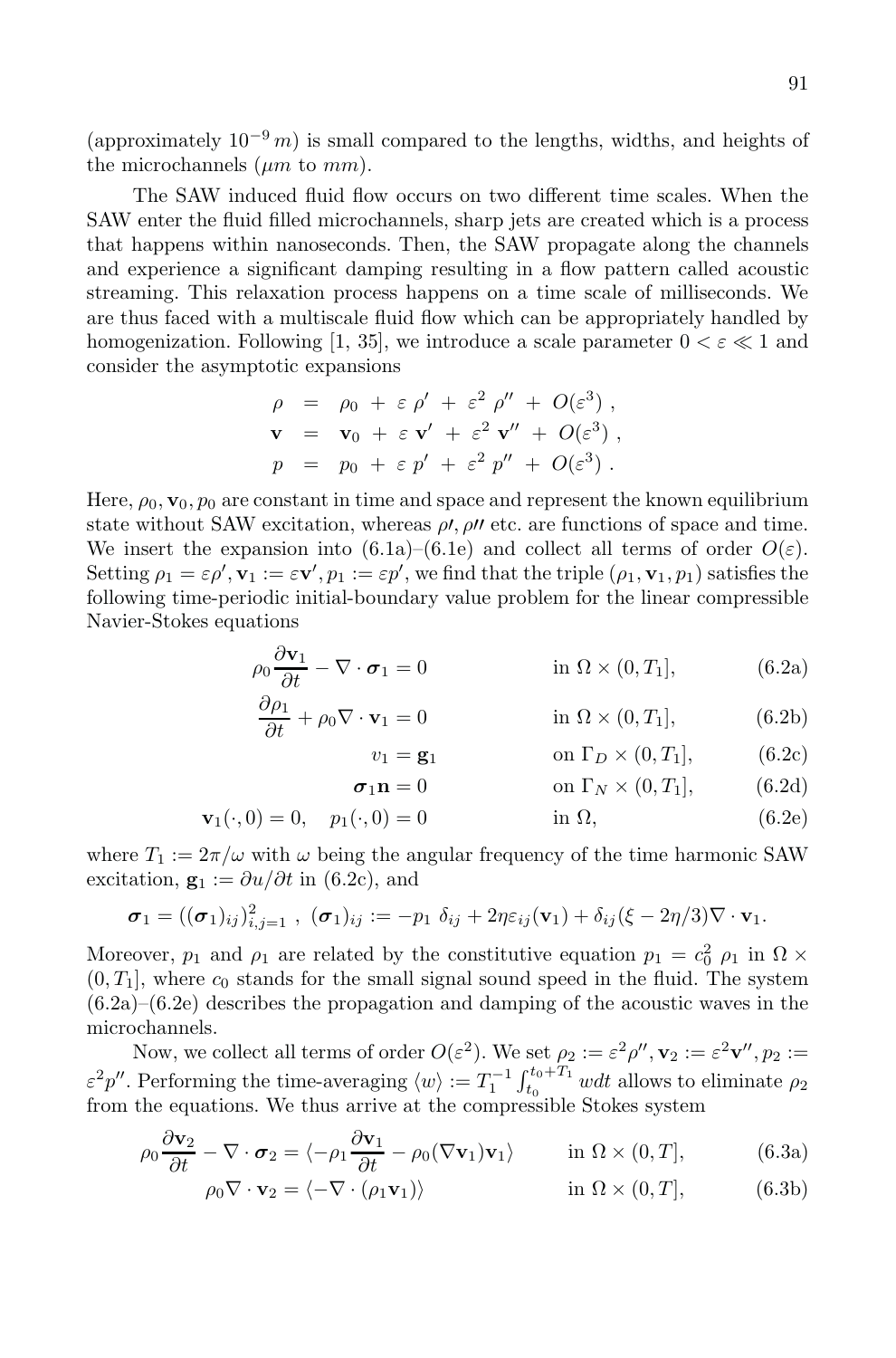$$
\mathbf{v}_2 = \mathbf{g}_2 \qquad \text{on } \Gamma_D \times (0, T], \qquad (6.3c)
$$

$$
\sigma_2 \mathbf{n} = 0 \qquad \text{on } \Gamma_N \times (0, T], \qquad (6.3d)
$$

= **g**<sub>2</sub> on Γ<sub>*D*</sub> × (0, *T*], (6.3c)<br>
= 0 on Γ<sub>*N*</sub> × (0, *T*], (6.3d)<br>
= 0, *p*<sub>2</sub>(·, 0) = 0 in Ω, (6.3e)<br>
a) in (6.3c) and = 0 on  $\Gamma_N \times (0, T]$ , (6.3d)<br>
= 0,  $p_2(\cdot, 0) = 0$  in  $\Omega$ , (6.3e)<br> **a**) in (6.3c) and<br>  $\Gamma_N \times (0, T]$ , (6.3e)<br> **a**) in (6.3c) and  $\mathbf{v}_2(\cdot,0) = 0, p_2(\cdot,0) = 0$ 

$$
\mathbf{v}_2(\cdot,0) = 0, \ p_2(\cdot,0) = 0 \qquad \text{in } \Omega, \tag{6.3e}
$$
  
we 
$$
\mathbf{g}_2 := -\langle (\nabla \mathbf{v}_1) \mathbf{u} \rangle \text{ in } (6.3c) \text{ and}
$$

$$
\boldsymbol{\sigma}_2 = ((\boldsymbol{\sigma}_2)_{ij})_{i,j=1}^2, \ (\boldsymbol{\sigma}_2)_{ij} := -p_2 \ \delta_{ij} + 2\eta \varepsilon_{ij}(\mathbf{v}_2) + \delta_{ij}(\xi - 2\eta/3) \nabla \cdot \mathbf{v}_2.
$$

where  $\mathbf{g}_2 := -\langle (\nabla \mathbf{v}_1) \mathbf{u} \rangle$  in (6.3c) and<br>  $\boldsymbol{\sigma}_2 = ((\boldsymbol{\sigma}_2)_{ij})_{i,j=1}^2$ ,  $(\boldsymbol{\sigma}_2)_{ij} := -1$ <br>
The density  $\rho_2$  can be obtained via t<br>
(0, T]. We use the compressible Stok =  $((\sigma_2)_{ij})_{i,j=1}^2$ ,  $(\sigma_2)_{ij} := -p_2 \delta_{ij} + 2\eta \varepsilon_{ij} (\mathbf{v}_2) + \delta_{ij} (\xi - 2\eta/3) \nabla \cdot \mathbf{v}_2$ .<br>sity  $\rho_2$  can be obtained via the constitutive equation  $p_2 = c_0^2 \rho_2$  in<br>We use the compressible Stokes system (6.3a)–(6.3e The density  $\rho_2$  can be obtained via the constitutive equation  $p_2 = c_0^2 \rho_2$  in  $\Omega \times (0, T]$ . We use the compressible Stokes system  $(6.3a)$ – $(6.3e)$  as a model for the acoustic streaming. For a theoretical justificati  $rac{2}{0}$   $\rho_2$ (0, T]. We use the compressible Stokes system  $(6.3a)$ – $(6.3e)$  as a model for the acoustic streaming. For a theoretical justification of  $(6.2a)$ – $(6.2e)$  and  $(6.3a)$ – $(6.3e)$  and a model validation based on experimenta

and a model validation based on experimental data we refer to [2].<br>For the optimal design of a capillary barrier, we consider acoustic streaming<br>as described by  $(6.3a)-(6.3e)$  in a network of microchannels and reservoirs o and a model validation based on experimental data we refer to [2].<br>For the optimal design of a capillary barrier, we consider acoustic streaming<br>as described by  $(6.3a)-(6.3e)$  in a network of microchannels and reservoirs o scribed by (6.3a)–(6.3e) in a network of microchannels and reservoirs on top<br>nicrofluidic biochip with a capillary barrier between a channel and a reservoir<br>igure 2). The computational domain  $\Omega$  is decomposed into subdo of a microfluidic biochip with a capillary barrier between a channel and a reservoir<br>(cf. Figure 2). The computational domain  $\Omega$  is decomposed into subdomains  $\Omega_1 = \Omega \setminus \Omega_2$ , and  $\Omega_2 = (1.5, 2.5) \times (9, 10)$  mm<sup>2</sup>. The (cf. Figure 2). The computational domain  $\Omega$  is decomposed into subdomains  $\Omega_1 = \Omega \setminus \Omega_2$ , and  $\Omega_2 = (1.5, 2.5) \times (9, 10) \text{ mm}^2$ . The boundary  $\partial \Omega$  is split into  $\Gamma_{\text{in}} = \{0\} \times (9.4, 10)$ ,  $\Gamma_{\text{out}} = \{10\} \times (0, 1) \$  $\Omega \setminus \Omega_2$ , and  $\Omega_2 = (1.5, 2.5) \times (9, 10)$  mm<sup>2</sup>. The boundary ∂Ω is split into  $\Gamma_{\text{in}} =$ <br>{0} × (9.4, 10),  $\Gamma_{\text{out}} = \{10\} \times (0, 1)$  mm<sup>2</sup>, and  $\Gamma_{\text{lat}} = \partial \Omega \setminus (\Gamma_{\text{in}} \cup \Gamma_{\text{out}})$ . We assume<br>that an interdigital tran {0} × (9.4, 10),  $\Gamma_{\text{out}} = \{10\} \times (0, 1) \text{ mm}^2$ <br>that an interdigital transducer of width<br>velocity profile  $\mathbf{u} = (\mathbf{u}_1, \mathbf{u}_2)$  is given by<br> $\mathbf{u}_1(t, x_1) = 0.6\epsilon$  si that an interdigital transducer of width 6mm is placed at  $\Gamma_{\text{in}}$  and that the input velocity profile  $\mathbf{u} = (\mathbf{u}_1, \mathbf{u}_2)$  is given by<br>  $\mathbf{u}_1(t, x_1) = 0.6\epsilon \sin(2\pi(-\hat{k}x_1 + ft)),$ <br>  $\mathbf{u}_2(t, x_1) = -\epsilon \cos(2\pi(-\hat{k}x_1 + ft))$ velocity profile  $\mathbf{u} = (\mathbf{u}_1, \mathbf{u}_2)$  is given by

$$
\mathbf{u}_1(t, x_1) = 0.6\epsilon \sin(2\pi(-\dot{k}x_1 + ft))
$$
  

$$
\mathbf{u}_2(t, x_1) = -\epsilon \cos(2\pi(-\hat{k}x_1 + ft))
$$

with appropriately chosen constants  $\epsilon, \hat{k}$  and  $f$ . We further choose a constant velocity profile  $\mathbf{v}_{\text{in}}(x_1, x_2)$  on  $\Gamma_{\text{in}} \times (0, T)$ , outflow boundary conditions on  $\Gamma_{\text{out}} \times$  $(t, x_1) = -\epsilon \cos(2\pi(-kx_1 + ft))$ <br>
n constants  $\epsilon, \hat{k}$  and  $f$ . We fu<br>
on  $\Gamma_{\text{in}} \times (0, T)$ , outflow bound<br>
ons on  $\Gamma_{\text{lat}} \times (0, T)$ . The objecti with appropriately chosen constants  $\epsilon$ , *k* and *f*. We further choose a constant velocity profile  $\mathbf{v}_{\text{in}}(x_1, x_2)$  on  $\Gamma_{\text{in}} \times (0, T)$ , outflow boundary conditions on  $\Gamma_{\text{out}} \times (0, T)$ , and no-slip conditions on velocity profile **v**<sub>in</sub>( $x_1, x_2$ ) on  $\Gamma_{\text{in}} \times (0, T)$ , outflow boundary conditions on  $\Gamma_{\text{out}} \times (0, T)$ , and no-slip conditions on  $\Gamma_{\text{lat}} \times (0, T)$ . The objective is to design the shape of the top  $\Gamma_{2,T}$  and the bo (0, *T*), and no-slip conditions on  $\Gamma_{\text{lat}} \times (0, T)$ . The objective is to design the shape of the top  $\Gamma_{2,T}$  and the bottom  $\Gamma_{2,B}$  of  $\partial\Omega_2$  in such a way that a prescribed velocity profile  $\mathbf{v}^d$  is achieved i



FIGURE 2. Optimal design of a capillary barrier: The reference domain  $\Omega_{\text{ref}}$  (left, in [m]) and the optimal domain (right, in [m]).  $\Omega_{ref}$  (left, in [m]) and the optimal domain (right, in [m]).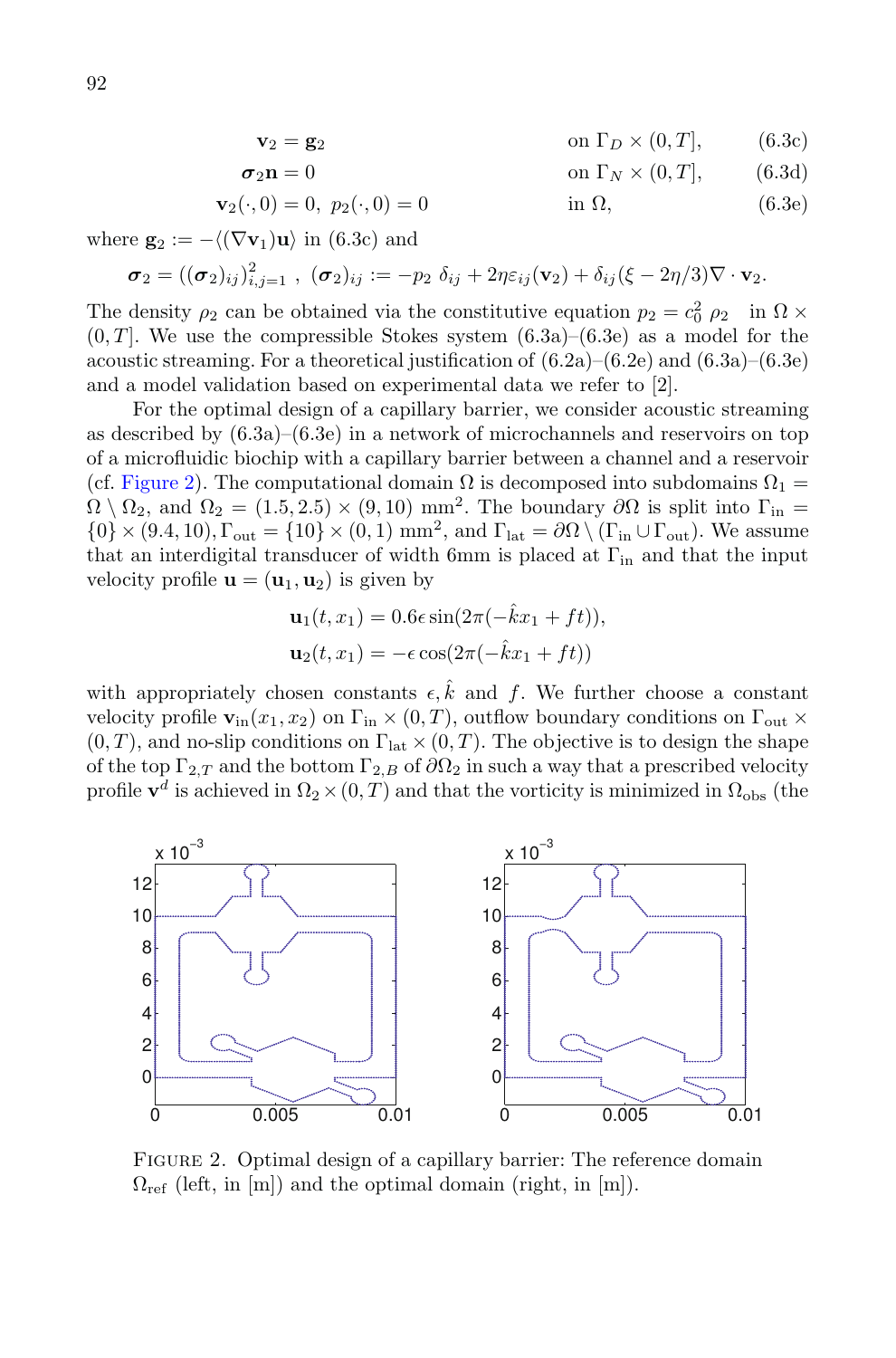93<br>two bulb shaped structures associated with the lower reservoir in Figure 2). The<br>subdomain  $\Omega_2$  is parameterized by representing the top and bottom boundary by subdomain  $\Omega_2$  is parameterized by representing the top and bottom boundary by<br>Bézier curves with  $d_{\text{top}} = 6$  and  $d_{\text{bot}} = 6$  control points, respectively. This leads<br>to a parametrization  $\Omega_2(\theta)$  of  $\Omega_2$  with para Bézier curves with  $d_{top} = 6$  and  $d_{bot} = 6$  control points, respectively. This leads<br>to a parametrization  $\Omega_2(\theta)$  of  $\Omega_2$  with parameters  $\theta \in \mathbb{R}^{d_{top}+d_{bot}}$ .<br>The shape optimization problem amounts to the minimizati to a parametrization  $\Omega_2(\theta)$  of  $\Omega_2$  with parameters  $\theta \in \mathbb{R}^{d_{\text{top}}+d_{\text{bot}}}$ .

The shape optimization problem amounts to the minimization of

The shape optimization problem amounts to the minimization of  
\n
$$
J(\theta) = \int_{0}^{T} \int_{\Omega_{\text{obs}}} |\nabla \times \mathbf{v}(x, t)|^2 dx dt + \int_{0}^{T} \int_{\Omega_2(\theta)} |\mathbf{v}(x, t) - \mathbf{v}^d(x, t)|^2 dx dt
$$
\n
$$
(6.4)
$$
\n
$$
\text{ct to } (6.3a) - (6.3e) \text{ and the design parameter constraints}
$$
\n
$$
\theta^{\text{min}} \le \theta \le \theta^{\text{max}}.
$$

$$
\theta^{\min} \le \theta \le \theta^{\max}.
$$

 $\theta^{\min} \leq \theta \leq \theta^{\max}$ .<br>The final time T is  $T = 0.1$  ms, and the bounds  $\theta^{\min}$ ,  $\theta^{\max}$  on that chosen such that the design constraints are never active i The final time T is  $T = 0.1$  ms, and the bounds  $\theta^{\text{min}}, \theta^{\text{max}}$  on the design parameters<br>are chosen such that the design constraints are never active in this example. The<br>optimal domain  $\Omega(\theta^*)$  is shown in Figure 2 (r  $^{\rm min}, \theta^{\rm max}$ optimal domain  $\Omega(\theta^*)$  is shown in Figure 2 (right).

optimal domain  $\Omega(\theta^*)$  is shown in Figure 2 (right).<br>We consider a geometrically conforming simplicial triangulation  $\mathcal{T}_h(\Omega)$  of  $\Omega$  that aligns with the decomposition into the subdomains  $\Omega_1$  and  $\Omega_2$  as well as optimal domain  $\Omega(\theta^*)$  is shown in Figure 2 (right).<br>
We consider a geometrically conforming simplicial triangulation  $\mathcal{T}_h(\Omega)$  of  $\Omega$ <br>
that aligns with the decomposition into the subdomains  $\Omega_1$  and  $\Omega_2$  as well that aligns with the decomposition into the subdomains  $\Omega_1$  and  $\Omega_2$  as well as the respective boundaries. The semi-discretization in space is performed by Taylor-Hood P2-P1 elements. We denote by  $N_v^{(1)}$ ,  $N_v^{(2)}$ , Hood P2-P1 elements. We denote by  $N_v^{(1)}$ ,  $N_v^{(2)}$ ,  $N_v^{\Gamma}$  the number of velocity degrees<br>of freedom in the subdomains  $\overline{\Omega}_1 \setminus \Gamma$ ,  $\overline{\Omega}_2 \setminus \Gamma$  and in  $\Gamma$ , respectively, and set  $N_v = N_v^{(1)} + N_v^{(2)} + N_v^{\Gamma}$ . Simil  $N_v^{(1)} + N_v^{(2)} + N_v^{\Gamma}$ . Similarly,  $N_p^{(1)}$ ,  $N_p^{(2)}$ <br>of freedom in the subdomains  $\overline{\Omega}_1$ ,  $\overline{\Omega}_2$  a<br>of pressure degrees of freedom.<br>The semi-discretized optimization<br>method with Armiio line search [34], an

of freedom in the subdomains  $\overline{\Omega}_1$ ,  $\overline{\Omega}_2$  and  $N_p = N_p^{(1)} + N_p^{(2)}$  is the total number<br>of pressure degrees of freedom.<br>The semi-discretized optimization problems is solved by a projected BFGS<br>method with Armijo line The semi-discretized optimization problems is solved by a projected BFGS The semi-discretized opti<br>method with Armijo line search<br>when the norm of the projected<br>ferentiation [26, 51] to compute od with Armijo line search [34], and the optimization algorithm is terminated<br>the norm of the projected gradient is less than  $2 \cdot 10^{-8}$ . We use automatic dif-<br>tiation [26, 51] to compute the derivatives with respect to when the norm of the projected gradient is less than  $2 \cdot 10^{-8}$ . We use automatic differentiation [26, 51] to compute the derivatives with respect to the design variables.<br>We have applied the combination of domain decomp

when the norm of the projected gradient is less than  $2 \cdot 10^{-8}$ . [We](#page-19-0) use automatic dif-<br>ferentiation [26, 51] to compute the derivatives with respect to the design variables.<br>We have applied the combination of domain deco We have applied the combination of domain decomposition and balanced<br>truncation model reduction (DDBTMR) to the semi-discretized Stokes system<br>(6.3a)–(6.3e) using four different finite element meshes. Figure 3 (left) displ ation model reduction (DDBTMR) to the semi-discretized Stokes system)–(6.3e) using four different finite element meshes. Figure 3 (left) displays onvergence of the multi-shift ADI algorithm from [27] for the computation e (6.3a)–(6.3e) using four different finite element meshes. Figure 3 (left) displays<br>the convergence of the multi-shift ADI algorithm from [27] for the computation<br>of the controllability Gramian **P** and the observability Gr the convergence of the multi-shift ADI algorithm from [27] for the computation<br>of the controllability Gramian **P** and the observability Gramian **Q**, and Figure 3 (right) shows the computed Hankel singular values for the f of the controllability Gramian **P** and the observability Gramian **Q**, and Figure 3 (right) shows the computed Hankel singular values for the finest grid problem.<br>The constant  $C$  in the estimate (5.10) for the error betwe of the controllability Gramian **P** and the observability Gramian **Q**, and Figure 3 (right) shows the computed Hankel singular values for the finest grid problem. The constant C in the estimate (5.10) for the error between The constant *C* in the estimate (5.10) for the error between the optimal design parameters, computed by the full and the reduced order problems, depends on quantities like  $\alpha$  in (2.3) of Theorem 2.1, the derivatives of quantities like  $\alpha$  in (2.3) of Theorem 2.1, the derivatives of  $\mathbf{A}(\theta)$  with respect to  $\theta$ , etc. Numerical experiments indicate that for the current scaling of the problem, the constant C in the estimate (5.10) is quan[tities](#page-19-0) like  $\alpha$  in (2.3) of Theorem 2.1, the derivatives of  $\mathbf{A}(\theta)$  with respect to  $\theta$ , etc. Numerical experiments indicate that for the current scaling of the problem, the constant C in the estimate (5.10) is  $\theta$ , etc. Numerical experiments indicate that for the current scaling of the problem, the constant C in the estimate (5.10) is large. Therefore, we require a rather small<br>runcation level of  $\sigma_{p+1} < 10^{-12} \sigma_1$  for the Hankel singular values.<br>Table 1 shows the sizes  $N_v^{(1)}$ ,  $N_v$  of the full order models  $^{-12}\sigma_1$ 

the constant *C* in the estimate (5.10) is large. Therefore, we require a rather small<br>truncation level of  $\sigma_{p+1} < 10^{-12} \sigma_1$  for the Hankel singular values.<br>Table 1 shows the sizes  $N_v^{(1)}$ ,  $N_v$  of the full order mod truncation level of  $\sigma_{p+1} < 10^{-12} \sigma_1$  for the Hankel singular values.<br>
Table 1 shows the sizes  $N_v^{(1)}$ ,  $N_v$  of the full order models on<br>
as well as the sizes  $N_{\hat{v}}^{(1)}$ ,  $N_{\hat{v}}$  of the reduced order models in s Table 1 shows the sizes  $N_v^{(1)}$ ,  $N_v$  of the full order models on the four grids<br>ell as the sizes  $N_{\hat{v}}^{(1)}$ ,  $N_{\hat{v}}$  of the reduced order models in subdomain  $\Omega_1$  and<br>For the finest grid, DDBTMR reduced the size  $v^{(1)}$ as well as the sizes  $N_{\hat{v}}^{(1)}$ ,  $N_{\hat{v}}$  of the reduced order models in subdomain  $\Omega_1$  and<br>in  $\Omega$ . For the finest grid, DDBTMR reduced the size of the  $\Omega_1$  subproblem from<br> $N_{\hat{v}}^{(1)} = 48324$  to  $N_{\hat{v}}^{(1)} = 7$ (1) in  $\Omega$ . For the finest grid, DDBTMR reduced the size of the  $\Omega_1$  subproblem from in 32. For the finest grid, DDBTMR reduced the size of the 31 subproblem from<br> $N_v^{(1)} = 48324$  to  $N_{\hat{v}}^{(1)} = 766$ . The velocity degrees of freedom in  $\Omega_2 \cup \Gamma$  are not  $N_v^{(1)} = 48324$  to  $N_{\hat{v}}^{(1)}$  $\hat{\tau}$  = 766. The velocity degrees of freedom in  $\Omega_2 \cup \Gamma$  are not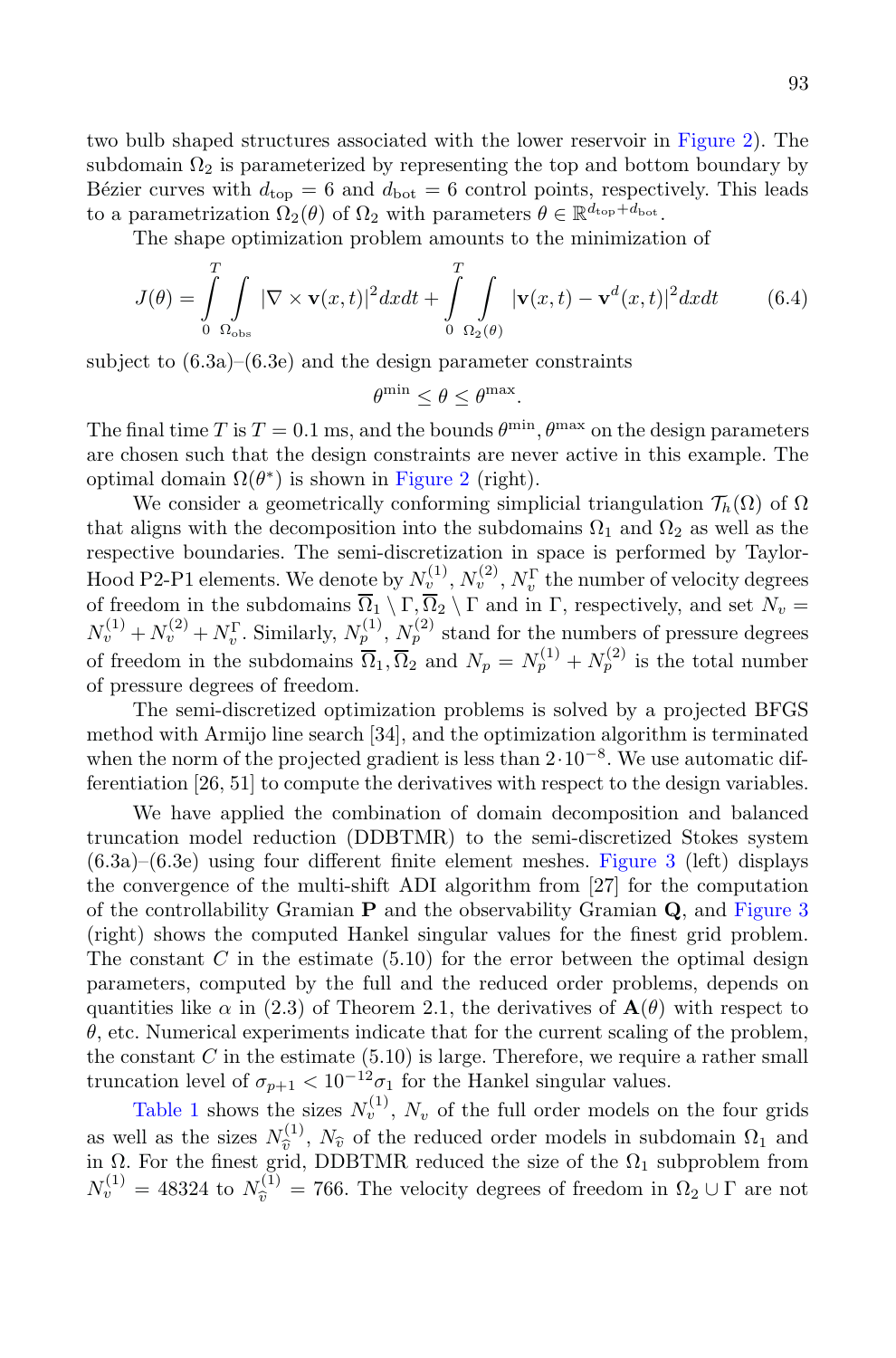<span id="page-19-0"></span>

FIGURE 3. Convergence of the multishift ADI (left); the largest Hankel singular values and the threshold  $10^{-12}\sigma_1$  (right).

ues and the threshold  $10^{-12}\sigma_1$  (right).<br>
finest grid these are  $N_v^{(2)} + N_v^{\Gamma} = 914$ . Therefore, the red<br>
us  $N_{\hat{v}} = 914 + 766 = 1680$  degrees of freedom. shows that the finest grid these are  $N_v^{(2)} + N_v^{T} = 91$  problem has  $N_{\tilde{v}} = 914 + 766 = 1680$  degrees of fr reduced. On the finest grid these are  $N_v^{(2)} + N_v^{(1)}$ <br>
order problem has  $N_{\hat{v}} = 914 + 766 = 1680$  degree<br>
grid  $m = N_v^{(1)} = N_{\hat{v}}^{(1)} = N_{\hat{v}}^{(1)} = N_{\hat{v}}^{(1)} = 167 - 7482 = 351 - 7$  $(v^{(2)} + N_v^{\rm I})$ of freedom.<br> $\overline{N_v}$   $\overline{N_{\widehat{v}}}$   $\overline{N_{\widehat{v}}}$   $\overline{509}$ 

| grid           | $m-1$ | $N_v^{(1)}$ |     | $N_{v}$ | $N_{\widehat{v}}$ |
|----------------|-------|-------------|-----|---------|-------------------|
|                | 167   | 7482        | 351 | 7640    | 509               |
| $\overline{2}$ | 195   | 11442       | 370 | 11668   | 596               |
| $\sqrt{3}$     | 291   | 16504       | 451 | 16830   | 777               |
|                | 802   | 48324       | 766 | 49238   | 1680              |

 $\frac{4}{302}$   $\left| \frac{48324}{766} \right|$   $\left| \frac{49238}{1680} \right|$ <br>sumber *m* of observations, the number<br>of freedom in subdomain  $\Omega_1$  and in  $\Omega$ umber *m* of observations, the number<br>of freedom in subdomain  $\Omega_1$  and in  $\Omega$  f<br>numbers  $N_{\hat{v}}^{(1)}$ ,  $N_{\hat{v}}$  of velocity degree TABLE 1. The number m of observations, the numbers  $N_v^{(1)}$ The number *m* of observations, the numbers  $N_v^{(1)}$ ,  $N_v$  of grees of freedom in subdomain  $\Omega_1$  and in  $\Omega$  for the full order <br>1 the numbers  $N_{\hat{v}}^{(1)}$ ,  $N_{\hat{v}}$  of velocity degrees of freedom in  $\Omega_1$  and in  $\Omega$ velocity degrees of freedom in subdomain  $\Omega_1$  and in  $\Omega$  for the full order model, and the numbers  $N_{\hat{v}}^{(1)}$ ,  $N_{\hat{v}}$  of velocity degrees of freedom in subdomain  $\Omega_1$  and in  $\Omega$  for the reduced order model. model, and the numbers  $N_{\hat{v}}^{\zeta}$ <br>subdomain  $\Omega_1$  and in  $\Omega$  for the<br>The optimal shape paramete ,  $N_{\hat{v}}$  of velocity degrees of freedom in<br>reduced order model.<br> $\theta^*$  and  $\hat{\theta}^*$  computed by minimizing the

subdomain  $\Omega_1$  and in  $\Omega$  for the reduced order model.<br>The optimal shape parameters  $\theta^*$  and  $\hat{\theta}^*$  computed<br>he reduced order model, respectively, are shown in Tab The optimal shape parameters  $\theta^*$  and  $\theta^*$  computed by minimizing the full<br>he reduced order model, respectively, are shown in Table 2. For the finest grid,<br>rror between the full and the reduced order model solutions i ∗ the error between the full and the reduced order model solutions is  $\|\theta^* - \hat{\theta}^*\| =$ <br>3.9165 · 10<sup>-5</sup>.<br> $\theta^*$  (9.8833, 9.7467, 9.7572, 9.8671, 9.1336, 9.2015, 9.1971, 9.1310)×10<sup>-3</sup><br> $\hat{\theta}^*$  (9.8694, 9.7374, 9.7525, 9.86

|  | $3.9165 \cdot 10^{-5}$ .                                                                                                                                                                                                                                                  |
|--|---------------------------------------------------------------------------------------------------------------------------------------------------------------------------------------------------------------------------------------------------------------------------|
|  | $\stackrel{\theta^*}{\theta^*} \left[ (9.8833,\,9.7467,\,9.7572,\,9.8671,\,9.1336,\,9.2015,\,9.1971,\,9.1310) \times 10^{-3}\right] \nonumber \\ \widehat{\theta^*} \left[ (9.8694,\,9.7374,\,9.7525,\,9.8628,\,9.1498,\,9.2044,\,9.1895,\,9.1204) \times 10^{-3}\right]$ |
|  | $\Gamma$                                                                                                                                                                                                                                                                  |

(9.8833, 9.7467, 9.7572, 9.8671, 9.1336, 9.2015, 9.1971, 9.1310)×10<br>(9.8694, 9.7374, 9.7525, 9.8628, 9.1498, 9.2044, 9.1895, 9.1204)×10<br>BLE 2. Optimal shape parameters  $\theta^*$  and  $\hat{\theta}^*$  computed by minimizin<br>full and t (9.8694, 9.7574, 9.7525, 9.8628, 9.1498, 9.2044, 9.1895, 9.1204)×10<br>BLE 2. Optimal shape parameters  $\theta^*$  and  $\hat{\theta}^*$  computed by minimizin<br>full and the reduced order model. TABLE 2. Optimal shape parameters  $\theta^*$  and  $\widehat{\theta}^*$ <br>the full and the reduced order model.<br>**owledgement.** The results presented in this pa  $\begin{aligned} \text{per have} \quad & \text{for} \quad \text{if} \quad \text{if} \quad \text{if} \quad \text{if} \quad \text{if} \quad \text{if} \quad \text{if} \quad \text{if} \quad \text{if} \quad \text{if} \quad \text{if} \quad \text{if} \quad \text{if} \quad \text{if} \quad \text{if} \quad \text{if} \quad \text{if} \quad \text{if} \quad \text{if} \quad \text{if} \quad \text{if} \quad \text{if} \quad \text{if} \quad \text{if} \quad \text{if} \quad \text{if} \quad \text{if} \quad \text{if} \quad \text{$ 

owledgement. The results presented is<br>tion with Harbir Antil and Matthias **Acknowledgement.** operation with Harbir Antil and Matthias Heinkenschloss from Rice University. We are thankful to our colleagues for their most valuable contributions. We are thankful to our colleagues for their most valuable contributions.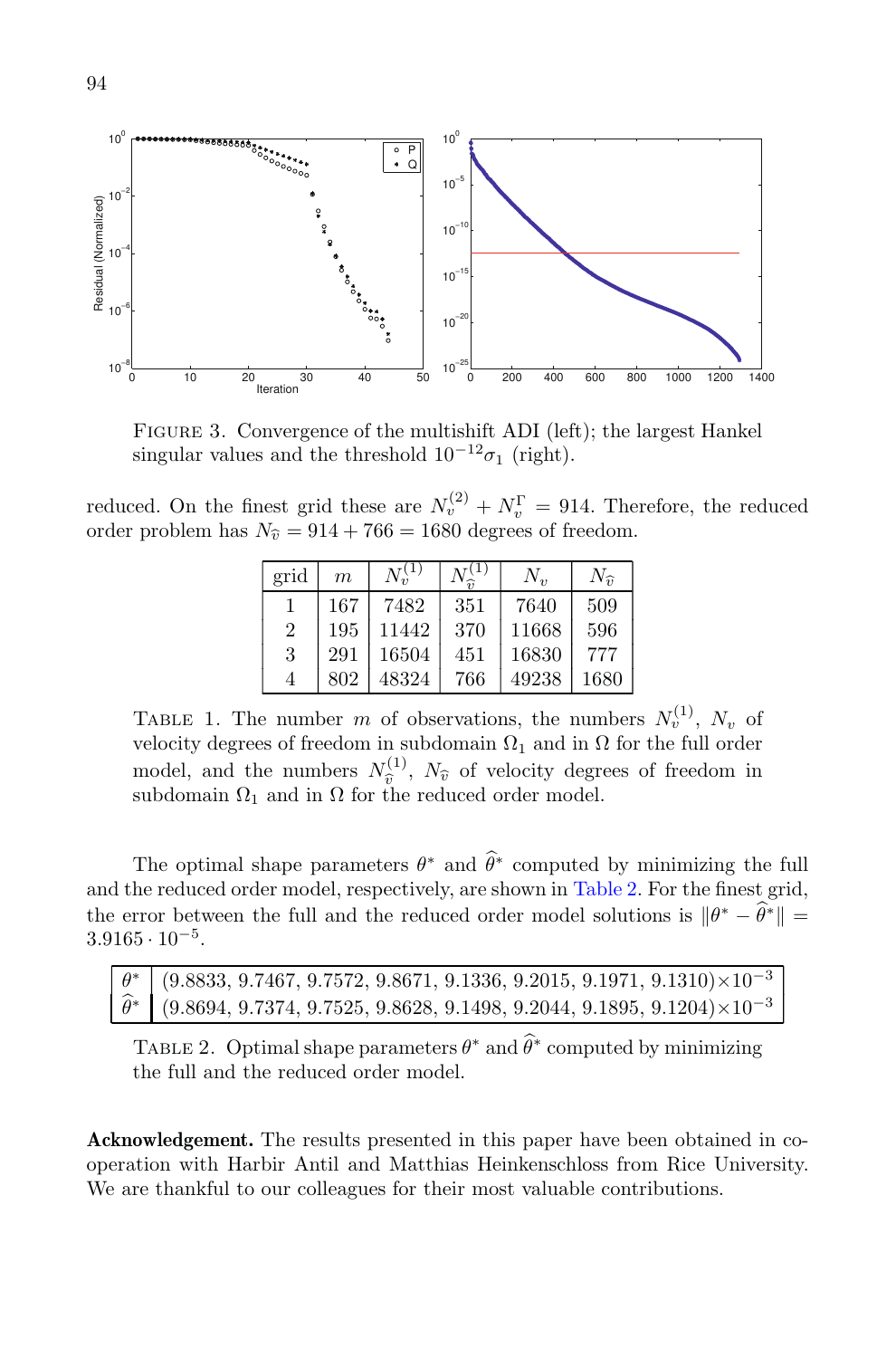#### **References**

- eferences<br>[1] H. Antil, A. Gantner, R.H.W. Hoppe, D. Köster, K.G. Siebert, and A. Wixforth, Modeling and simulation of piezoelectrically agitated acoustic streaming on microfluidic biochips, in Domain Decomposition Methods in Science and Engineering XVII, U. Langer et al., eds., Lecture Notes in Computational Science and Engineering, Vol. 60, Springer, Berlin-Heidelberg-New York, 2008, pp. 305–312.
- [2] H. Antil, R. Glowinski, R.H.W. Hoppe, C. Linsenmann, T.W. Pan, and A. Wixforth, Modeling, simulation, and optimization of surface acoustic wave driven microfluidic biochips. J. Comp. Math. **28**, 149–169, 2010.
- [3] H. Antil, M. Heinkenschloss, R.H.W. Hoppe, and D.C. Sorensen, *Domain decomposi*tion and model reduction for the numerical solution of PDE constrained optimization problems with localized optimization variables. Comp. Visual. Sci. **13**, 249–264, 2010.
- [4] H. Antil, M. Heinkenschloss, and R.H.W. Hoppe, Domain decomposition and balanced truncation model reduction for shape optimization of the Stokes system. Optimization Methods & Software, DOI:10.1080/10556781003767904, 2010.
- [5] H. Antil, R.H.W. Hoppe, and C. Linsenmann, Path-following primal-dual interiorpoint methods for shape optimization of stationary flow problems. J. Numer. Math. **11**, 81–100, 2007.
- [6] H. Antil, R.H.W. Hoppe, and C. Linsenmann, Adaptive path following primal dual interior point methods for shape optimization of linear and nonlinear Stokes flow problems. In: Lecture Notes in Computer Science, Vol. 4818, pp. 259–266, Springer, Berlin-Heidelberg-New York, 2008.
- [7] H. Antil, R.H.W. Hoppe, and C. Linsenmann, Optimal design of stationary flow problems by path-following interior-point methods. Control and Cybernetics **37**, 771– 796, 2008.
- [8] A.C. Antoulas, Approximation of Large-Scale Systems. SIAM, Philadelphia, 2005.
- [9] A.C. Antoulas, M. Heinkenschloss, and T. Reis, On balanced truncation for inhomogeneously initialized systems. Technical Report TR09-29, Department of Computational and Applied Mathematics, Rice University, 2009.
- [10] Z. Bai, P. Dewilde, and R. Freund, Reduced order modeling. Handbook of Numerical Analysis, Vol. XIII (W. Schilders and E.J.W. ter Maten; eds.), pp. 825–895, North-Holland/Elsevier, Amsterdam, 2005.
- [11] P. Benner, R.W. Freund, D. Sorensen, and A. Varga (eds.), Special issue on 'order reduction of large-scale systems'. Linear Algebra and its Applications **415** (2-3), 2006.
- [12] P. Benner, J.-R. Li, and T. Penzl, Numerical solution of large Lyapunov equations, Riccati equations, and linear-quadratic control problems. Numer. Lin. Alg. Appl. **15**, 755–777, 2008.
- [13] P. Benner, V. Mehrmann, and D.C. Sorensen (eds.), *Dimension Reduction of Large-*Scale Systems. Lecture Notes in Computational Science and Engineering, Vol. 45, Springer, Berlin-Heidelberg-New York, 2005.
- [14] D. Braess, Finite elements. Theory, Fast Solvers, and Applications in Elasticity Theory. 3rd Ed. Cambridge University Press, Cambridge, 2007.
- [15] F. Brezzi and M. Fortin, Mixed and Hybrid Finite Element Methods. Springer, Berlin-Heidelberg-New York, 1991.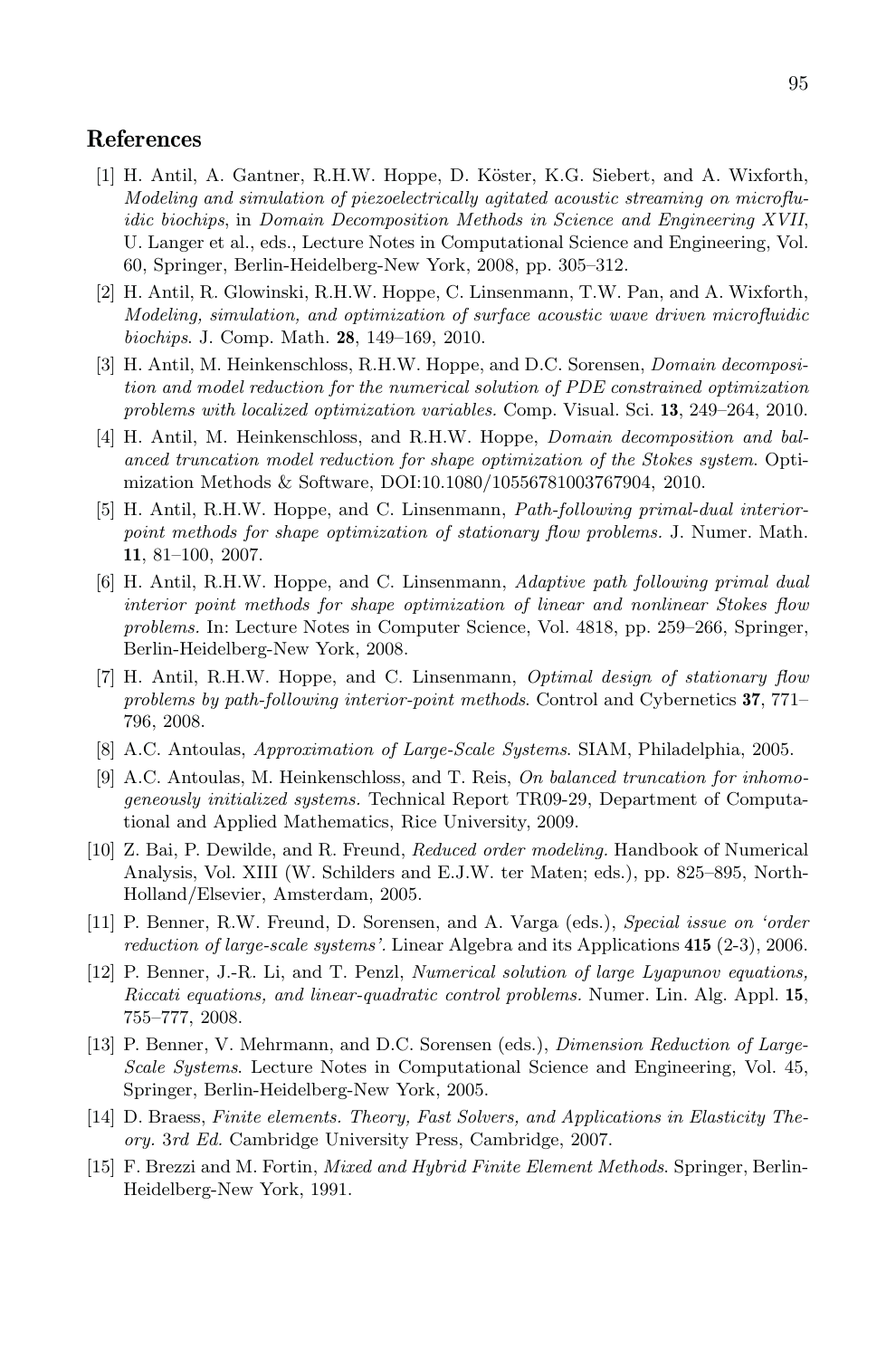- $[16]$ [16] T. Bui-Thanh, K. Willcox, and O. Ghattas, *Model reduction for large-scale systems* with high-dimensional parametric input space. SIAM J. Sci. Comp. **30**, 3270–3288, 2008.
- [17] T. Bui-Thanh, K. Willcox, O. Ghattas, and B. van Bloemen Wanders, Goal-oriented, model-constrained optimization for reduction of large-scale systems. J. Comp. Phys. **224**, 880–896, 2007.
- [18] M. Fahl and E. Sachs, Reduced order modelling approaches to PDE-constrained optimization based on proper orthogonal decomposition. In: Large-Scale PDE-Constrained Optimization (L.T. Biegler et al.; eds.), Lect. Notes in Comput. Sci. Engrg., Vol. 30, Springer, Berlin-Heidelberg-New York, 2003.
- [19] M.A. Fallah, SAW induced acoustic streaming in microchannels of different geometry. Master's Thesis. Institute of Physics, University of Augsburg, 2008.
- [20] T. Franke and A. Wixforth, Microfluidics for miniaturized laboratories on a chip. ChemPhysChem **9**, 2140–2156, 2008.
- [21] R.W. Freund, Model reduction methods based on Krylov subspaces. Acta Numerica, 267–319, 2003.
- [22] V. Girault and P.-A. Raviart, Finite Element Methods for Navier-Stokes Equations. Theory and Algorithms. Springer, Berlin-Heidelberg-New York, 1986.
- [23] A. Gantner, R.H.W. Hoppe, D. Köster, K.G. Siebert, and A. Wixforth, Numerical simulation of piezoelectrically agitated surface acoustic waves on microfluidic biochips, Comp. Visual. Sci. **10**, 145–161, 2007.
- [24] M.A. Grepl and A.T. Patera, A posteriori error bounds for reduced-basis approximations of parametrized parabolic partial differential equations. ESAIM: M2AN, **39**, 157–181, 2005.
- [25] M.A. Grepl, Y. Maday, N.C. Nguyen, and A.T. Patera, Efficient reduced-basis treatment of nonaffine and nonlinear partial differential equations. ESAIM: M2AN, **41**, 575–605, 2007.
- [26] A. Griewank and A. Walther, Evaluating Derivatives. Principles and Techniques of Algorithmic Differentiation. 2nd Ed. SIAM, Philadelphia, 2008.
- [27] S. Gugercin, D.C. Sorensen, and A.C. Antoulas, A modified low-rank Smith method for large scale Lyapunov equations. Numer. Algorithms **32**, 27–55, 2003.
- [28] Z. Guttenberg, H. Muller, H. Habermuller, A. Geisbauer, J. Pipper, J. Felbel, M. Kielpinski, J. Scriba, and A. Wixforth, *Planar chip device for PCR and hybridization* with surface acoustic wave pump. Lab Chip **5**, 308–317, 2005.
- [29] B. Haasdonk, M. Ohlberger, and G. Rozza, A reduced basis method for evolution schemes with parameter-dependent explicit operators. Electronic Transactions on Numerical Analysis **32**, 145–161, 2008.
- [30] M. Heinkenschloss, D.C. Sorensen, and K. Sun, Balanced truncation model reduction for a class of descriptor systems with application to the Oseen equations. SIAM Journal on Scientific Computing, **30**, 1038–1063, 2008.
- [31] M. Hinze and S. Volkwein, Proper orthogonal decomposition surrogate models for nonlinear dynamical systems: Error estimates and suboptimal control. In: Dimension Reduction of Large-Scale Systems (P. Benner, V. Mehrmann, and D.S. Sorensen; eds.), pages 261–306, Lecture Notes in Computational Science and Engineering, Vol. 45, Springer, Berlin-Heidelberg-New York, 2005.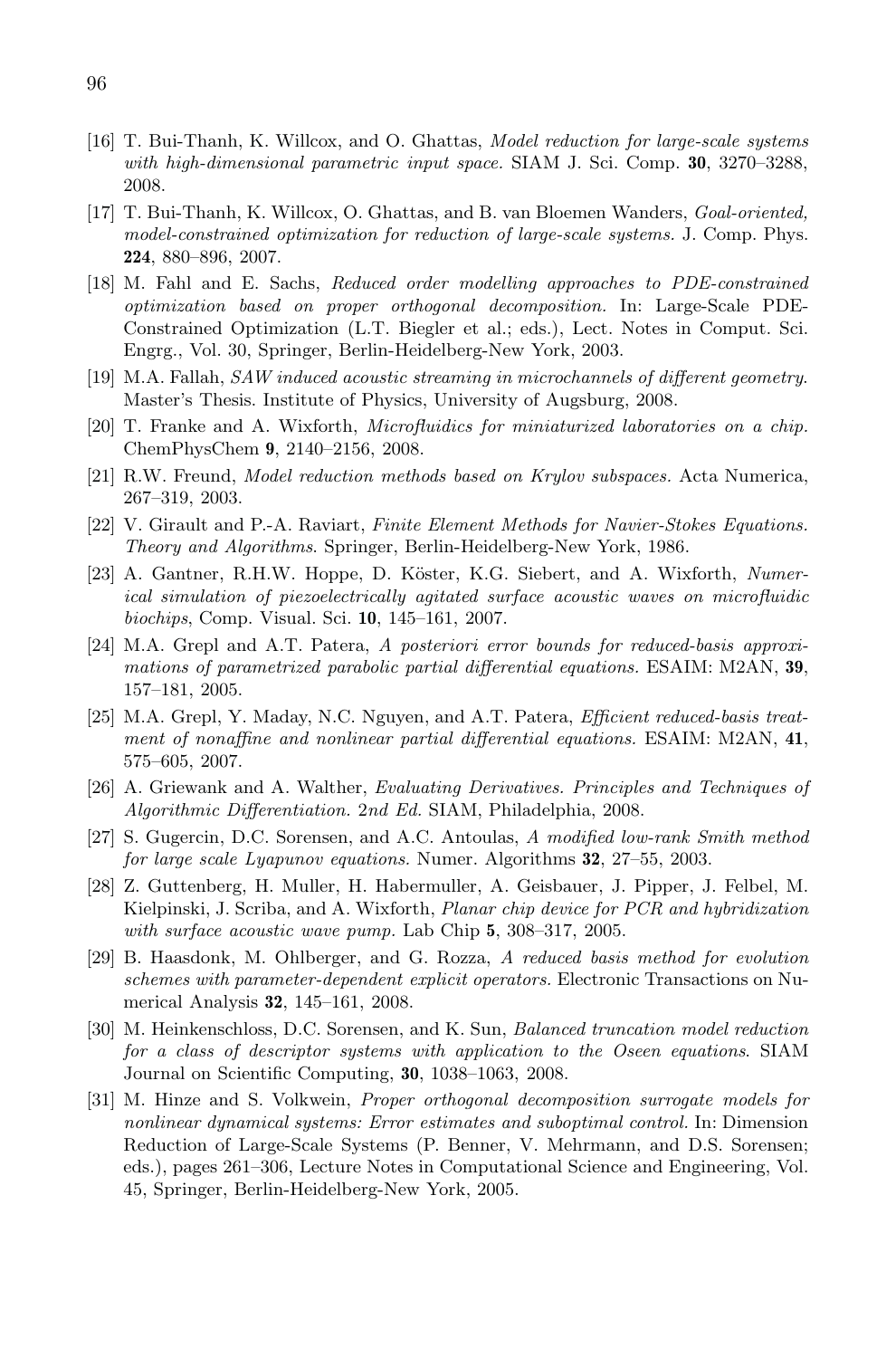- nai<br>**39**, [32] M. Hinze and S. Volkwein, Error estimates for abstract linear-quadratic optimal control problems using proper orthogonal decomposition. Comp. Optim. Appl. **39**, 319–345, 2008.
- [33] K. Ito and S.S. Ravindran, A reduced order method for simulation and control of fluid flows. J. Comp. Phys. **143**, 403–425, 1998.
- [34] C.T. Kelley, *Iterative Methods for Optimization*. SIAM, Philadelphia, 1999.
- [35] D. Köster, Numerical simulation of acoustic streaming on SAW-driven biochips, SIAM J. Comp. Sci. **29**, 2352–2380, 2007.
- [36] K. Kunisch and S. Volkwein, Galerkin proper orthogonal decomposition methods for parabolic problems. Numer. Math. **90**, 117–148, 2001.
- [37] K. Kunisch and S. Volkwein, Galerkin proper orthogonal decomposition methods for a general equation in fluid dynamics. SIAM J. Numer. Anal. **40**, 492–515, 2002.
- [38] K. Kunisch and S. Volkwein, Proper orthogonal decomposition for optimality systems. ESAIM: M2AN, **42**, 1–23, 2008.
- [39] J.-R. Li and J. White, Low rank solution of Lyapunov equations. SIAM J. Matrix Anal. Appl. **24**, 260–280, 2002.
- [40] J.L. Lions and E. Magenes, Non-homogeneous Boundary Value Problems and Applications. Vol. I, II. Springer, Berlin-Heidelberg-New York, 1972.
- [41] H.V. Ly and H.T. Tran, Modelling and control of physical processes using proper orthogonal decomposition. Math. and Comput. Modelling **33**, 223–236, 2001.
- [42] H.V. Ly and H.T. Tran, Proper orthogonal decomposition for flow calculations and optimal control in a horizontal CVD reactor. Quart. Appl. Math. **60**, 631–656, 2002.
- [43] R. März, *Canonical projectors for linear differential algebraic equations.* Comput. Math. Appl. **31**, 121–135, 1996.
- [44] V. Mehrmann and T. Stykel, Balanced truncation model reduction for large-scale systems in descriptor form. In: Dimension Reduction of Large-Scale Systems (P. Benner, V. Mehrmann, and D.C. Sorensen; eds.), Lecture Notes in Computational Science and Engineering, Vol. 45, pp. 83–115, Springer, Berlin-Heidelberg-New York, 2005.
- [45] A.T. Patera and G. Rozza, Reduced Basis Methods and A Posteriori Error Estimation for Parametrized Partial Differential Equations. (c) M.I.T. 2006-08. MIT Pappalardo Graduate Monographs in Mechanical Engineering, MIT, Boston, in progress.
- [46] T. Penzl, Eigenvalue decay bounds for solutions of Lyapunov equations: the symmetric case. Syst. Control Lett. **40**, 139–144, 2000.
- [47] J. Pollard and B. Castrodale, Outlook for DNA microarrays: emerging applications and insights on optimizing microarray studies, Report. Cambridge Health Institute, Cambridge 2003.
- [48] T. Reis and M. Heinkenschloss, Model reduction for a class of nonlinear electrical circuits. In: Proc. 48th IEEE Conference on Decision and Control, Shanghai, P.R. China, December 16–18, 2009, pp. 5376–5383, IEEE, 2010.
- [49] C.W. Rowley, Model reduction for fluids, using balanced proper orthogonal decomposition. Int. J. on Bifurcation and Chaos **15**, 997–1013, 2005.
- [50] C.W. Rowley, T. Colonius, and R.M. Murray, Model reduction for compressible fluids using POD and Galerkin projection. Phys. D **189**, 115–129, 2004.